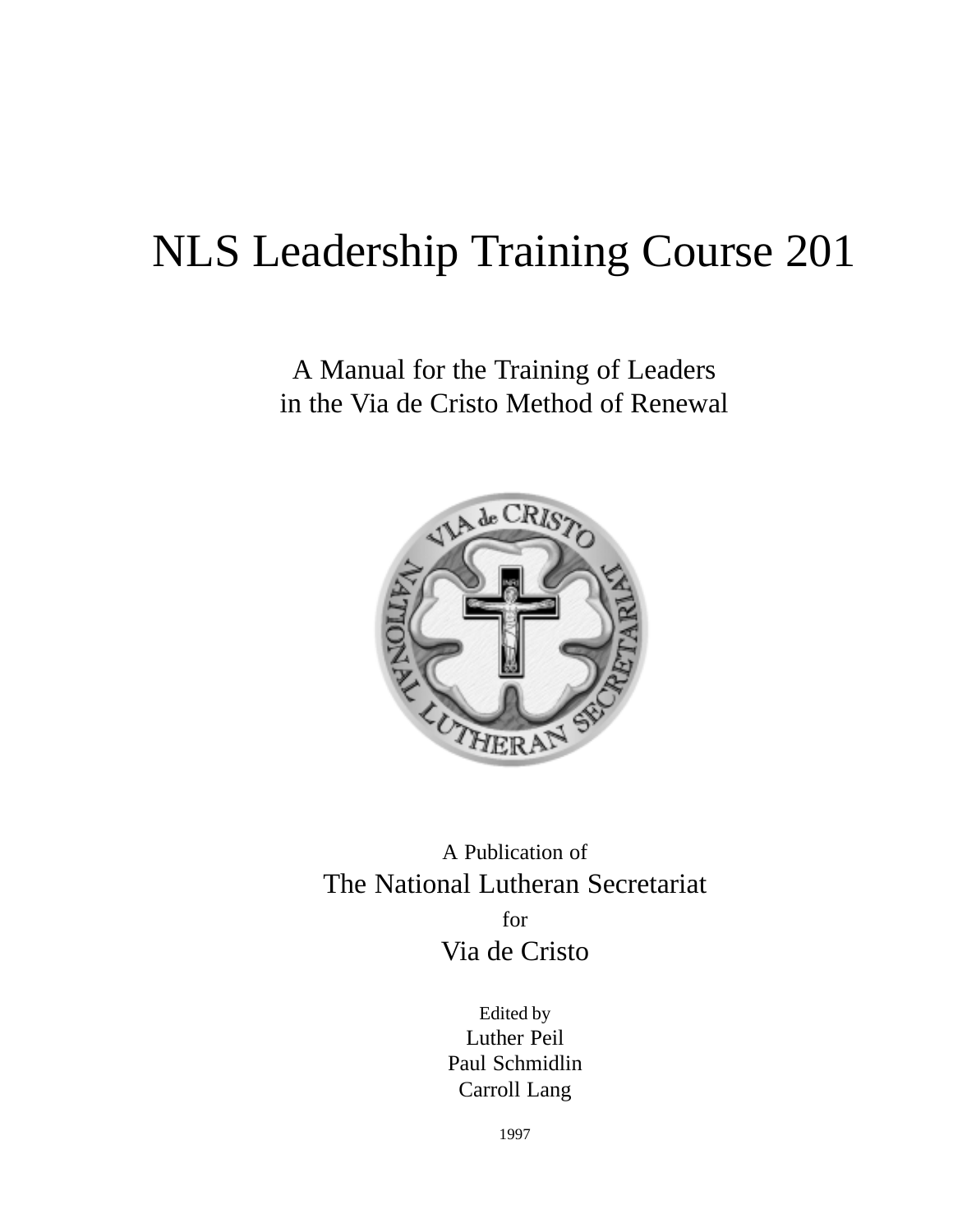## **Called to Serve: Deepening Your Understanding NLS Leadership Training Course 201** TABLE OF CONTENTS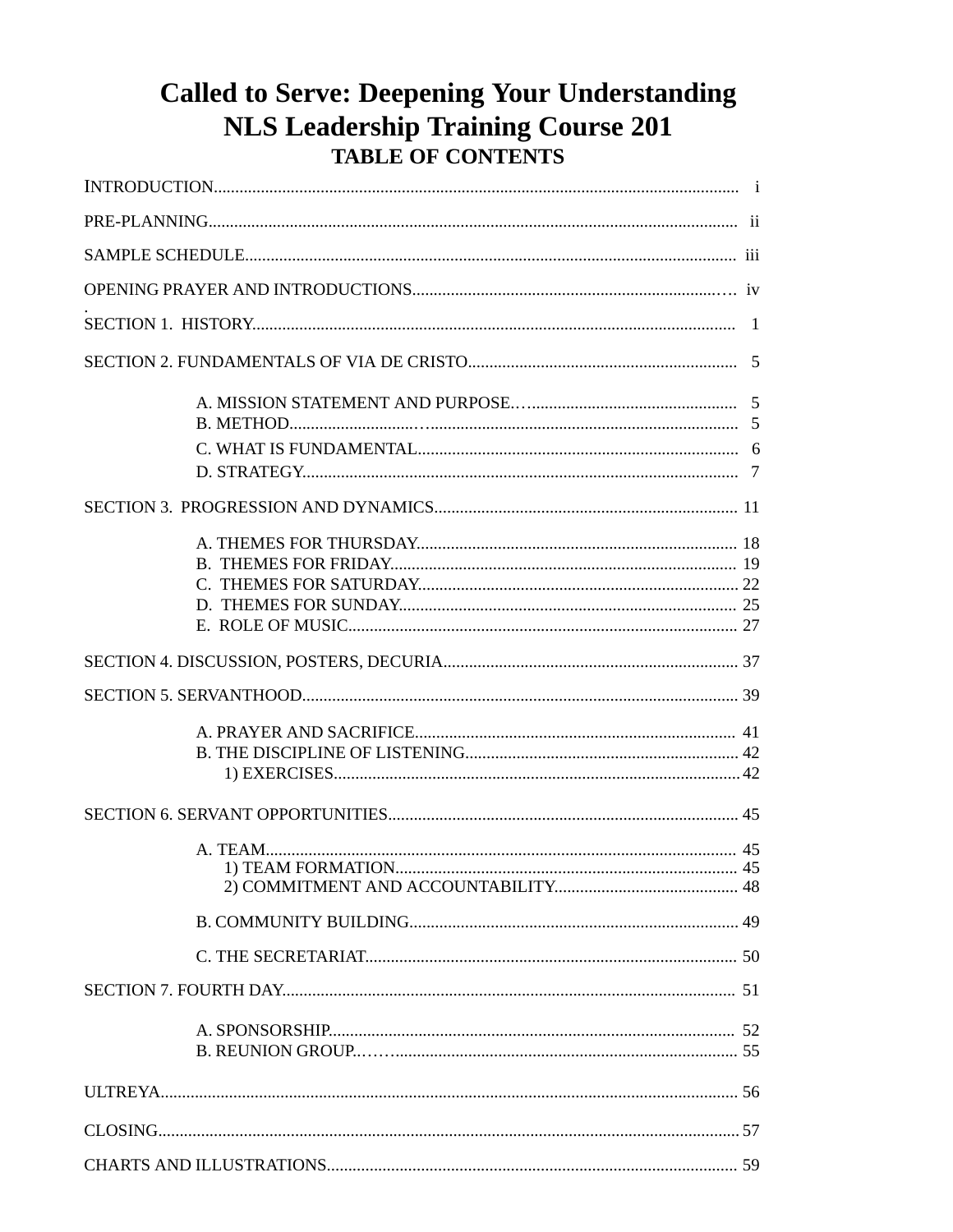#### **INTRODUCTION**

NLS Leadership Training Course 201, also known as,*"Called To Serve: Deepening Your Understanding,"* is the second of two leadership training courses developed through the efforts of a committee formed in July of 1998 at the National Lutheran Secretariat Meeting. Its purpose is to provide more in-depth training than Course 101, suitable for potential team members and/or Secretariat personnel. It is designed to strengthen the following among the participants:

- 1) an attitude of servanthood and accountability;
- 2) understanding of the Via de Cristo method;
- 3) the role of the team;
- 4) one's life in the Fourth Day.

Leadership 201 is designed to be covered in approximately eight hours, or one full day. The leader may decide to use other resource persons or to do the entire workshop without outside help. Style of presentation should be as experiential as possible. The presenter should use the material as background information and become thoroughly familiar with the information in order to avoid reading from the text.

Although a sample schedule is provided, the presenter will probably need to adjust the schedule to suit the unique situation. Two optional endings are suggested—either a question and answer period or Fourth Day sharing and closing with Holy Communion if a pastor is available. You are encouraged to provide an evaluation form and time to fill it out. This will enable future presenters to continue the things that are working well and change those that need to be improved.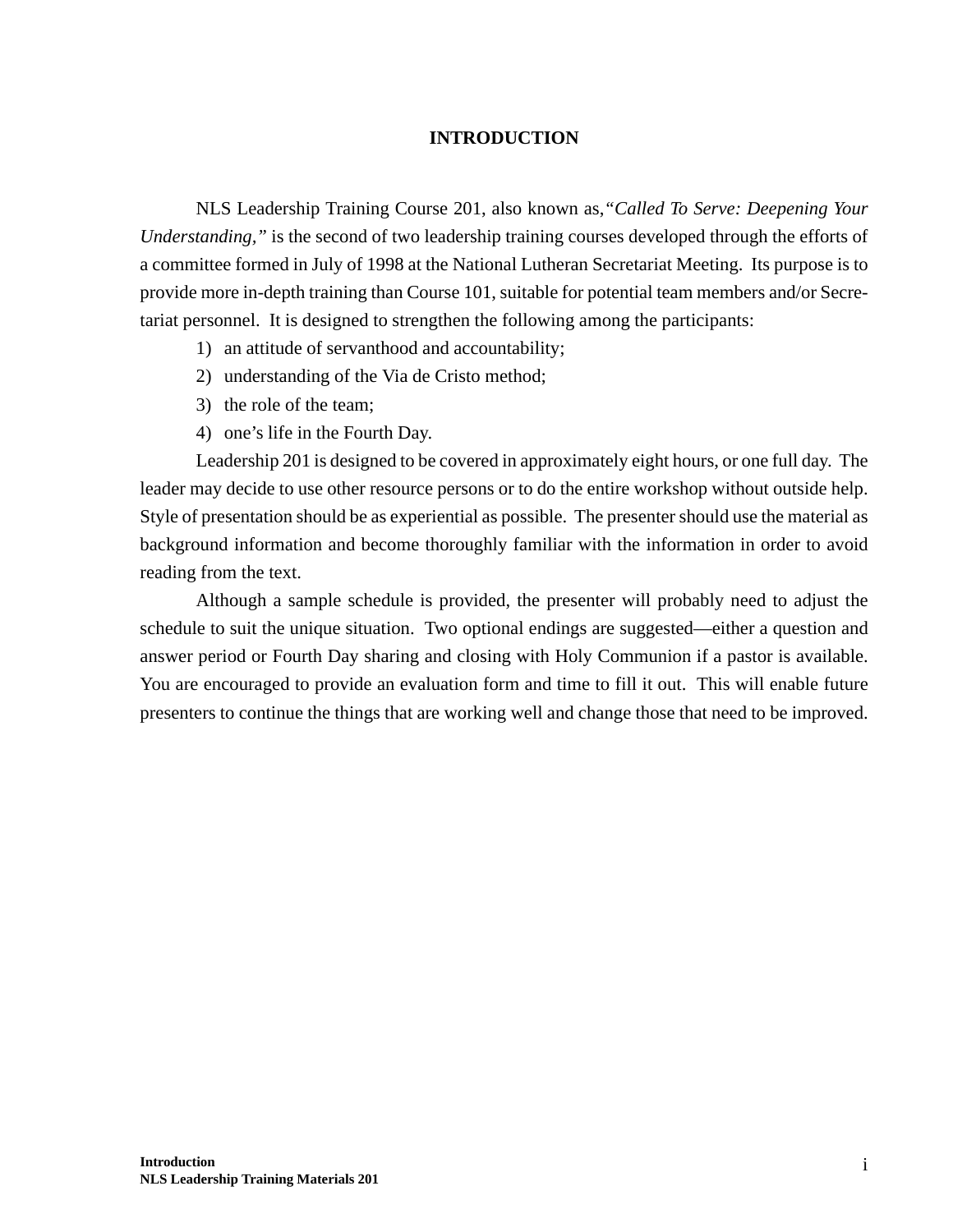#### **PRE-PLANNING**

Leadership Training is the responsibility of the Leadership Committee of the secretariat and is held under the auspices of local secretariat; each course should be scheduled at least twice a year. It is vital that those who sponsor new participants and/or serve on weekend teams have the opportunity to better understand the dynamics of the weekend and the Via de Cristo movement in general.

The secretariat should be just as diligent in scheduling Leadership Training as it is in scheduling weekends. Some secretariats have developed a brochure describing what Leadership Training is and why it is important. This brochure, along with the schedule, is then distributed to each new cursillista in the palanca bag.

Preparations will include, in addition to setting the time, securing a place. Since 201 is an all day event, lunch will need to be provided. This could be either a bag lunch or lunch provided by the Via de Cristo community. Plans should also include light refreshments such as coffee, tea, soft drinks, ice, cups, etc. Thought should be given to table arrangements—especially for sections where small group discussions are to take place. Arrange for paper, pencils, notebooks, nametags, etc.

A registration form should be provided ahead of time. (See Leadership 101.) Someone should be in charge of registration on the day of presentation. The secretariat should also maintain a roster of those persons who have completed the leadership courses. Leadership 201 should be a **requirement** for persons who are candidates for positions such as rector or rectora, rollista, team leadership positions, and membership on the secretariat. Clergy should also be encouraged to attend so that they, too, might understand the Via de Cristo method more fully.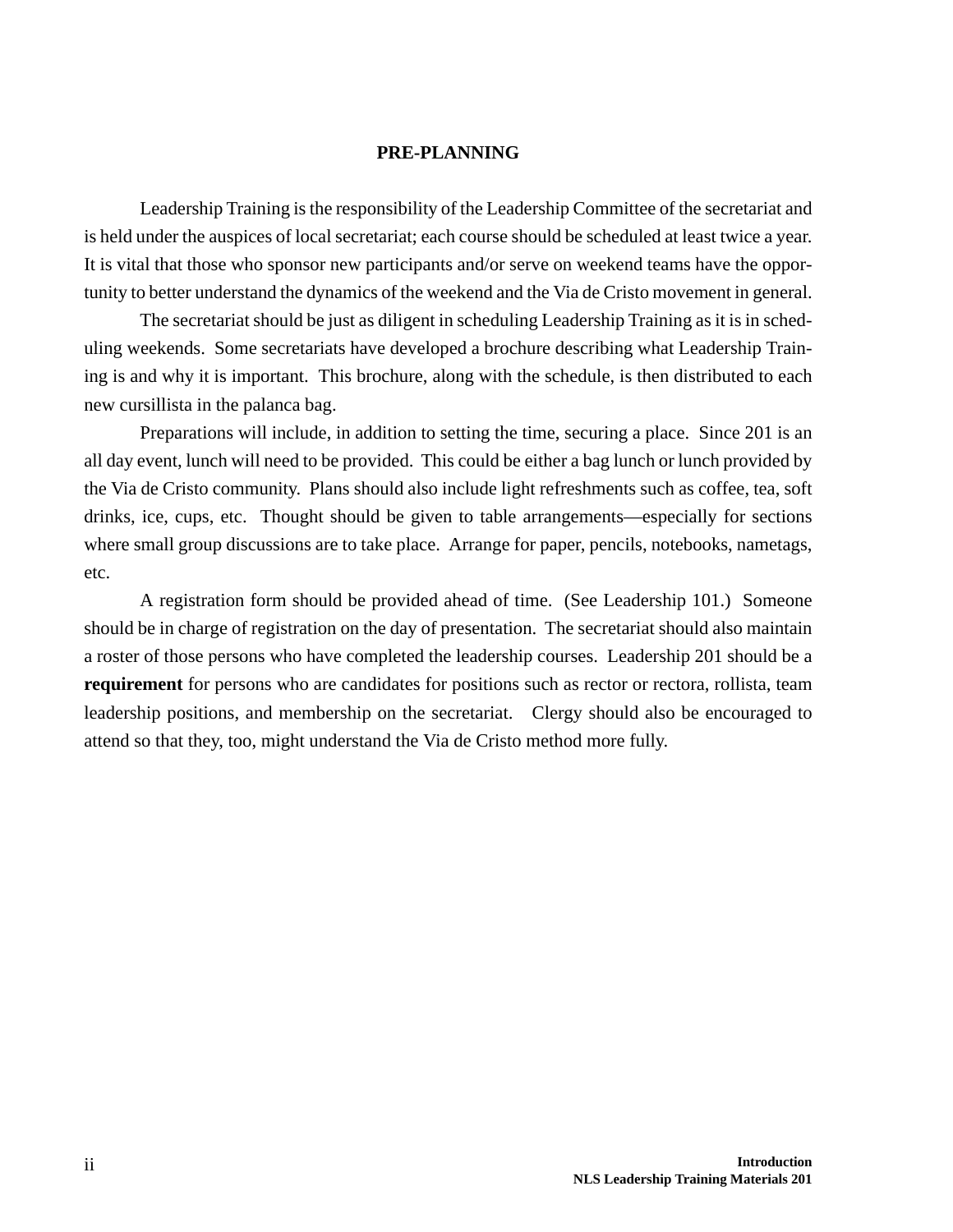### **"CALLED TO SERVE: Deepening Your Understanding"**

### **SAMPLE SCHEDULE**

| $8:30 - 9:00$ a.m.   | Registration                                                                                                                                                                                                                                                             |
|----------------------|--------------------------------------------------------------------------------------------------------------------------------------------------------------------------------------------------------------------------------------------------------------------------|
| $9:00 - 9:30$ a.m.   | Opening and Introduction                                                                                                                                                                                                                                                 |
| $9:30 - 9:45$ a.m.   | 1. History<br>A. Origin of Cursillo<br>B. Origin of Via de Cristo<br>C. Local Origin and Secretariat                                                                                                                                                                     |
| $9:45 - 10:15$ a.m.  | 2. Fundamentals of Via de Cristo<br>A. Mission Statement and Purpose<br><b>B.</b> Method and Strategy                                                                                                                                                                    |
| $10:15 - 10:30$ a.m. | <b>Break</b>                                                                                                                                                                                                                                                             |
| $10:30 - 12:15$ p.m. | 3. Progression and Dynamics of the Weekend (15 min)<br>A. Themes of Thursday (15 min)<br>B. Themes of Friday<br>$(20 \text{ min})$<br>C. Themes of Saturday<br>$(20 \text{ min})$<br>D. Themes of Sunday<br>$(20 \text{ min})$<br>E. Role of Music<br>$(15 \text{ min})$ |
| $12:15 - 1:00$ p.m.  | Lunch                                                                                                                                                                                                                                                                    |
| $1:00 - 1:45$ p.m.   | 4. Discussion, Poster and Decuria                                                                                                                                                                                                                                        |
| $1:45 - 2:45$ p.m.   | 5. Servanthood<br>A. Prayer and Sacrifice<br>B. The Discipline of Listening<br>1) Brief Exercise<br>2) Brief Discussion                                                                                                                                                  |
| $2:45 - 3:00$ p.m.   | <b>Break</b>                                                                                                                                                                                                                                                             |
| $3:00 - 3:30$ p.m.   | <b>Servant Opportunities</b><br>A. Team (Formation, Commitment and Accountability)<br><b>B.</b> Community Building<br>1) On a team<br>2) Within Via de Cristo<br>3) Within Your Church<br>C. The Secretariat<br><b>Continued on Next Page</b>                            |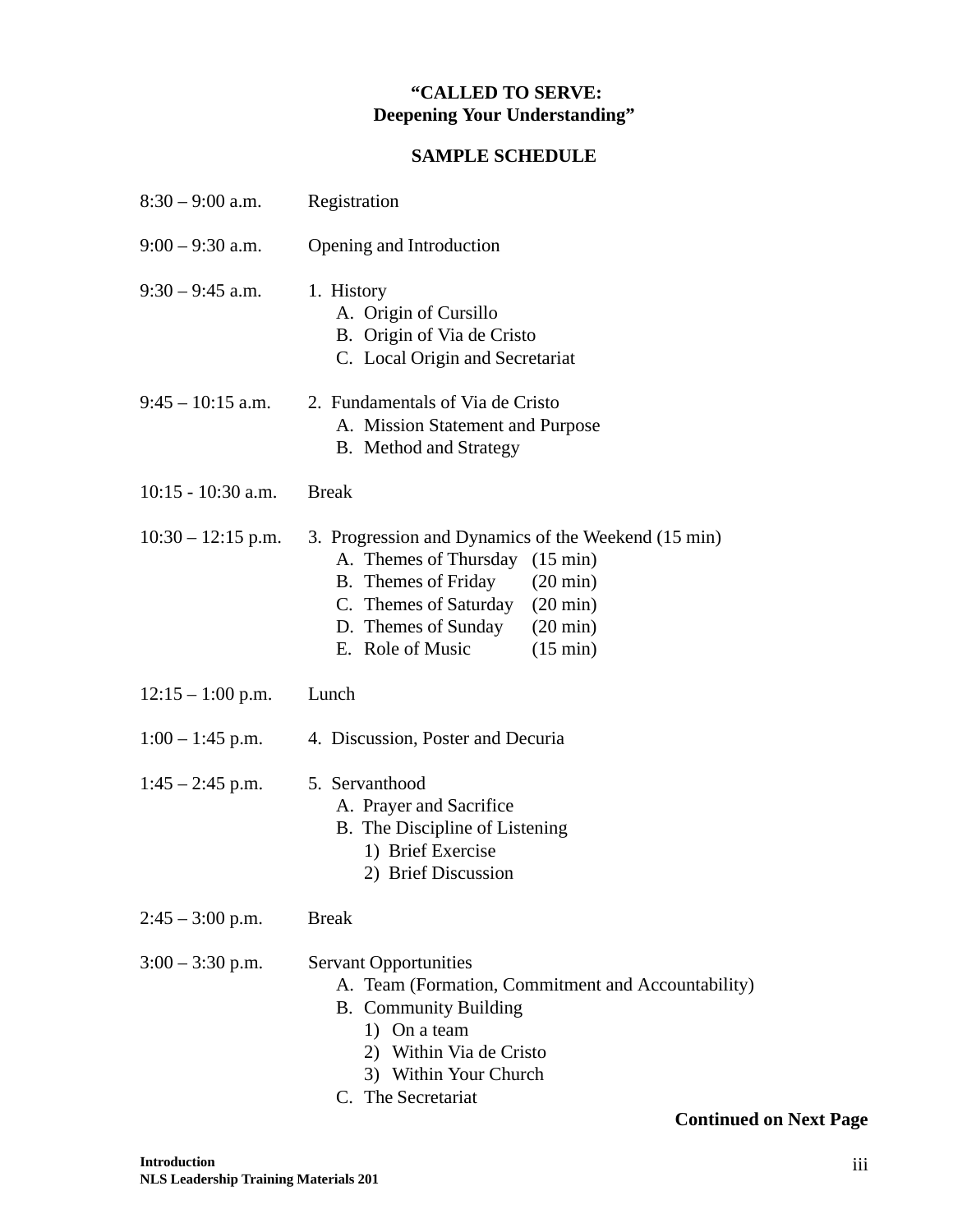### **"CALLED TO SERVE: Deepening Your Understanding"**

#### **SAMPLE SCHEDULE**

(Continued)

- $3:30 4:00$  p.m.  $7.$  Fourth Day A. Sponsorship (15 min) B. Reunion Group and Ultreya (15 min)
- 4:00 4:30 p.m. Question and Answer Period

Closing Prayer

#### *\*OPTIONAL ENDING FOR THE DAY:*

| $4:00 - 4:10$ p.m. | <b>Break</b>                           |
|--------------------|----------------------------------------|
| $4:10 - 4:30$ p.m. | Fourth Day Witness Talk and/or Sharing |
| $4:30 - 5:00$ p.m. | Worship/Communion                      |
| $5:00$ p.m.        | <b>Closing Prayer</b>                  |

### **OPENING PRAYER AND INTRODUCTION (Length: 30 Minutes)**

As always, any event that is conducted by Via de Cristo should be opened with prayer. This can be a prayer of your own choosing, the Prayer to the Holy Spirit found on page \_\_\_ of *The Pilgrim's Guide,* or both.

Introductions can be as simple as having each person stand and give the standard information of name, weekend attended, and church. If the group is small enough, each participant might tell about a recent close moment, share something about himself or herself that no one else knows, or tell why they have come. The presenter is free to come up with his or her own ideas for introductions.

After introductions are finished, the participants should be seated at tables that are arranged so that they form small discussion groups. Encourage attendees to sit with those whom they do not know and ask that they stay in the same seat for the duration of the workshop. Another option would be to "pre-arrange" who sits where. This is left to the discretion of the presenter. It might also be helpful to have some "pre-arranged" attendees who will be spread among the tables in order to facilitate discussion.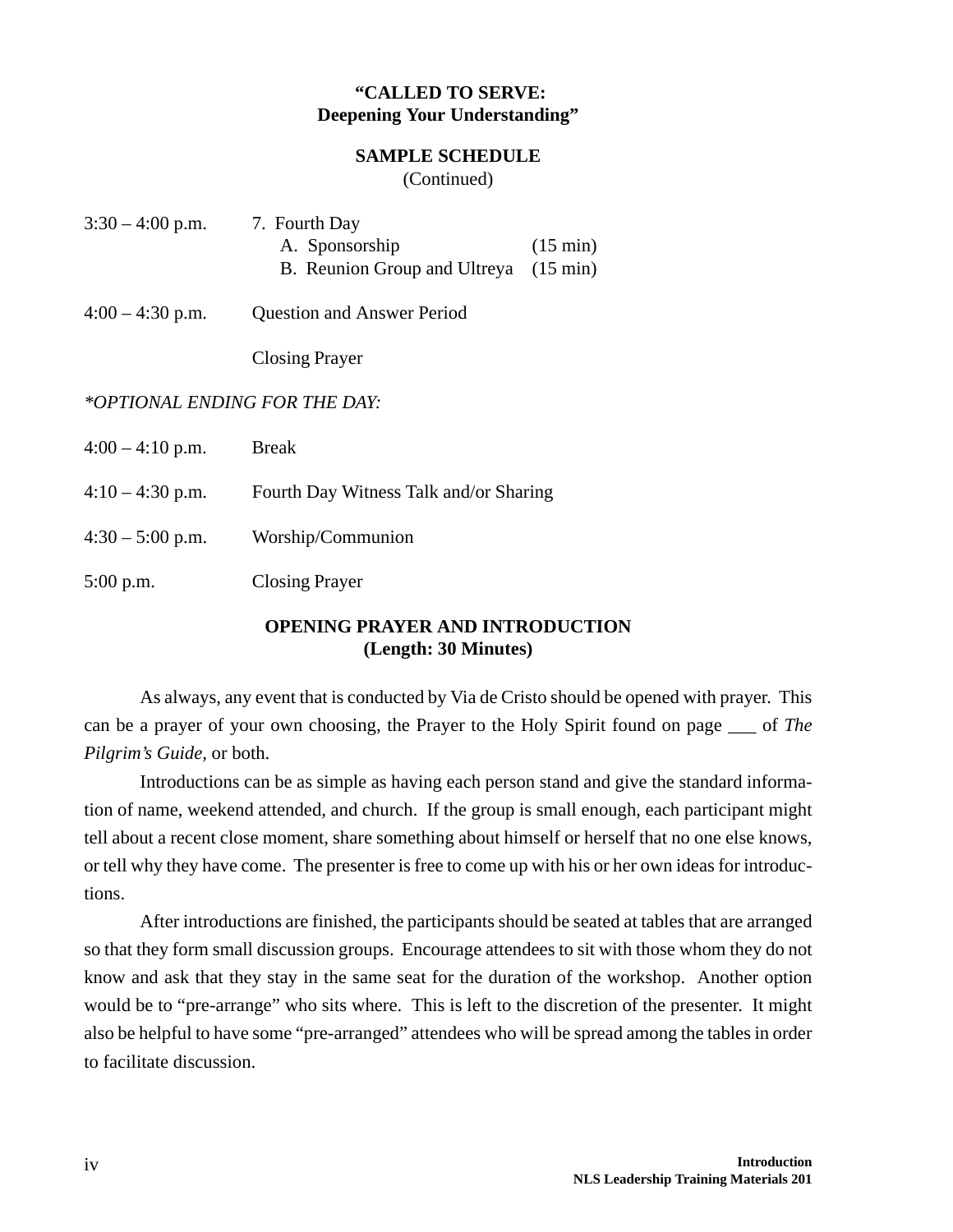| Section and Title: 1. | <b>HISTORY</b>                     |  |
|-----------------------|------------------------------------|--|
|                       | A. Origin of Cursillo <sup>®</sup> |  |
|                       | <b>B.</b> Origin of Via de Cristo  |  |
|                       | C. Local Origin and Secretariat    |  |
| Time:                 | 15 Minutes                         |  |

#### **ORIGIN OF CURSILLO®**

 Cursillo® has its roots in the Roman Catholic Church. It began in the 1940's in Majorca, Spain, and is the Movement upon which the Via de Cristo Movement is based.

Back in 1939, after the Spanish Civil War had ended, both the church and the nation were bloodied and divided. An organization known as the Catholic Action for Young Men wanted to bring healing to both the church and nation. In order to accomplish this, they began to organize a pilgrimage to the shrine of St. James, which had been a great pilgrimage center during the Middle Ages. The pilgrims would strive to live their lives fully devoted to Christ. They wanted to change their world through His grace.

In order to prepare the pilgrims, the Catholic Action for Young Men began offering what was called, "*Little Courses for Pilgrim Leaders."* The aftermath of the Spanish Civil War and the havoc of World War II delayed the planned pilgrimage. It was not until 1948 that the dream of the pilgrimage became a reality. It was probably this delay and the long period of preparation that gave birth to the Cursillo® Movement. Cursillo® literally means, "little course." The Cursillo® community actually celebrates August 1944 as its start. It was in January 1949, after the pilgrimage, that the first "Cursillo®" weekend was held at the monastery of St. Honorato in Majorca. It was surprisingly similar to the present-day weekends.

The founders of the movement did not consider this to have been an accident of fate or a clever human product. At first, a group of faithful Christian men dedicated themselves to introducing the younger men of the city to Jesus Christ. As they prayed, studied, and talked together as a team, they began to discuss the effectiveness of their efforts. By grace, over time, God revealed to them a method that has proven effective and fruitful. Many years of effort within the Christian Community and diligent prayer by the renewal movements within the church accompanied its birth. At first it was offered only to those men affiliated with the Catholic Action for Young Men. The courses were so effective that it was decided to offer the Cursillo® to other young men without requiring a commitment to Catholic Action.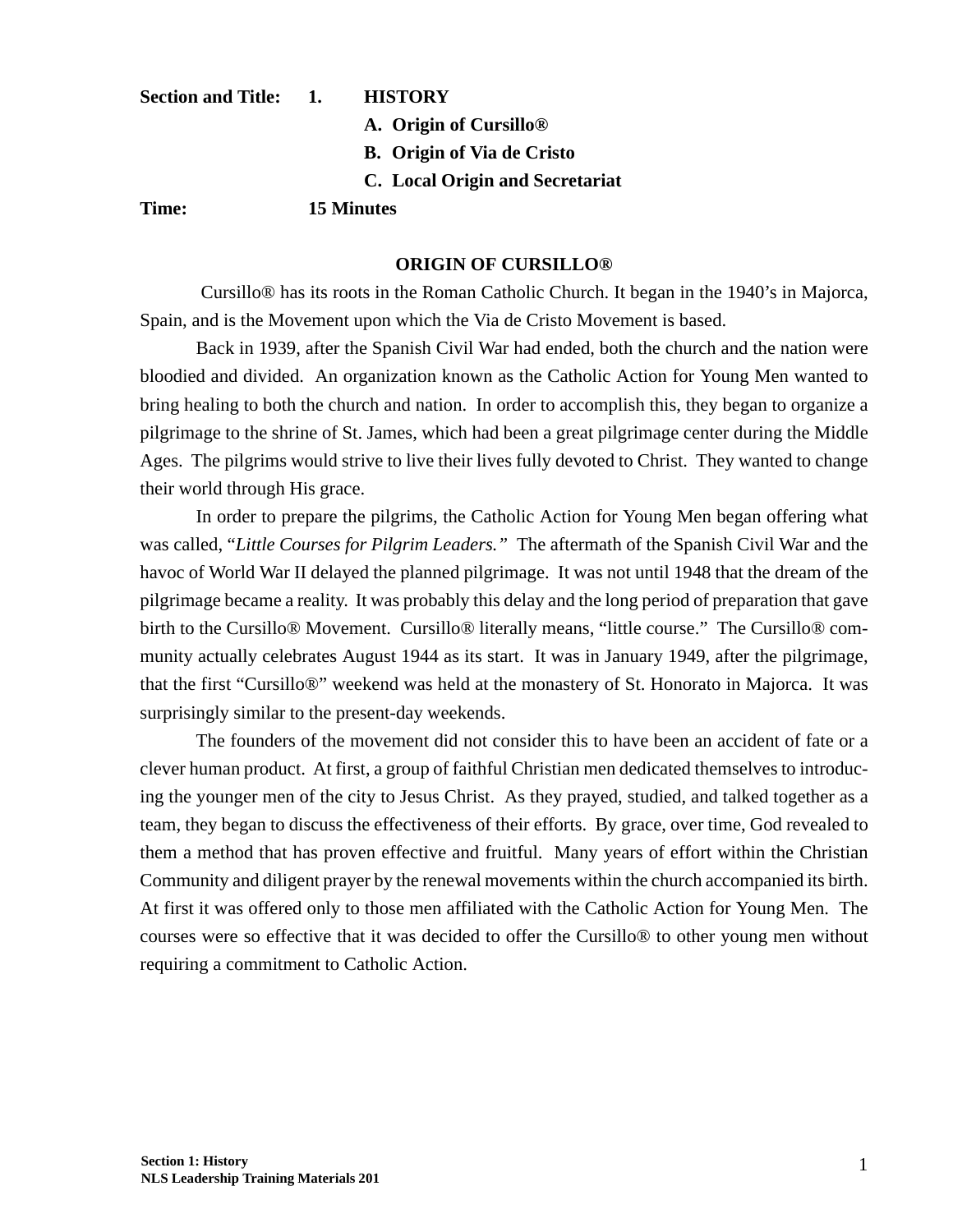In 1950 Eduardo Bonnin resigned from Catholic Action in order to become the chairman of Cursillo®. His bishop, Juan Hervas, supported his efforts and the two of them worked together to clarify the method and defend it from its critics. Even here God's grace was at work. Because of the opposition, the founders were forced to clarify thoughts and avoid variations. These leaders felt that Jesus Christ was close to them and that He affirmed them and inspired their efforts for His Kingdom.

The whole movement grew through the sharing of one person with another. It soon included women. Eduardo Bonnin has told a delightful story of a lady in Barcelona, Spain who, after her husband was transformed on a weekend, demanded that the Bishop provide a weekend for women. She could no longer understand his behavior and felt that if she were not allowed the experience, their marriage would surely end in divorce. The method has touched many without regard to age, sex, or national origin.

#### **ORIGIN OF VIA DE CRISTO**

During the 1950's the Cursillo® Movement reached the United States through Mexico-Texas and Boston. A Father Fernandez and two Spanish airmen who were training in the U. S. Air Force first brought it in. The first three-day weekend was held in Waco, Texas in 1957. The first U. S. Cursillos® were in Spanish and had to be translated during the weekend. The first English Cursillo® was held in 1961 in San Angelo, Texas. The Catholic churches in Iowa began holding Cursillos® in Iowa during the early 1960's. It was in the 1970's that some Lutheran pastors attended one of them. At about the same time some Lutheran pastors attended a Cursillo® in Florida. During this time period as the movement began to spread, Lutherans, Methodists, Episcopalians, Missouri Synod Lutherans and some other interdenominational Christians went to a Catholic Cursillo® in Atlantic, Iowa. Co-incidentally, the first Lutheran Cursillos® were held in 1972 in both Iowa and Florida. Both of these weekends were held with the help and assistance of the Roman Catholic communities. From there the movement spread to Georgia and North Carolina.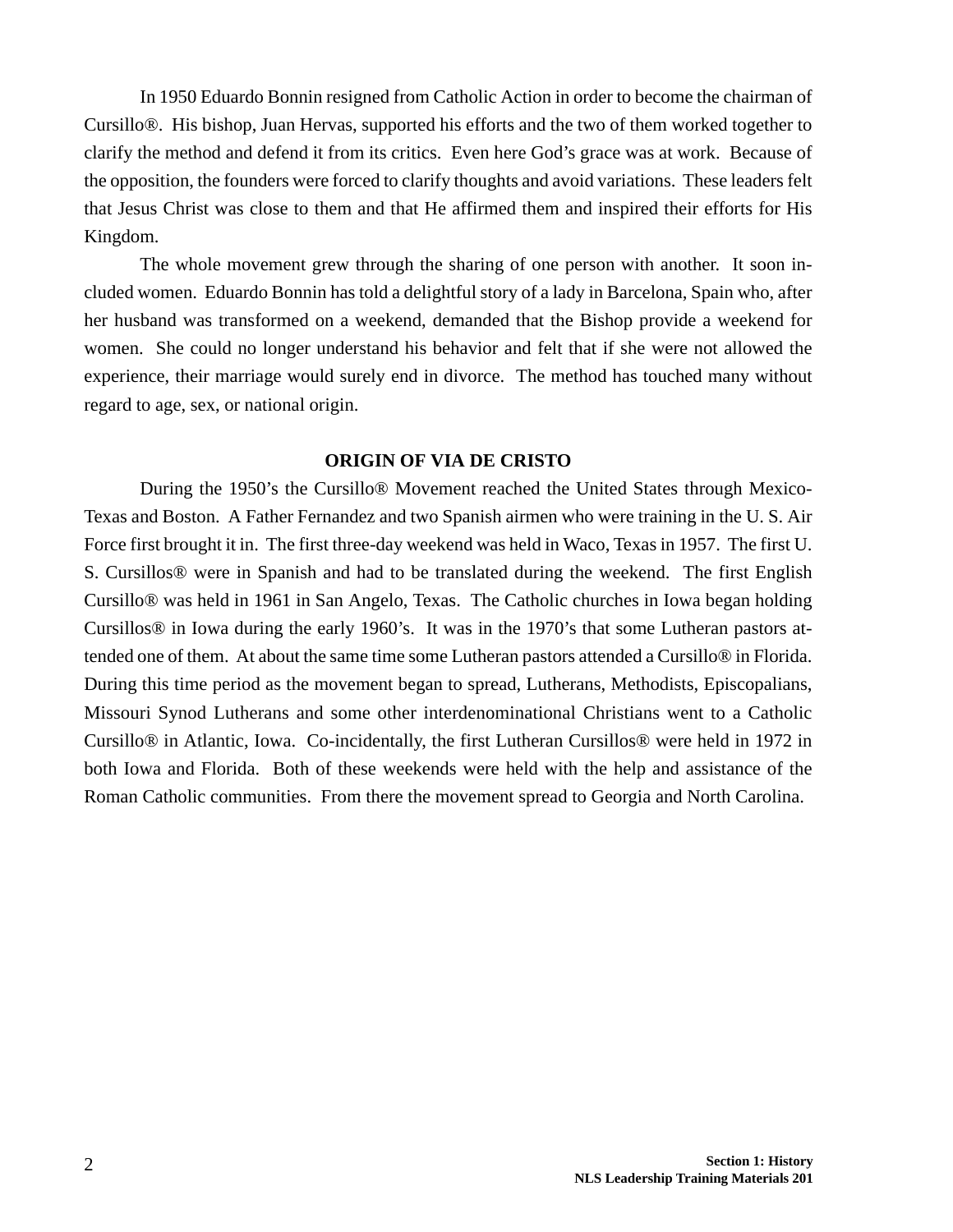In the 1980's, because of the extensive spread of the movement and the many variations that were springing up, the Roman Catholic National Secretariat began attempts to enforce church affiliation because close affiliation with the church is fundamental to the Cursillo® Movement. They began requiring any movement that wished to use the not-as-yet registered name, Cursillo®, to hold weekends for same-faith participants only. In 1983, during a meeting of the National Lutheran Secretariat (NLS), the president of the National Secretariat of the Cursillo® Movement stated that if the Lutherans agreed to hold weekends for Lutherans only, then the NLS would be licensed to use the name Cursillo®. Through its next four meetings the NLS deliberated in great agony about the decision. Finally, in February 1986, their commitment to ecumenism outweighed their attachment to the name Cursillo®, and they adopted the name Via de Cristo, which means the "Way of Christ." Although the NLS does not require local movements to change their name in order to affiliate with them, they do encourage the use of "Via de Cristo." Most affiliated movements have adopted it. By 1997, only twenty-five years after the first Lutheran weekends began, there were forty secretariats serving in over twenty-one states that were affiliated with NLS.

### **LOCAL ORIGIN AND SECRETARIAT**

*(It is suggested that a narrative of your own Secretariat's history and structure be written and inserted here.)*

Source Materials:*Leaders Manual, Good News! Via de Cristo,* Ohio and Illinois *Via de Cristo Fourth Day Workshop,* Eastern North Carolina *The Essentials of Via de Cristo,* NLS Secretariat, 1997 *NLS Leader's Manual Interviews with Eduardo Bonnin* Booklet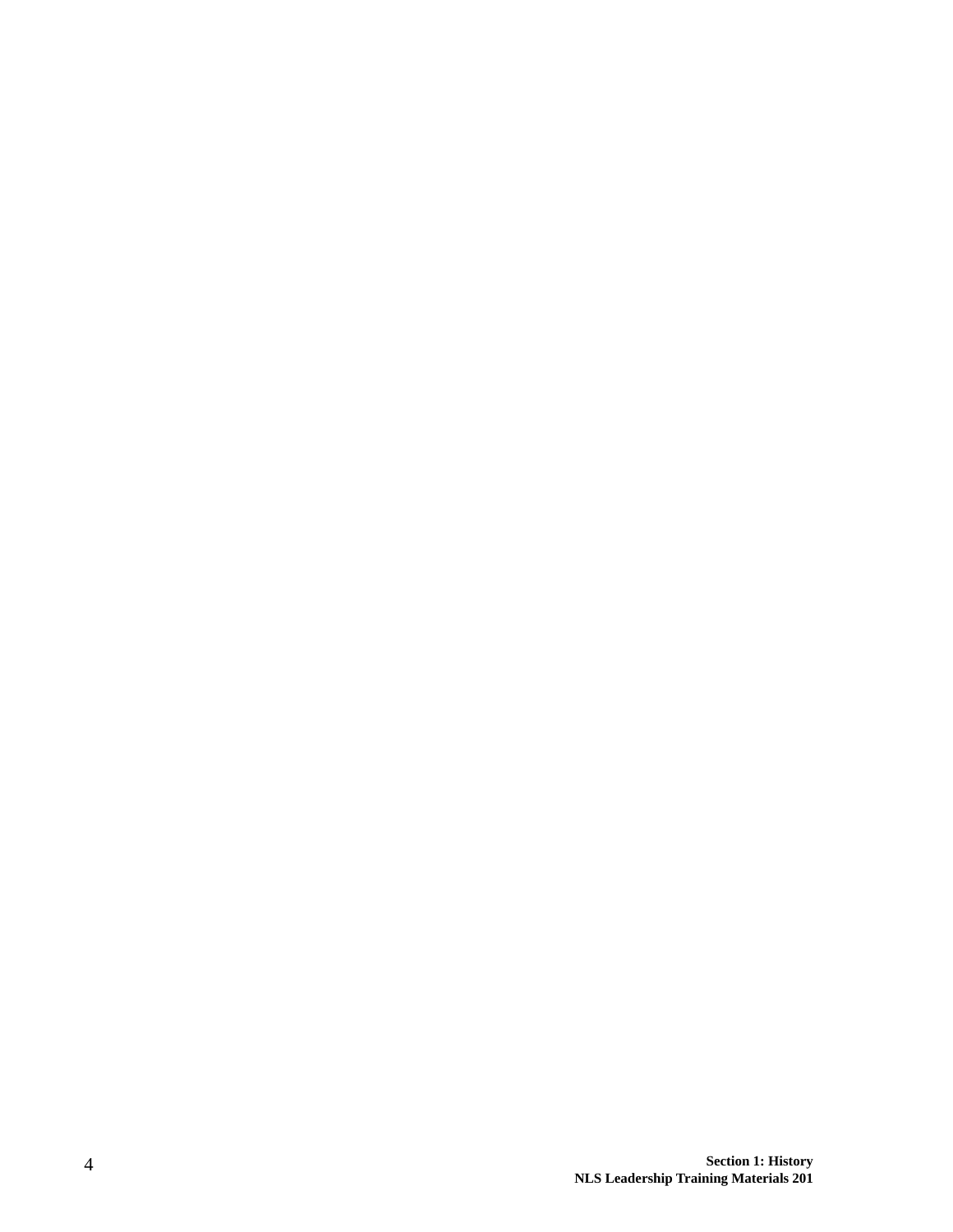#### **Section and Title: 2. FUNDAMENTALS OF VIA DE CRISTO**

- **A. Mission Statement and Purpose**
- **B. Method and Strategy**

**Time: 30 Minutes**

#### **MISSION STATEMENT AND PURPOSE**

By grace with the help of the Holy Spirit, "the mission and purpose of Via de Cristo is to foster and encourage renewal in the Christian faith in the Lutheran Church and in the larger world by presenting the fullness of Christ's ministry by both the laity and clergy. The National Lutheran Secretariat aims at bringing Christians to a fuller personal knowledge of and a relationship with the Lord Jesus Christ and a deeper level of commitment to Him and to spreading His word."<sup>1</sup>

**By grace with the help of the Holy Spirit…**In Via de Cristo, the emphasis is always on God's grace. Without the grace of God we are helpless. Grace is the cornerstone that makes any human effort possible. Grace is a gift of God based on nothing that we do. The Holy Spirit goes with us when we begin any effort for Christ. The Holy Spirit, the Counselor, *(John 14:16)* is our constant companion and the one who teaches us to pray *(Romans 8:26).* All of our efforts are, and must be, undergirded by prayer.

#### **METHOD**

"Via de Cristo provides a method which develops leaders and community in the Christian Church. This method uses meetings and groups of Christians who share their common life in Christ, their efforts in bringing others to Him and making the world more Christ-like. Via de Cristo asks exactly what baptism and confirmation ask of us and provides a method to live out that commitment within the church."<sup>2</sup> It considers itself to be a movement within the church. It cannot function independently of the church. Each Christian is encouraged to remain loyal to the home congregation and to serve there as an example of a servant of Jesus Christ. Laypersons are encouraged to work in partnership with their pastors and to use their personal calling to extend the work of the church.

In keeping with its purpose, the Via de Cristo method assists individual Christians to actively be the Church. It operates within the Church to be increasingly equipped with God's grace and to be effective servants within the body of Christ.

Via de Cristo presents methods for renewal of the Christian life and for penetrating environments, and a strategy to affect daily living. The strategy includes careful selection of participants (this term will be used throughout for those active within the Via de Cristo), an inspirational weekend, and accountability (reunion) groups. These tools, however, only become effective through the work and power of the Holy Spirit. "We know that we cannot by our own reason or strength believe in Jesus Christ or come to Him. The Holy Spirit calls us by the gospel and enlightens us with His gifts. He sanctifies and keeps us in true faith!"3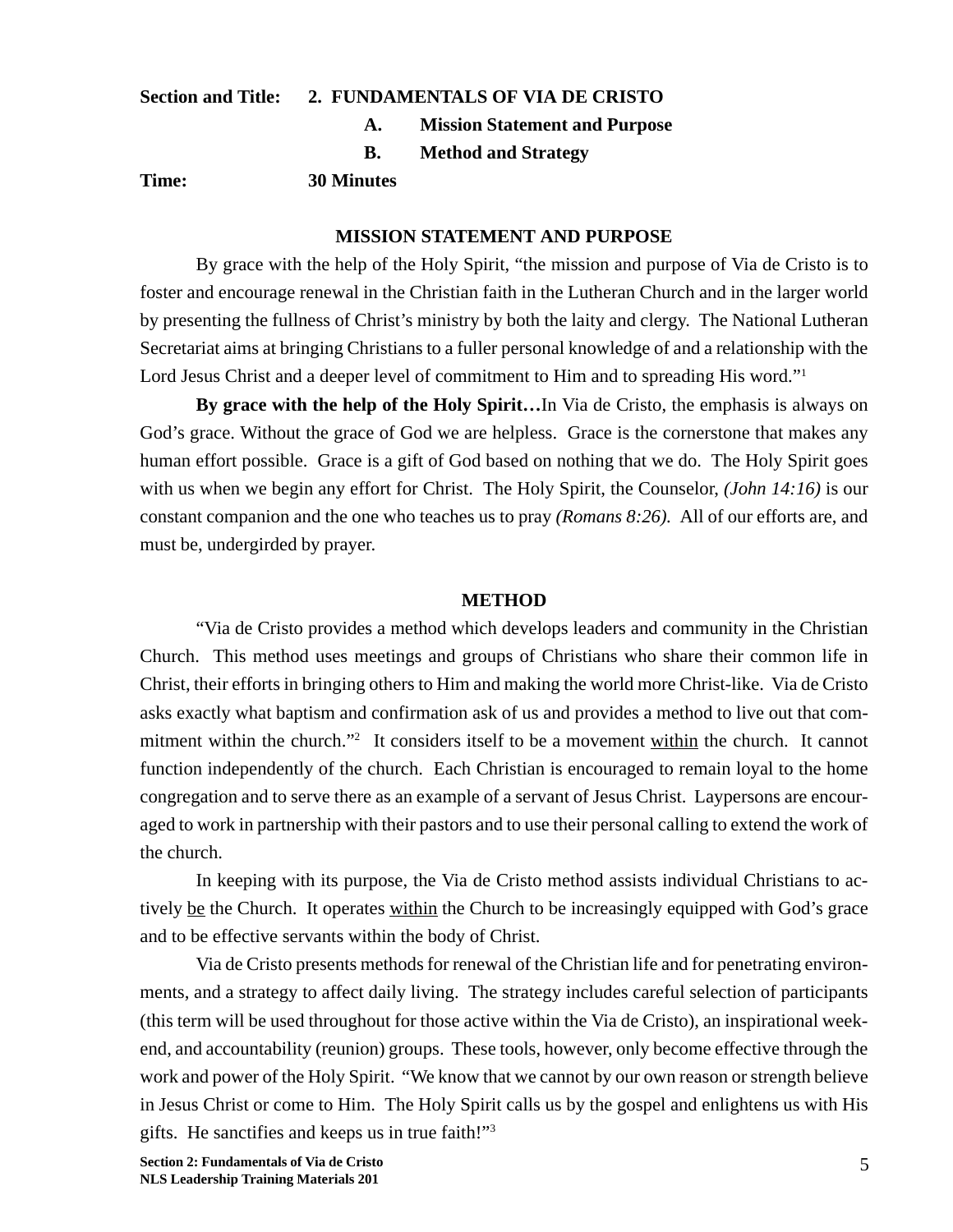People tend to separate into two groups: leaders and followers. By definition, followers follow leaders. An effective leader will often influence many followers. Via de Cristo intentionally reaches out to natural leaders in existing environments (the specific settings where Christians find themselves: at home, on the job, at leisure, in the Church), and introduces them to Jesus. These natural leaders will then influence others for Christ. This should happen through a planned and systematic approach.

During an inspirational weekend, Via de Cristo encourages Christian leaders in two ways. First, individuals learn about and try to live what is fundamental to being a Christian. Second, they are encouraged to recognize that God has called them to be Christian in their existing environments. By strengthening and renewing the faith of Christian leaders, the gospel radiates through them to their families, work environments and congregations and thus influences people where they live, work and play.

#### **WHAT IS FUNDAMENTAL**

The fundamental aspect of being Christian is Christ alive in the Christian *(Galatians 2:20).* This happens as a gift of grace from God *(Ephesians 2:8),* and this grace is expressed in love for God and for neighbor *(Matthew 22:38-39).*

Via de Cristo tries to teach only the basic themes of Christianity; it leaves the pursuit of deep theological development to a person's own church and pastor. Some people try to place too much emphasis on partial aspects of Christianity and thereby develop a distorted image of God. Others lose the Biblical understanding of humanity and sin in the world. Via de Cristo seeks to overcome this by the presentation of the Gospel in a clear and understandable form. We present four basic themes:

- 1) God encounters us, and it is He who brings us into a true encounter with ourselves.
- 2) Christ develops and maintains a friendship with us; this lasts through eternity.
- 3) We take our place in a community of brothers and sisters in Christ.
- 4) We appropriate responsibility for sharing Jesus Christ with the world.

When Christ is alive in Christians, community is fundamental. Although each of us is unique and struggles to maintain our uniqueness, we still must live in and be a part of community. We need the gifts of others to complement and, at times, counterbalance our own unique gifts.

To be a Christian is to work always for community, a community of faith, hope and love. If Christianity is not lived in community, it is not truly lived. Jesus sees the love we hold for one another as vital *(John 13:35).* "No believer ever lives alone or dies alone, but is protected and borne by the communion of saints*" (Luther, 20 July, 1520)*. Via de Cristo helps the leaders find their personal calling and then build themselves into community.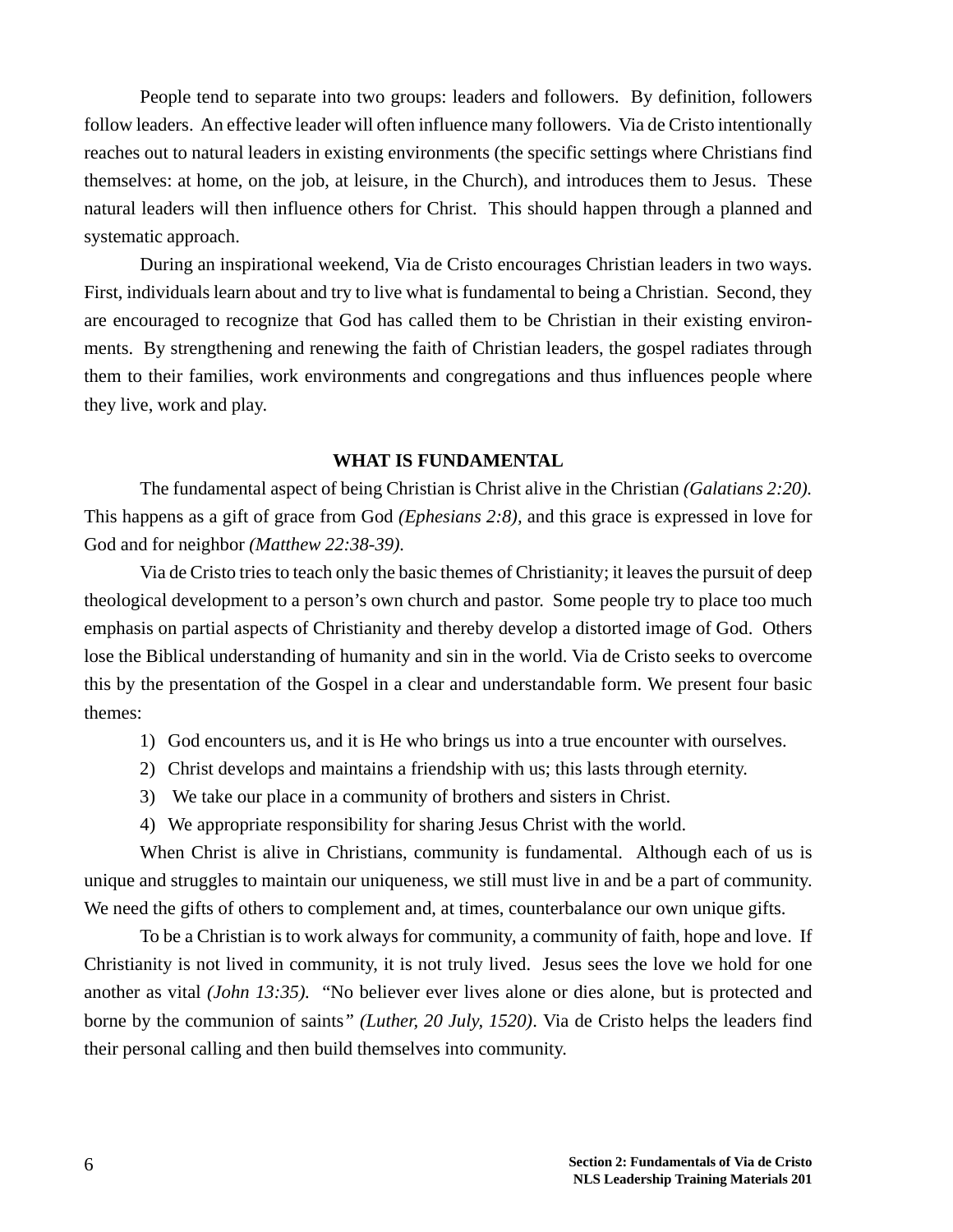#### **STRATEGY**

The purpose **and** the strategy of Via de Cristo must be understood in order to appreciate the full scope of the Via de Cristo. When describing what the Via de Cristo strategy is, it is helpful to begin with what the strategy is not.

Via de Cristo is **not** a religion, a denomination, a cult or even a separate entity existing apart from the Church. Just as wind does not exist independent of air, and waves do not exist independent of the ocean, the Via de Cristo does not exist independent of Christ's Church. It moves within the Church and is dependent upon the Church for all that it is. It is, at all times, consistent with the mission of the Church focusing on the Church for all that it is. It is, at all times, consistent with the mission of the Church focusing on the outward evangelistic effort of the Church. Any doctrine taught is fundamental to all Christianity. All Communion is offered in accord with the teaching of the Church. The presence of Christ in word and sacrament is always respected. We appreciate that the Church is present wherever the Gospel is preached in its purity and the sacraments are administered rightly *(Augsburg Confession VII, 2)*.

Via de Cristo is **neither** a human effort **nor** a cosmic accident. The method was inspired by the Holy Spirit, and the many changed lives within the movement attest to this and are the result of an encounter with Jesus Christ.

Via de Cristo is **not** simply a method alone. The world has many methods: kitchens have cookbooks, sports have rulebooks, machines have manuals. Each method is based on physical and repeatable laws with clear directions. We do have a method within Via de Cristo, a method that uses physical laws and clear directions, but we move beyond those into a spiritual relationship. In Via de Cristo, as in the Church, we welcome the living Christ. We do all that we can to make it easy for people to meet Christ face to face. Nothing can guarantee that our approach will be effective. It is the power of the Holy Spirit that touches people and reveals the truth. It is not our job to change anyone. Change is the work of the Holy Spirit.

Via de Cristo is **not** to be identified with the charismatic movement. The expressed use of the gifts of the Spirit or the active seeking of such gifts, especially during a Weekend, is strongly discouraged. The expressions of all spiritual gifts are respected and gladly encouraged at the proper place and time. Via de Cristo always honors whatever method Christ chooses to renew His Church. Via de Cristo, however, uses a progressive introduction of spirituality from Thursday night through Sunday and respects the sensitivity of Christians who have no understanding of what the charismatic movement recognizes as spiritual gifts. We recognize that the use of gifts in the wrong way at the wrong time can inhibit rather than enhance edification. *(I Corinthians 14:6-12).* We believe that the Holy Spirit will introduce participants to their gifts in His time.

A Via de Cristo weekend is **not intended** for the unbaptized. Individuals who already know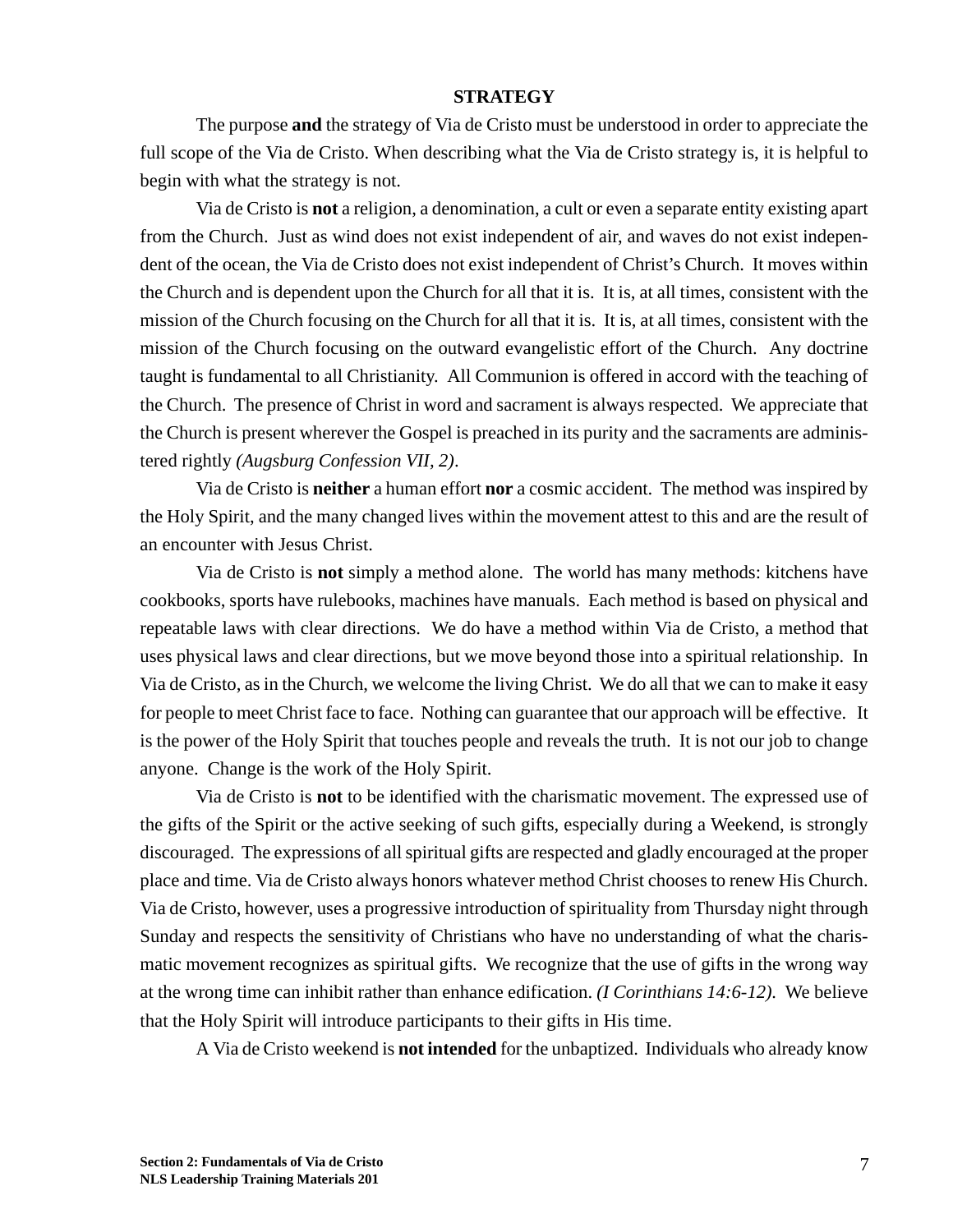Jesus Christ as their Lord and Savior are its primary focus. There is an assumption that there is already a desire on the part of the participants on a Weekend to grow in faith and to become more intimately involved in a relationship with Jesus Christ. Although the faith of many participants has been vitally renewed or awakened, it is not the intention of Via de Cristo to seek to convert participants. Rather, participants are encouraged to persevere and grow in their Christian faith and to become effective channels of God's grace to others.

Christ assures us that He is truly present in this movement *(Matthew 18:20).* Via de Cristo is but one way of many that God uses to call people into action in the Church. If Christians are honestly available and praying, they can relax, trusting in the Holy Spirit.

"The National Lutheran Secretariat accepts as our norm the content and method of the Cursillo® (Registered Trademark) movement as developed by Bishop Juan Hervas, Eduardo Bonnin and their friends. The developers provided a method by which Christians transform the world for Christ our King. This method calls Christians to live their lives in union with Christ supported by regular reunion with other Christians." 4

As we plan and execute our strategy, it is bathed in **prayer**. When we approach any activity of Via de Cristo, we begin, act, and end in prayer. Many other spiritual disciplines are used along with prayer. These include, but are not limited to, simple living, personal sacrifice, fasting, giving, spiritual direction, and worship. The word used in Via de Cristo to describe this type of prayer is Palanca (pah-lahn-ka). It is properly understood as deep, intentional, selfless prayer—"sacrificial" prayer. Palanca grows from an authentic, individual and communal way of life. At times prayer and sacrifice can be made visible through gifts of love; however, gifts of love are not true palanca without prayer and sacrifice. Without true palanca (prayer) the Via de Cristo method will never achieve its purpose.

Via de Cristo seeks to bring Christians to a fuller personal knowledge of and a relationship with the Lord Jesus Christ. Powerful personal growth occurs as they better understand God's grace and experience the love of Christ expressed through the loving environment provided by the team. There are three parts in the Via de Cristo strategy: The Pre-Weekend or Preparation, The Three Days or The Weekend, and the Post-Weekend or The Fourth Day.

**The Pre-Weekend:** Next to prayer, this is the most crucial part of the method because what goes in affects all that comes out. Unless the original participant is a strong leader, the others will drift away, holding only a pleasant memory. The key to the Via de Cristo strategy is the selection of natural leaders within an environment and their introduction to Christ. By "environment" we mean the many settings where Christians find themselves: at home, on the job, at leisure, in the Church.

**The Three-Day Weekend:** During the three-day weekend, by grace with the Holy Spirit,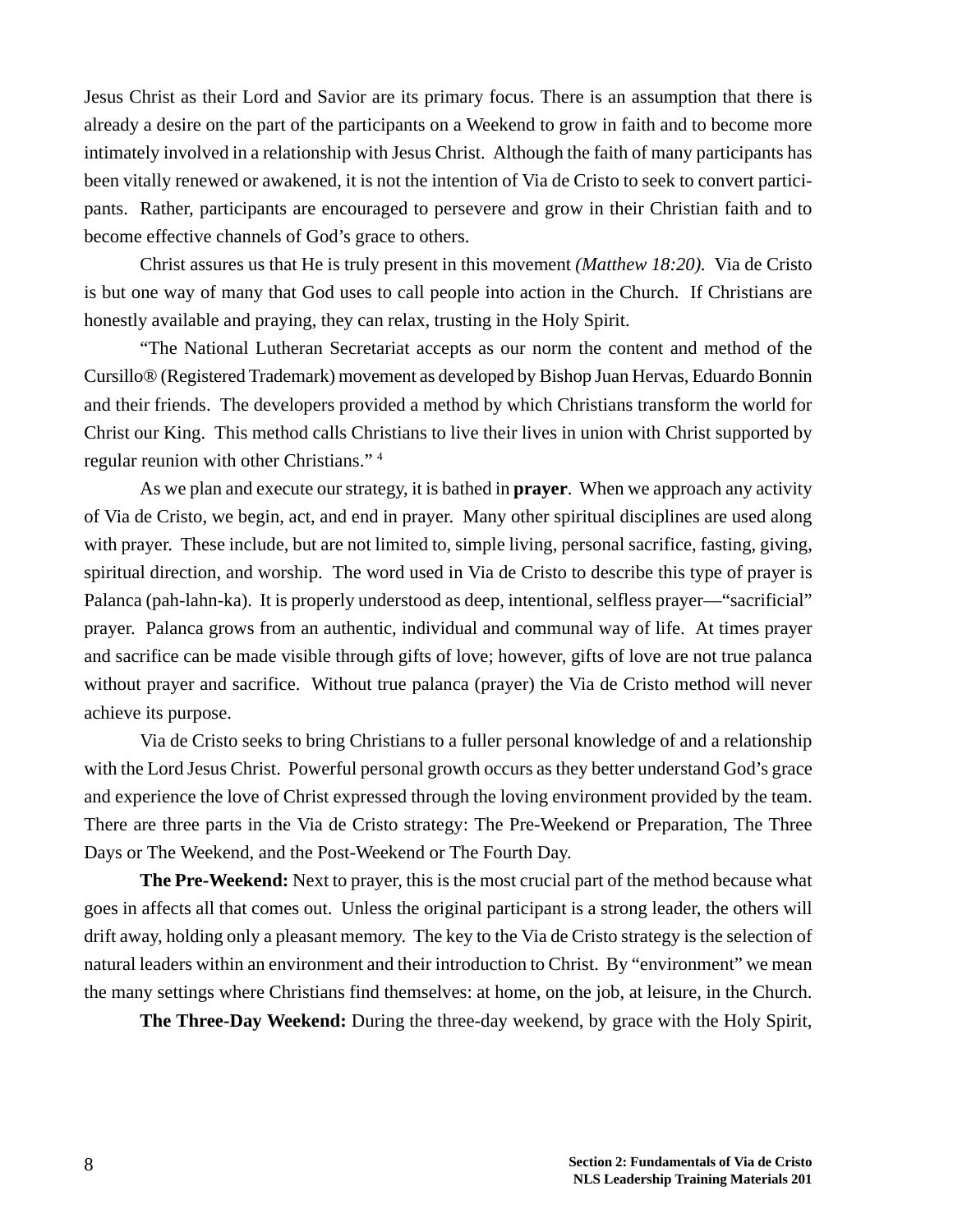the participants become witnesses to the living word. In table discussion, and in the community life of the weekend, Jesus is alive. We begin slowly, trying to meet the participants where they are and then carefully and lovingly build to a new spiritual awakening.

During the three day weekend, tools are introduced that will, hopefully, encourage the participants to maintain a Christian walk. The weekend gives methods to serve as a backbone in daily life in the world. They leave the weekend with a desire to be in a group reunion and use this as a means to live and keep faith active.

**The Post-Weekend or Fourth Day:** An effective Fourth Day is the fulfillment of the Via de Cristo method. It is the structured expression of Christian lifestyle. The participant is called by Jesus, inspired on the weekend, empowered with effective tools, and now is called to return to the individual environment and to live an authentic Christian life. While the encounter of the three-day weekend is important, it only become significant if the participants are motivated to follow Him in their daily lives.

During Fourth Day living, the participants use the group reunion card (service card) to make themselves responsible for maintaining close fellowship with Jesus and availing themselves of the means of grace. The group reunion provides regular accountability and serves as a resource when personal difficulty strikes. The Ultreya provides the excitement of gathering a larger body for praise and worship. It provides educational opportunities and allows the sharing of other individual experiences. It becomes a group reunion of group reunions.

**In Summary:** Via de Cristo has a purpose: to see the world changed, to remake the world in Jesus, and to restore all things to Christ. This is accomplished by the grace of our Lord Jesus Christ and at His direction. The Via de Cristo strategy is that of a structured Christian Life and providing a backbone for Christian living in every environment. We **F**ind, **E**vangelize, **E**nlighten, and **L**ink a person so they **FEEL** Christianity.

#### Source Material: *Leaders Manual of Good News! Via de Cristo* of Ohio and Michigan

<sup>1</sup> Constitution of the National Lutheran Secretariat, 1997

- <sup>2</sup> *Ibid*
- 3 Luther's Explanation of the Third Article

4 Constitution of the National Lutheran Secretariat, 1997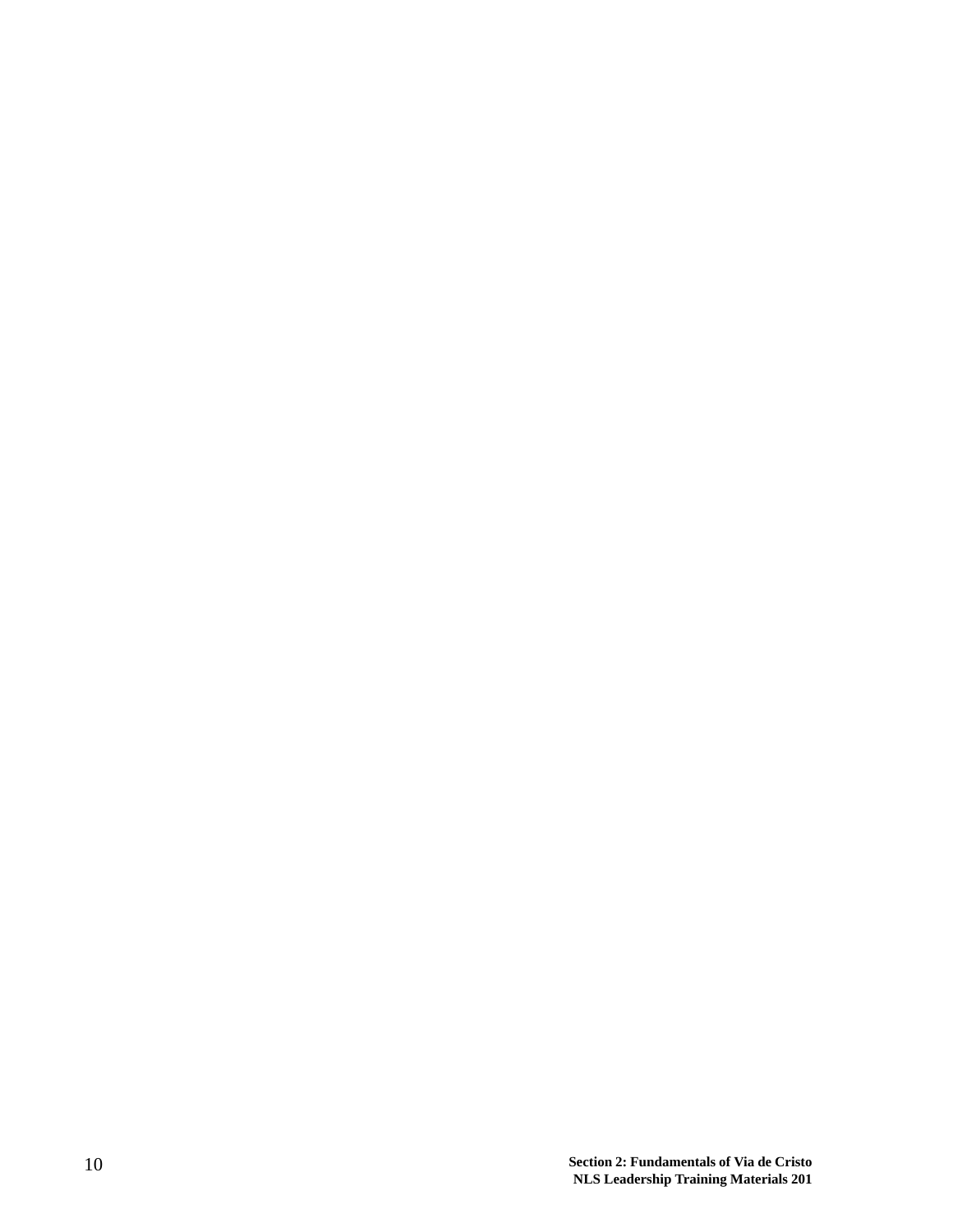#### **Section and Title: 3. PROGRESSION AND DYNAMICS OF THE WEEKEND**

- **A. Themes of Thursday**
- **B. Themes of Friday**
- **C. Themes of Saturday**
- **D. Themes of Sunday**
- **E. Role of Music**

#### **Time: 1 Hour and 45 Minutes**

#### **PROGRESSION**

*Pages 63-67 contain charts and illustrations that may be helpful in presenting the Progression and Dynamics materials. Use of these materials is the option of the presenter.*

On Thursday evening, in all probability, the arriving participants will be a very diverse group. Just as each person is different physically, each is also different spiritually. As we begin to introduce ourselves and begin to learn the names of the participants, it's kind of scary to realize that one may be a medical doctor and another may not have even finished high school. As you look around the room you may start wondering which one, if any, will try to leave on Friday morning - tomorrow.

There may be different nationalities, different life experiences, and different ages. Some will be receptive, others reticent. For these reasons, as well as many others, all are likely to be at different spiritual levels; consequently, the weekend will affect different people in different ways. How do we handle that? How can such a diverse group grow spiritually on **the same** weekend? This truly has to be the work of the Holy Spirit. It's more than mere man can figure out. Actually, we begin by telling a very simple story over and over again—starting after the Ideal Rollo: God loves us, and, therefore, we love God and our neighbor. This theme comes out over and over in our talks, in our meditations, in prayer, and in worship. What was the key word? **LOVE!**

On the weekend, we progress slowly and work gradually in ever expanding circles. On Thursday night, our circle is about 18 inches, the size of the individual. There have been weekends when somebody decided to make a game of finding your nametag. You've got a bunch of nervous participants who are told to take a nametag (any nametag) and find its owner and his or her own nametag. This little game falls quite flat because a person's circle is only eighteen inches, the size of an individual. On Thursday night the progression and dynamics should be aimed at that one small circle—not the whole group.

On Friday, the circle gets as big as the table. We develop a table, a table built on the friendship at that table. This will often be felt as the group gathers around the table and starts working on the first poster. By Saturday, we want a circle as big as the Rollo room. On Sunday we want that circle to be as big as the world. That's the reason the whole table often goes up together at Clausura. That way maybe more people will share. But on Sunday the progression is also geared to project the participant back into the circle of the world where the final progression is directed.

Source: *The Dynamics of the Via de Cristo Weekend,* Luther Piel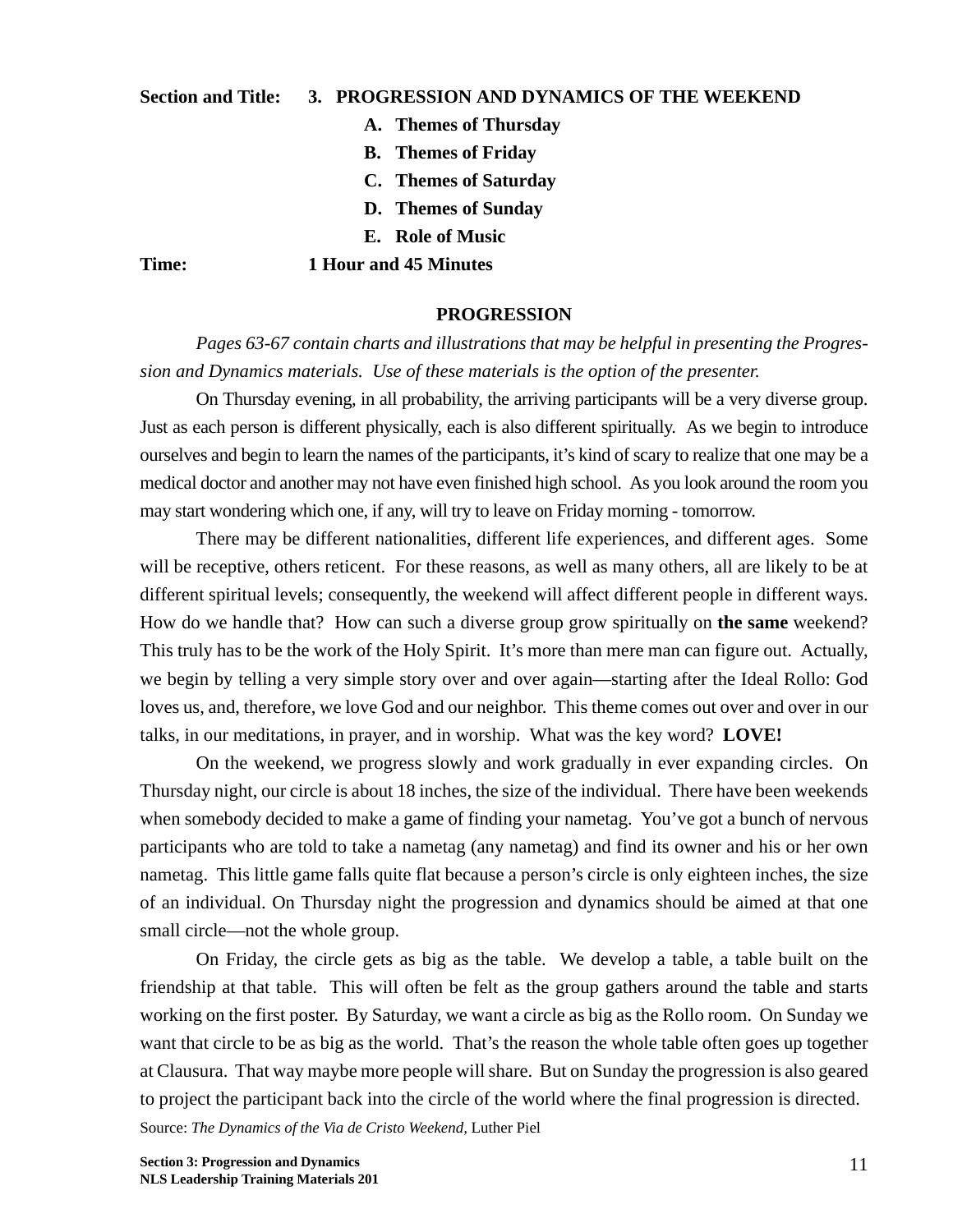#### **DYNAMICS**

Dynamics can be defined as a force that produces motion, a force that moves something. The key word is MOVES. Everything we do on a Via de Cristo weekend is to "move" the participants, not physically and not emotionally, but spiritually. We want the things we do to motivate the participants to participate, to open themselves up, to break down walls, to accept God's love and grace in their lives, and then to want to share God's love and grace with others. We want everybody to grow spiritually, to grow in grace and in faith.

The Via de Cristo weekend provides times, events, words, and insights that make the person more susceptible to the work of the Holy Spirit. Can we order a person to grow? No way! What has to happen? They have to open themselves up from the inside. They have to open their own hearts and minds. They must do the accepting and absorbing. They must do the learning. They, themselves, have to make "head knowledge" into "heart knowledge." It is their job to grow in grace and faith. Our job is to provide the environment for that growth.

#### **SPIRITUAL DYNAMICS VS. EMOTIONAL DYNAMICS**

With the understanding that dynamics can be defined as a force that moves something, we further identify two different kinds of dynamics: those that move individuals spiritually and those that move only emotionally. To differentiate even more, we can also say that the "Essentials" of Via de Cristo weekend, *e.g.,* the 14/15 talks, the 72 hours, discussions, posters, etc., do not provide a lot to promote emotional dynamics. It seems that as movements "grow," each team or each Rector tries to add something "different" or outdo the previous team. They bring in their own ideas or "neat things" to add to the weekend. Generally, these things are only "emotional dynamics." Because the emotional dynamics provide visible signs, we often confuse emotionalism with spiritual growth.

Sometimes we use "shock stories" in our Rollos, and we flood the participants with gifts that we call "palanca." We evaluate the weekend by the number of Kleenex we use or the number of individuals that speak at the Clausura. Then, as time goes on, we wonder why we have fewer people "grouping," fewer people at Ultreyas, less sharing about apostolic successes, and less people willing to serve on teams.

After a number of weekends, if we keep adding "neat things," there will soon be no time for discussions after the talks, walks, and quiet or free time. Then we begin to cut time for the posters, or try to save time by doubling up on the Rollos. We need to be sure that we don't add "emotional dynamics" at the expense of "spiritual dynamics."

If we make changes, we have to be really careful. The secretariats are not democratic organizations where somebody can bring up a new idea, have it voted on, and then, if everybody votes for it, have it implemented. Before we add, remove, or change anything, our most knowledgeable people—especially the Spiritual Directors—should critically consider the proposal to as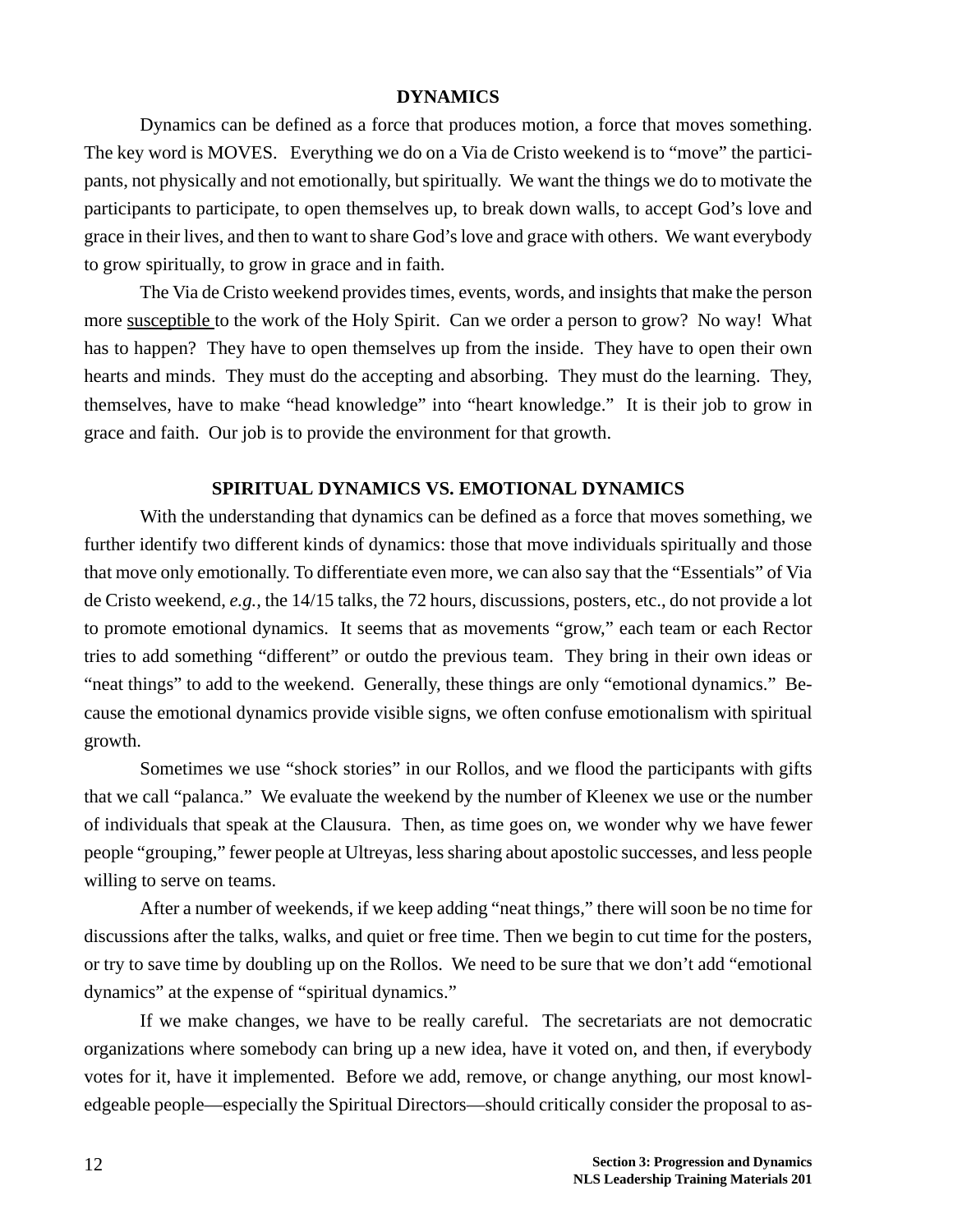sure that it does not replace a spiritual dynamic with an emotional dynamic, or that it is a change primarily for the team members or the community benefit. At all costs, we should strive to remain true to the original Cursillo® method. Secretariats must be very thorough in training rectors and very critical of adding "neat things." Some older movements are struggling to get back to the basics because once these "neat things" become entrenched, it's almost impossible to change them back.

#### **POSITIVE DYNAMICS VS. NEGATIVE DYNAMICS**

What kind of words, actions, events, or things would tend to "turn a participant off?" What kinds of things would cause a person to resist, or perhaps, temporarily stop growing spiritually? What things would have a tendency for them to "close the doors to their hearts or minds?" Were there some things that bothered you on your weekend? Are they listed on the next page? These are some of the things that various people have shared as being negatives. Can you name some others?

**Negative Dynamics**

| <b>Intimidation:</b>                   | $1$ $\alpha$ $\alpha$ $\alpha$ $\alpha$ $\beta$ $\gamma$ $\alpha$ $\alpha$<br>Anything that puts people on the defensive. |
|----------------------------------------|---------------------------------------------------------------------------------------------------------------------------|
| <b>Confusion:</b>                      | Being unorganized, wasting time, arguments.                                                                               |
| <b>Secrecy:</b>                        | Whispering, evasive answers, not being honest (lying).                                                                    |
| <b>Bragging:</b>                       | In Rollos, conversations, and discussions.                                                                                |
| <b>Irritations:</b>                    | Childish actions, physical discomfort.                                                                                    |
| <b>Charismatics:</b>                   | Speaking in tongues                                                                                                       |
| <b>Fatigue:</b>                        | Lack of sleep or rest time.                                                                                               |
| <b>Theological</b><br><b>Error:</b>    | Misquoting the Bible, e.g., "When I became a Christian on my Via<br>de Cristo weekend"                                    |
| <b>Uninteresting</b><br><b>Rollos:</b> | Long lectures, sermons, off the subject, complicated sharing,<br>trying to be clever.                                     |
| Overly<br><b>Regimented:</b>           | Overly controlling, insufficient freedom, giving the impression of<br>"brain washing".                                    |
| <b>Fear of</b><br><b>Change:</b>       | Three most used words in the Lutheran language                                                                            |
| <b>Fear of Being</b><br>"Put Down":    | Worrying about saying something dumb.                                                                                     |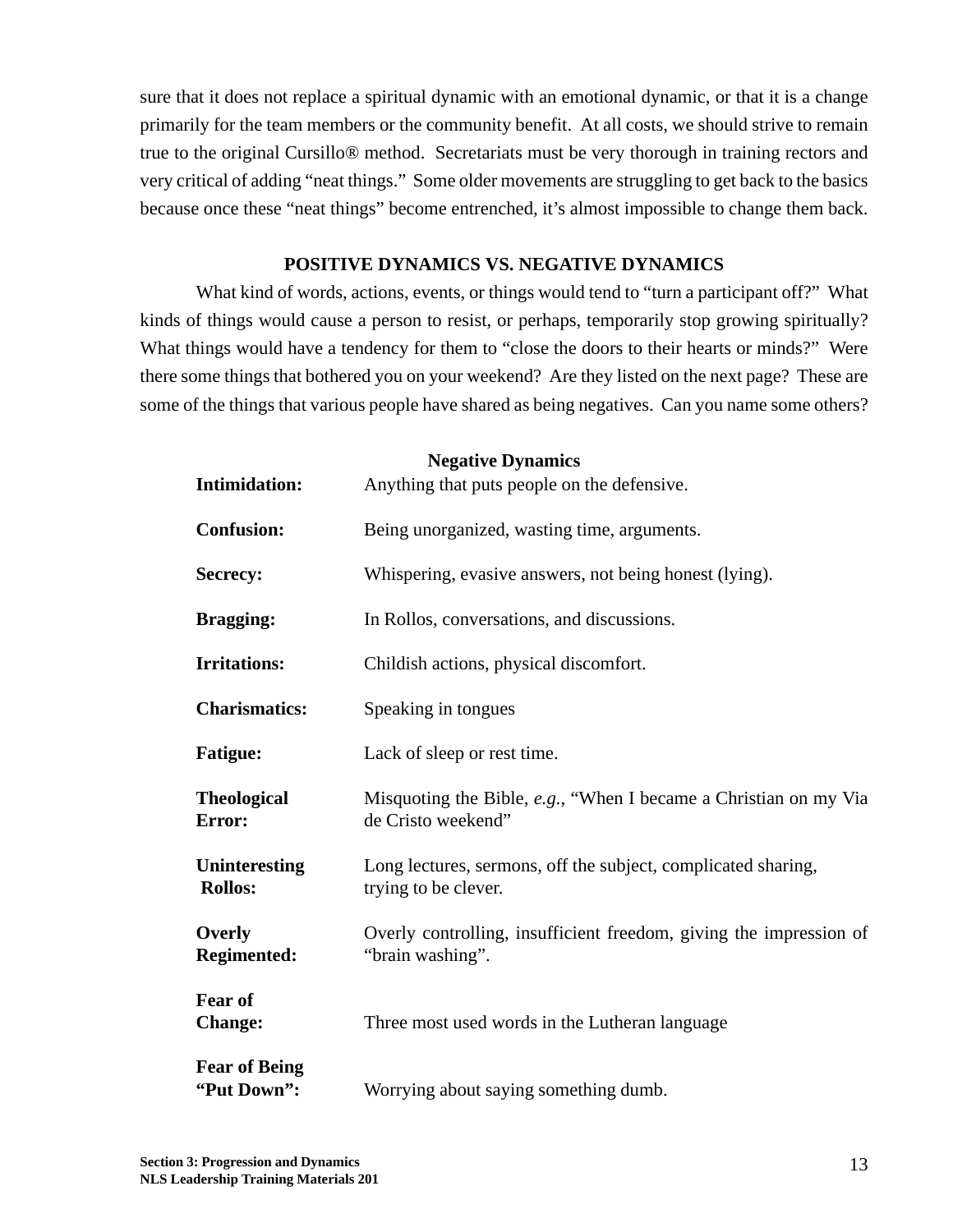Negatives can be avoided by thinking about what causes the negatives and by through training of the teams. Unfortunately, it's the negative things that are often the most remembered. They are usually the things that are used by our critics to justify opposition to the movement, totally excluding all of the positive dynamics. Some movements have eliminated the "covering" of professors because there have been accusations of deception and lying. More importantly, negatives retard growth and sometimes temporarily shut down someone's ability to grow to a higher spiritual plane. It's important to look for and try to eliminate the negatives during team training.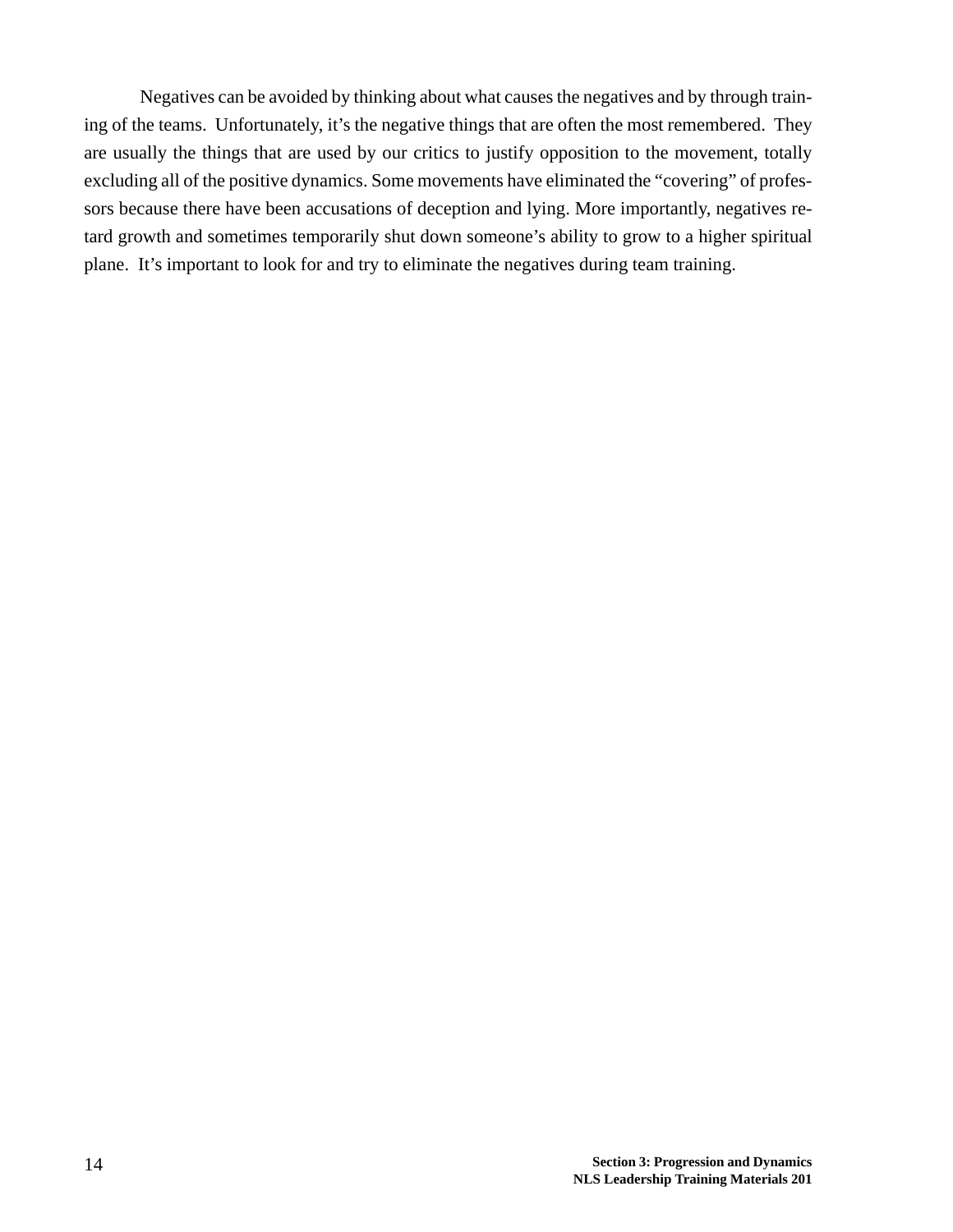### **Positive Dynamics**

On the Via de Cristo weekend, everything is designed to try to achieve one or more spiritual goals. Following is a chart of things we grow in spiritually during a weekend. The progression growth in each area is from left to right, starting at one and moving through four. Think of the first column as Thursday evening and the last column as Sunday.

| 1) Hearing our name                            | 2) Part of our family                          | 3) Part of a church family                            | 4) Understanding we are<br>part of God's family    |
|------------------------------------------------|------------------------------------------------|-------------------------------------------------------|----------------------------------------------------|
| 1)See others love us                           | 2)Loving ourselves                             | 3) Think and meditate on<br>the words                 | 4) Sharing God's love with<br>others               |
| 1) Rote singing                                | 2) Relate songs to special<br>experiences      | 3) Think and meditate on<br>the words                 | 4) Worship and praise God in<br>songs              |
| 1)Reticent to talk                             | 2) Discuss in small groups                     | 3) Stand in front of a small<br>non-threatening group | 4) Witness to groups and<br>to others              |
| 1)Handshake                                    | 2)Touch                                        | 3) Enthusiastically<br>reaching out                   | 4) Abrazo                                          |
| 1) Pray privately                              | 2) Pray together with a<br>group               | 3) Pray by oneself in a<br>small group                | 4) Lead in prayer                                  |
| 1) Attend worship service                      | 2) Worship attentively                         | 3) Participate in worship                             | 4) Worship in spirit and in<br>truth               |
| 1)Burdened with sin                            | 2) Understand God's mercy                      | 3) Truly desire forgiveness                           | 4)Completely forgiven<br>and free                  |
| 1)Friendly                                     | 2) See joy in others                           | 3) Understand source of joy                           | 4) Have and share the joy of<br>the Lord           |
| 1) Hear about God's grace                      | 2) Better understand God's<br>grace            | 3) Desire to live in grace                            | 4) Live in God's grace                             |
| 1) Define ideals                               | 2) Understand ideals                           | 3) Desire the best ideal                              | 4) Make living in God's<br>grace the ideal of life |
| 1) Priorities mixed up                         | 2) Understand what is<br>important             | 3) Apply the great<br>commandment                     | 4) Priorities in correct order                     |
| 1) Define church                               | 2) Understand WE are<br>the Church             | 3) Understand the<br>Church's mission                 | 4) Help the Church change the<br>world for Christ  |
| 1) Understand piety                            | 2) Utilize practices of piety                  | 3) Grow in relationship to<br>God                     | 4) Turn our whole life over<br>to God              |
| 1) Understand the need for<br>study            | 2)Learn how and what to<br>study               | 3)READ the bible                                      | 4) Develop a study program                         |
| 1) Understand the need for<br>apostolic action | 2)Learn procedures                             | 3) Desire to share Christ                             | 4) Practice apostolic action in<br>daily life      |
| 1) Understand Christian leadership             | 2) Learn the qualities of a leader             | 3) Desire to grow as a Christian<br>leader            | 4) Develop and implement a<br>program to GROW      |
| 1) Understand environment                      | 2) Desire to be God's person<br>in environment | 3) Learn what to do                                   | 4)CHANGE your<br>environment                       |
| 1) Understand Christian<br>community           | 2) Desire to become a part of                  | 3) Learn what to do                                   | 4) Be ACTIVE in Christian<br>community             |
| 1)Persevere                                    | $\overline{2}$ Keep Going!                     | 3) PERSEVERE                                          | 4) KEEP GOING!!!!                                  |

### **THINGS WE GROW IN SPIRITUALLY**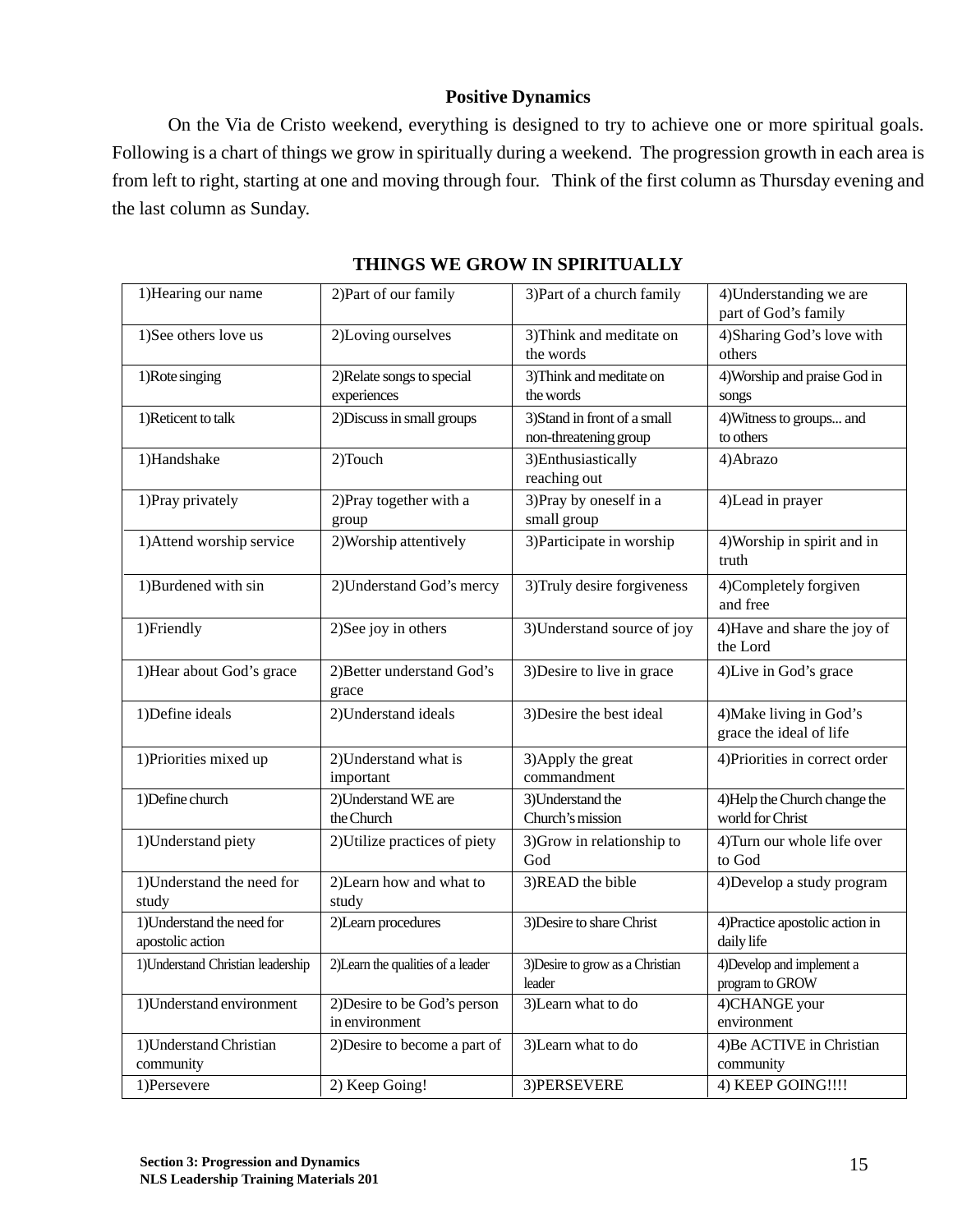If we look at the things that help us grow spiritually, we begin to see how we can gradually provide an atmosphere in which people can feel comfortable and begin to grow spiritually. We begin slowly and allow people to move at their own pace—from handshakes to hugs, from the eighteen inch circle of self to embracing and being embraced by the Christian Community. As you read down the list, you can begin to see how the talks all build upon each other.

A few of the positive dynamics deserve special attention: hearing our name, love, singing, talking, touching, and prayer. We hear our name when table assignments are made on Friday morning. (And maybe on Thursday evening when name-tags are given out.) Names are heard constantly throughout the weekend—each time we introduce ourselves. This helps us to feel part of the group, part of the family, and ultimately helps us to understand that we are part of God's family. In the Sacraments, we also hear God calling us by name, reinforcing that we are part of God's family. This is an important positive dynamic.

Positive dynamic number 2 is LOVE. In Galatians 5:13, we find, "through love be servants of one another." In John 3:16, we find the familiar verse: "For God so loved the world…". Love is a constant theme in the Bible. It is God's love that makes us want to serve others. Love on the weekend starts with the participant's sponsor. Remember the catch phrase: "Make a friend, be a friend, bring your friend to Christ." Seeing love in others is a powerful dynamic. The participants are supposed to see God's love in the team, a new kind of unconditional love that they may have seldom experienced as adult or children.

Positive dynamic number 3 is singing. We start with very generic or low-key songs on Thursday night that are definitely non-threatening. In fact, some movements schedule ONLY secular songs on the first night. By Sunday, the participants are deeply involved in all aspects of the weekend including the music, and along the way, have begun to meditate on the lyrics and use them as instruments of true worship and praise.

Positive dynamic number 4 is talking. We must start gently, quietly. Many participants are reticent about talking, especially in a large group. The talking, therefore, begins on Friday in small group discussion at the table. Even there, some need time to be enabled to open up. How often have some of us puzzled about the quiet or silent participant. Be gentle, give him or her space. But over the course of the weekend, talking grows—to standing in front of the non-threatening group until, finally, some are able to witness to a large group at closing.

Positive dynamic number 5 is touching. Touching is a touchy issue for some. For some, a handshake is all the touching they want. Watch them. Respect them and where they are in their lives. Don't force other touching on them, for that will then become a negative dynamic. For most participants the handshakes become stronger and more enthusiastic; then, when the hugging comes, they are ready.

Positive dynamic number 6 is prayer. Is prayer a dynamic? You bet it is! The sacrificial prayer that undergirds the weekend is responsible for more than we can comprehend. When the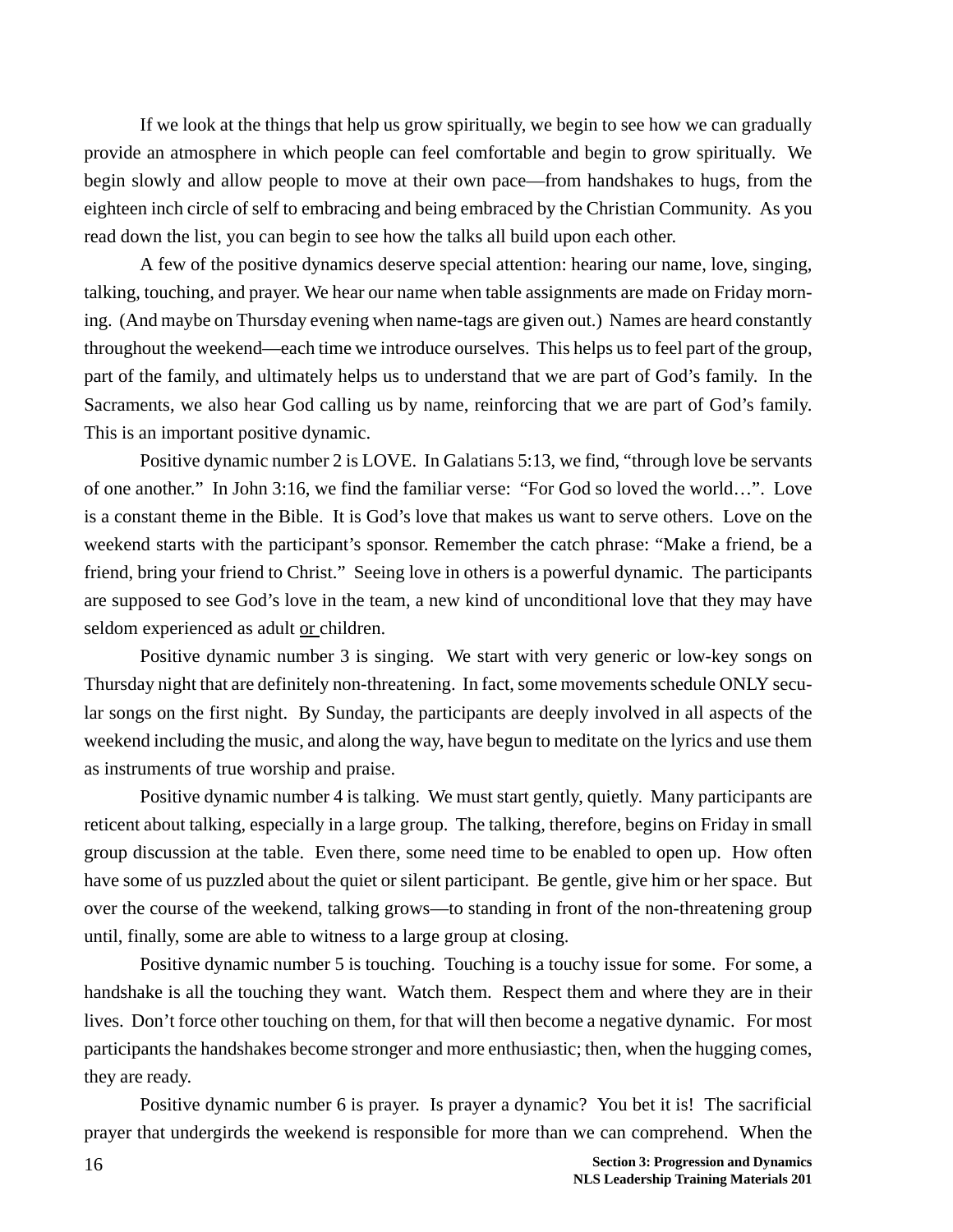participants find out about true Palanca (sacrificial prayer), the chapel prayers during the rollo, or the 72-hour vigil, they experience a powerful dynamic—not only when they find out about it, but also while it's being practiced. Most participants come to the weekend with only private prayer experience. We start by praying together (the Lord's prayer on Thursday night), and reading prayers from the Pilgrim's Guide. But the real dynamic comes on Saturday afternoon, after the table community has been formed, when we go to the Chapel for our altar visit. In a non-threatening situation, each individual has a chance to pray, verbally, before a group. Often these moments are remembered for the rest of their lives. What can be the negatives in this situation? Team members using up all the words. Maybe you can think of others.

Next we will look at the Themes for Thursday and each of the three days before covering the dynamics of music.

Sources: *The Dynamics of the Via de Cristo Weekend,* Luther Piel; *The Essentials of the Via de Cristo,* National Lutheran Secretariat, 1997; *Dynamics,* Ohio Via de Cristo.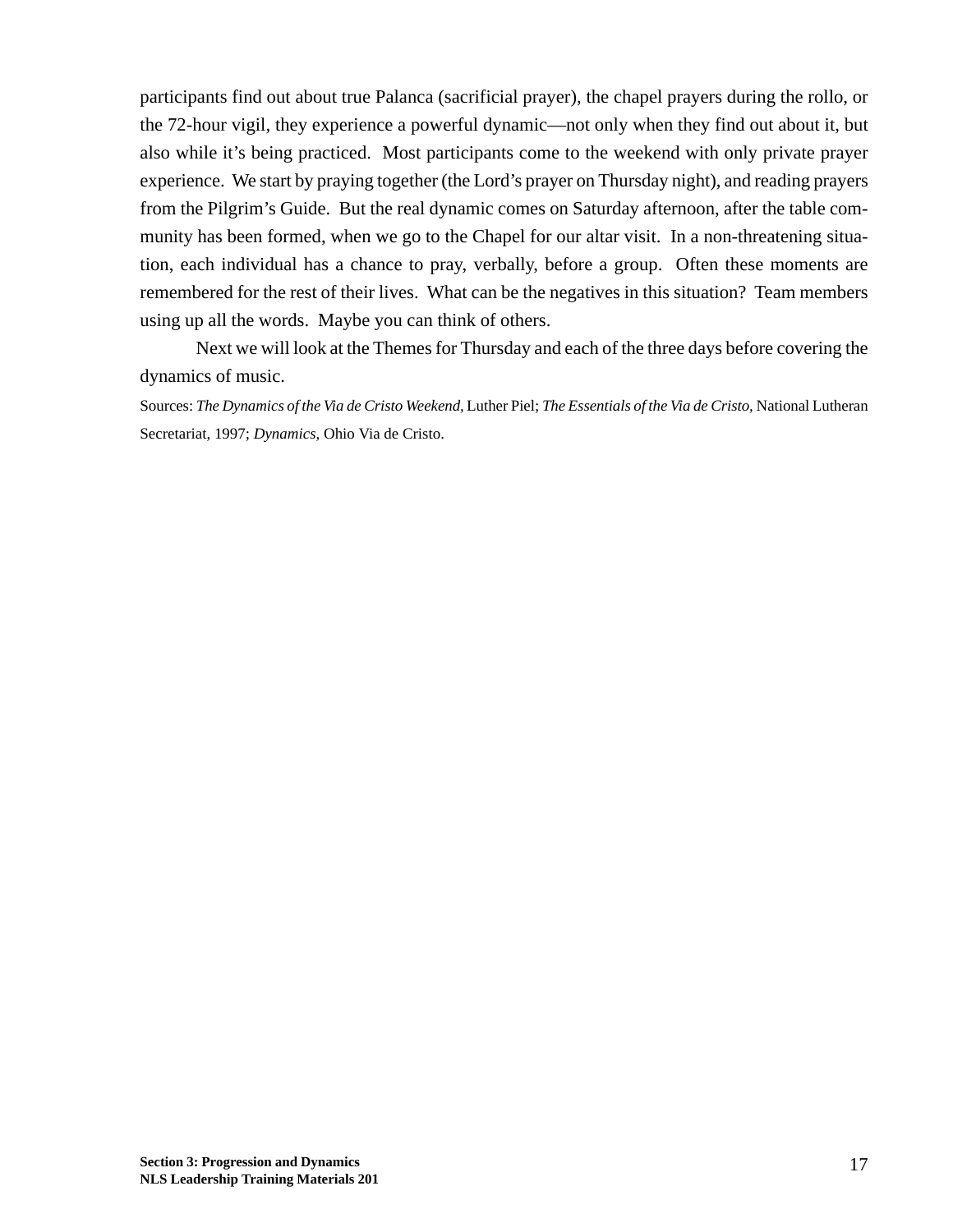### **A.THEMES FOR THURSDAY**

### **THEME:**

On this night we spend time with self and with our brother Jesus as we PONDER GOD'S LOVE AND COMPASSION FOR US AND THE CONDITION OF OUR SOUL.

### **OBJECTIVE OF THE DAY:**

To answer the questions, "I'm counting on you, on what or whom are you counting?" The focus is self – to know self and awaken the moral conscience of the participants so he or she will feel a desire to be in God's grace as a result of careful self-examination.

### **SITUATION THAT IS OCCURING:**

The participants are apprehensive. They feel that they have no control. Feelings are mixed. Some are eager to begin, others would like to leave. The community has the responsibility of creating an atmosphere of trust.

**The Day's Activities:** (Variations and differences probably exist among our secretariats, but the basics are the same.)

- Team and community arrive at camp early enough to set-up and prepare for arrival of participants.
- Team worship and Communion
- Arrival of participants
- Sign in and fellowship/reception with the community
- Send-Off. The Fourth Day community withdraws leaving participants and team only.
- First Rector's talk
- Participants are led to sleeping accommodations for a brief "settling in" time
- First Meditation: "Know Yourself" Who am I, what am I capable of? Meditate on Christ's love for the individual.
- Second Meditation: "The Prodigal Son" Given in chapel. Presents the all-forgiving Father. Our faithfulness can never match His.
- The Way of the Cross (some movements do this on Friday night) where we come face to face with Christ's suffering and death for each of us.
- The silent retreat
- Gives us time to ponder, pray, and reflect on all we've heard.

### **METHOD:**

The meditations are leading the participants to an analysis of their own lives in the hope that they will desire to encounter God. They try to inspire a sincere attitude of searching. The focus of this night is on self. Each participant is asked to reflect on and examine self. The community stays very much in the background this evening. Team members are visible, yet allow the participants the night of this retreat without any interaction.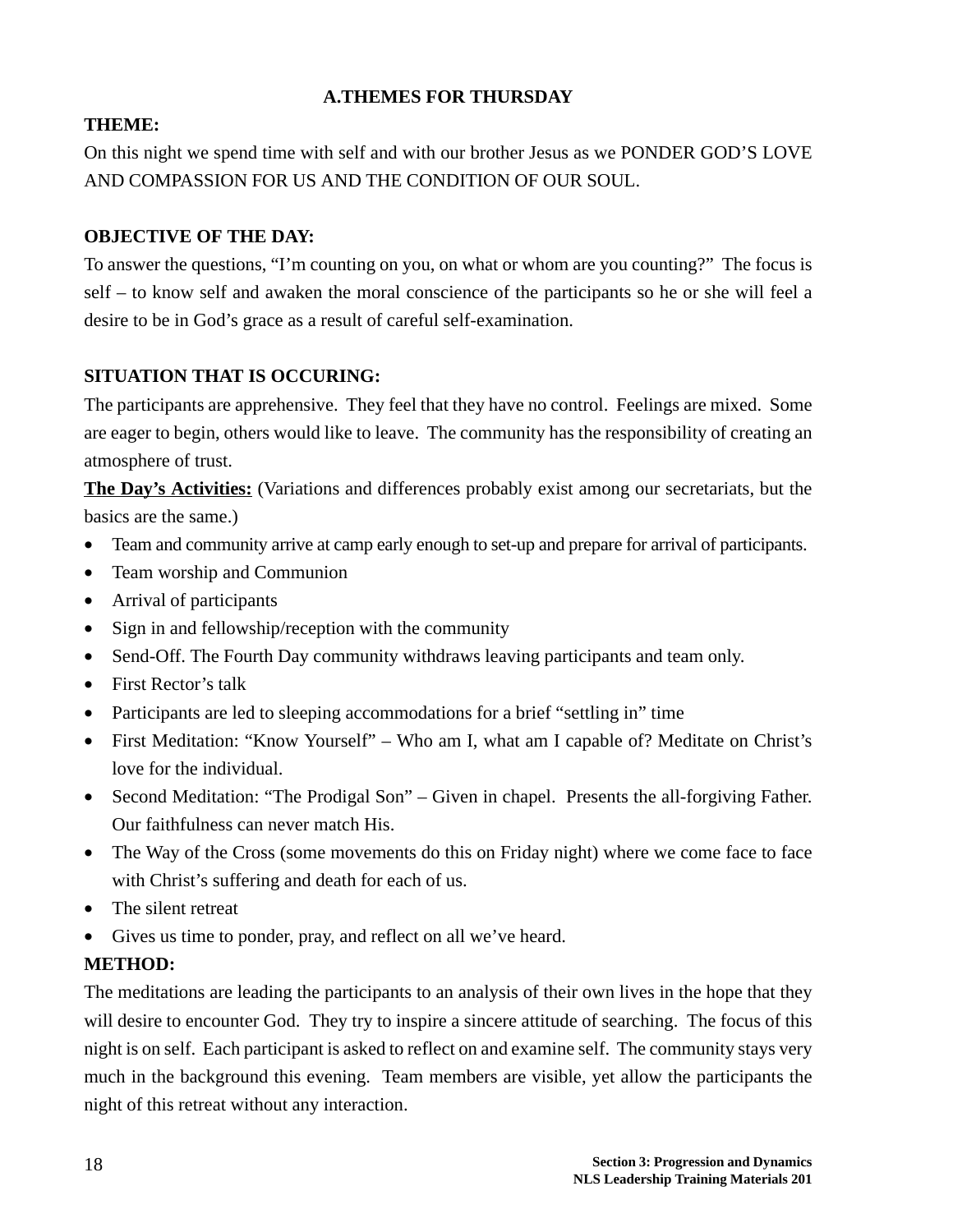### **FUNDAMENTALS:**

The concepts of self are examined this night. We are asked to look at our baptism, our life in grace and our service to God.

### **THEOLOGY:**

A need to examine our hearts and minds is expressed. The meditations ask us to examine ourselves in the shadow of Christ's sacrifice. The silence is our tool for this examination.

### **DYNAMICS:**

The team keeps the level of enthusiasm low. No colors or hugging. The team takes the lead in the silence by setting the example. The atmosphere should be friendly, but not overly so. This night, the Individual is a small circle of self. This night is for the study of self.

Source: *Via de Cristo – Fourth Day Workshop,* Eastern North Carolina Via de Cristo

### **B. THEMES FOR FRIDAY**

### **THEME:**

The ideal of the Christian is outlined and prescribed. The overall theme can be summarized as "The Ideal of the Christian Living the Life of Grace". An impelling call to a new dedication to Christ is issued. This is the day we study ourselves.

### **OBJECTIVE OF THE DAY:**

Today is the day of Proclamation through the five rollos that are given. We hear the message of our individual part in the world. We answer the question, "Who am I?" and hearing the message we ask, "How will I respond?"

### **SITUATION THAT IS OCCURING:**

The participants are somewhat apprehensive. They begin this day having received the gift of silence. Most are ready to begin and, at the end of the day, are ready for more. The dynamics of the "table" begin.

### **The Days Activities:**

- Opening meditation in the chapel. In the "The Three Glances of Christ" we are given examples of three persons on whom Christ directed His gaze.
- Communion: the music begins.
- Breakfast: In some movements, short, clean and funny jokes are introduced.
- **Ideal Rollo**. Presented without any opening prayers. Given by layperson. Discussion and posters introduced.
- **Grace Rollo (Habitual Grace).** Given by a Spiritual Director. Begun with the prayer to the Holy Spirit, as are all rollos from this point forward. Discussion, posters.
- Lunch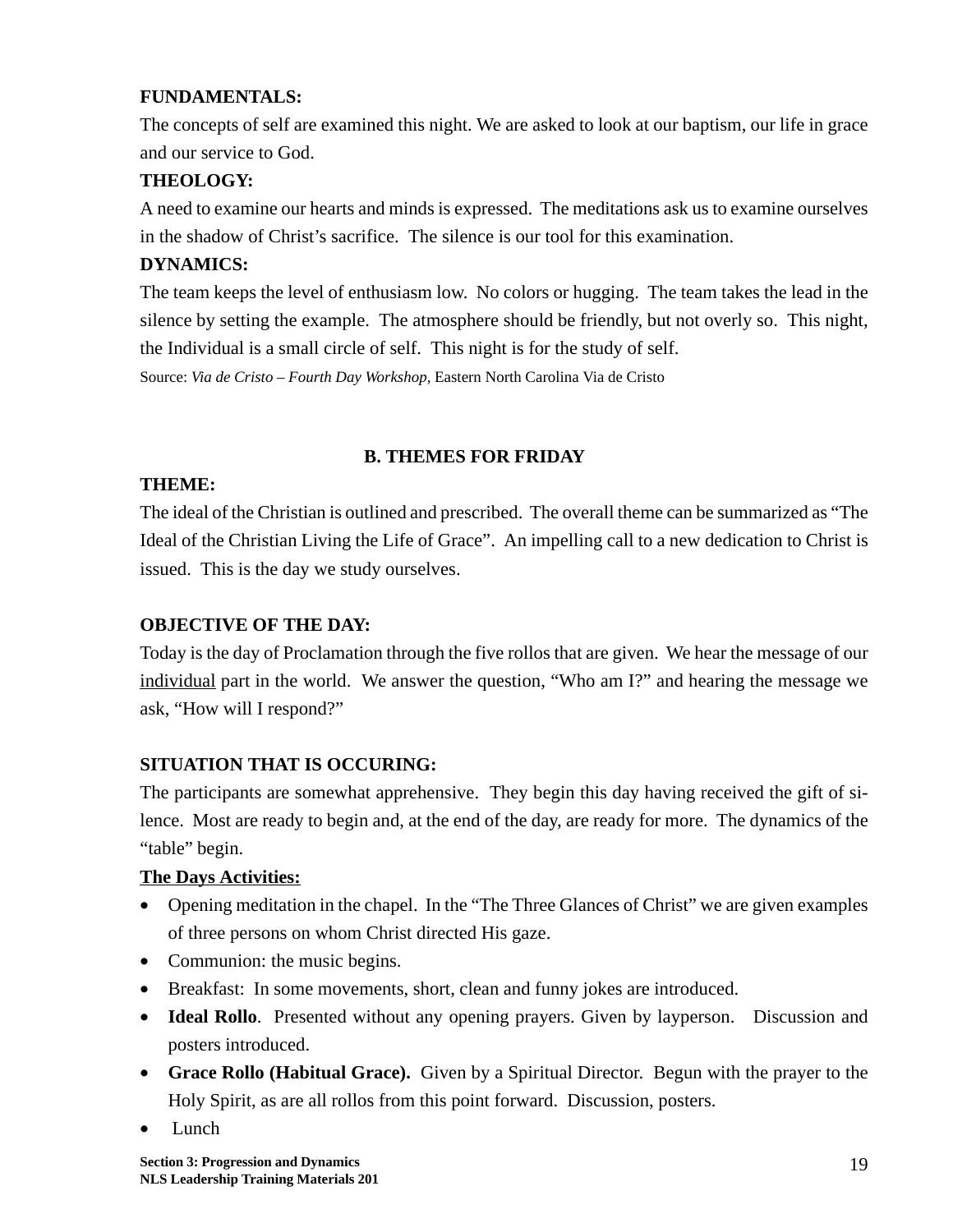- **Laity Rollo.** Layperson. Discussion, posters.
- **Grace in Action (Actual Grace).** Spiritual Director. Palanca is introduced. Discussion, posters.
- **Piety Rollo.** Layperson. Some movements add the "Meditation" after the prayer to the Holy Spirit from this point forward. Concept of the three-legged stool: Piety, Study, and Action. We need all three to lead a balanced Christian life. Discussion, posters.
- Rector Talk, "All for Me"
- Chapel visit.
- Dinner
- Decuria
- Chapel
- Participants to bed; team meeting.

### **TECHNIQUES:**

The day begins with worship and meditation: "The Three Glances of Christ." Christ gazes upon three persons in the gospel who turned away from His glance. We are asked how we would respond to God's call. We receive communion and the silence is broken as the music begins. The focus is on the individual. We look at self on this day.

- Rollos of the day outline our search. We are looking for our Ideal, who we really are and what is really important to us. Our individual roles as God's people are emphasized. By day's end, we should be forming a clear view of our own personal relationship with Christ. And we should be more eager to embrace that relationship.
- The chapel visit before dinner is a call for commitment and for the participants to realize that all of this was done just for them—just as Christ died for us. His unconditional love is a powerful vision to behold—that He died just for us, and the participants are made aware that this is only a shadow of the love God has for us.
- The Decuria will act as a bonding agent for the tables. The tables have had to work together during the day; now it is time for them to display their teamwork.
- The evening chapel visit has a calming effect and offers our works of the day to the King. (Some movements do The Way to the Cross, or some variation, here.)

### **METHOD OF THE DAY:**

- The day's activities are quiet and not overly enthusiastic. All aspects of behavior should be non-threatening and subdued in order to allow the participants to be able to hear the message and respond at their own pace.
- In the opening meditation, we see examples of people who did not respond to the glance of Christ. We are made aware that the glance of Christ is always on us and we are responsible for how we choose to respond.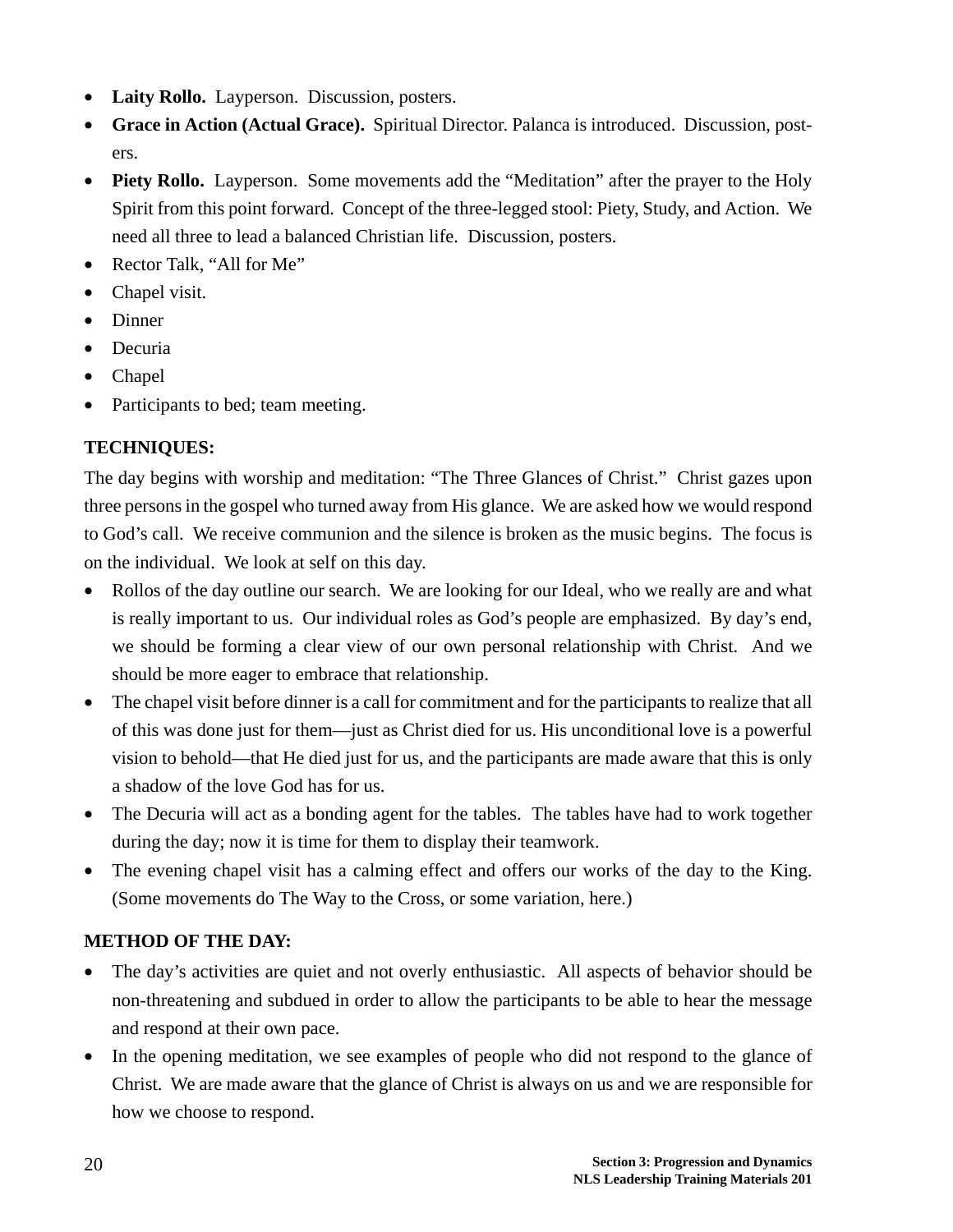- The entire day is focused on the examination of self. All of the rollos follow the theme of individual responsibility, individual commitment and individual Grace from God.
- Table leaders have one mission today: to form a community at the table. The discussion and posters are a tool for bringing the table together for a common goal. Decuria is the demonstration of the success of that mission.
- Music begins slowly and, at the end of the day, is still very calming.

### **FUNDAMENTALS:**

Today, the emphasis is fundamental Christianity. What does it take to begin the journey of a life with and in Christ? This question is explored fully on this day through the Rollos and meditations.

### **THEOLOGY:**

The individual has responsibility for living a life in Grace and choosing to live a life pleasing to God. In "Three Glances of Christ," we see examples of this choosing and refusal to choose. We are asked to examine ourselves in the light of God's love. We are individuals who are important in the world as apostles of Christ.

### **DYNAMICS:**

The team should be restrained and should present a calm and comforting environment. Today's emphasis is on the formation of the small group at the table. Hopefully, the circle of faith has extended throughout the day from the individual to the table. The rollos are focused on drawing each person to examine their own lives. The intention is to draw people into an awareness of the depth and expanse of God our Father's love for us. Hugs are appropriate only if the participant extends them. The chapel visits of the day build on each other in order to keep us face to face with ourselves and our brother Jesus.

### **ELEMENTS OF THE ENVIRONMENT:**

The day begins with silence and morning chapel. There should be no decorations at breakfast. By dinner there may be a few decorations, but they should be subdued. The rollo room has no decorations until after the Grace In Action (Actual Grace) rollo. After this talk, decorations can be added very gradually, starting with several banners. Other palanca begins after Grace In Action, but very slowly. We don't want to overwhelm the participants. The talks of the day are serious and the atmosphere should reflect that. Hard questions have been asked today and we should not distract the participant from this examination of self.

Source: *Via de Cristo – Fourth Day Workshop,* Eastern North Carolina Via de Cristo.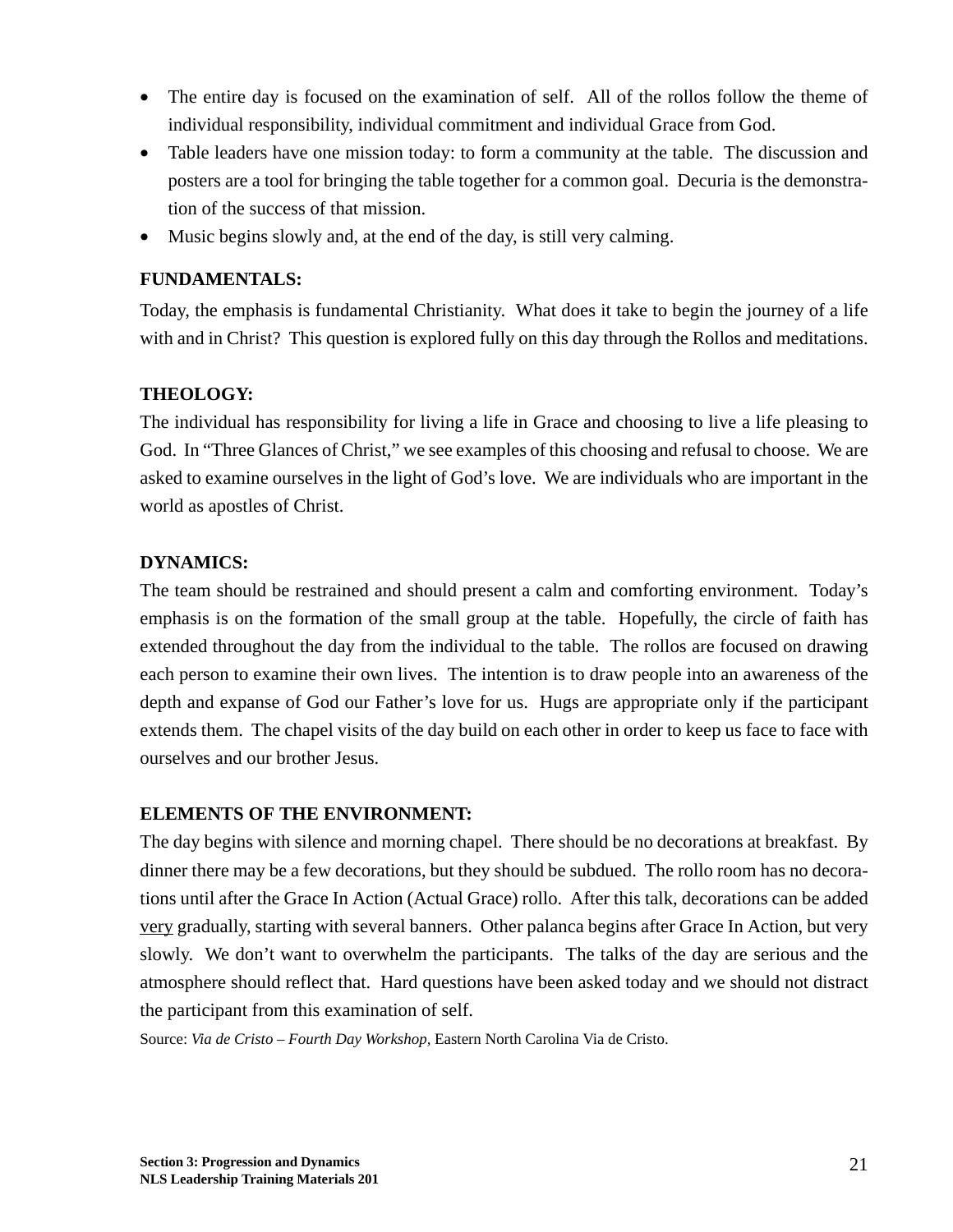### **C. THEMES FOR SATURDAY**

### **THEME:**

The seriousness of life in Christ and the work that is to be done are explored on the second day. Its theme is "The Grace Filled Life." Emphasis is on the effort it takes to grow into a dedicated effective apostle through a program of piety, study, and action. Participants enter into an intimate friendship with Christ.

### **OBJECTIVE OF THE DAY:**

To answer the questions: "How can we attain the ideal of a conscious and growing life in Christ?" and "How can we become truly dynamic Christians?" The focus is on the individual Christian and a personal relationship with Christ and other individuals.

### **THE SITUATION THAT IS OCCURRING:**

The atmosphere is one of very mixed feelings. Many participants have been touched by the combination of worship, rollo messages, palanca, and the morning meditation. Almost all will be feeling the pull of God. Some will be fighting it, but most will be desirous of learning more about their faith in God.

### **The Day's Activities:**

Opening meditation in the chapel: "The Figure of Christ" presents Christ as both God and Man, Savior and Brother.

- Communion
- Breakfast
- **Study Rollo** by layperson. Discussion and posters.
- **Grace Filled Days Rollo (or Sacraments)** by spiritual director.
- Lunch
- Discussion and posters.
- **Action Rollo** by layperson. Discussion and posters.
- Chapel Visits (by tables)
- **Obstacles to Grace Rollo** by spiritual director. Discussion and posters.
- **Leaders Rollo** by layperson. Discussion and posters.
- Dinner, often a "fancy meal"
- Serenade (in some movements)
- Decuria: Sometimes a skit happens
- Evening prayer service
- Team meeting

#### **TECHNIQUES USED TO DEMONSTRATE THE OBJECTIVE:**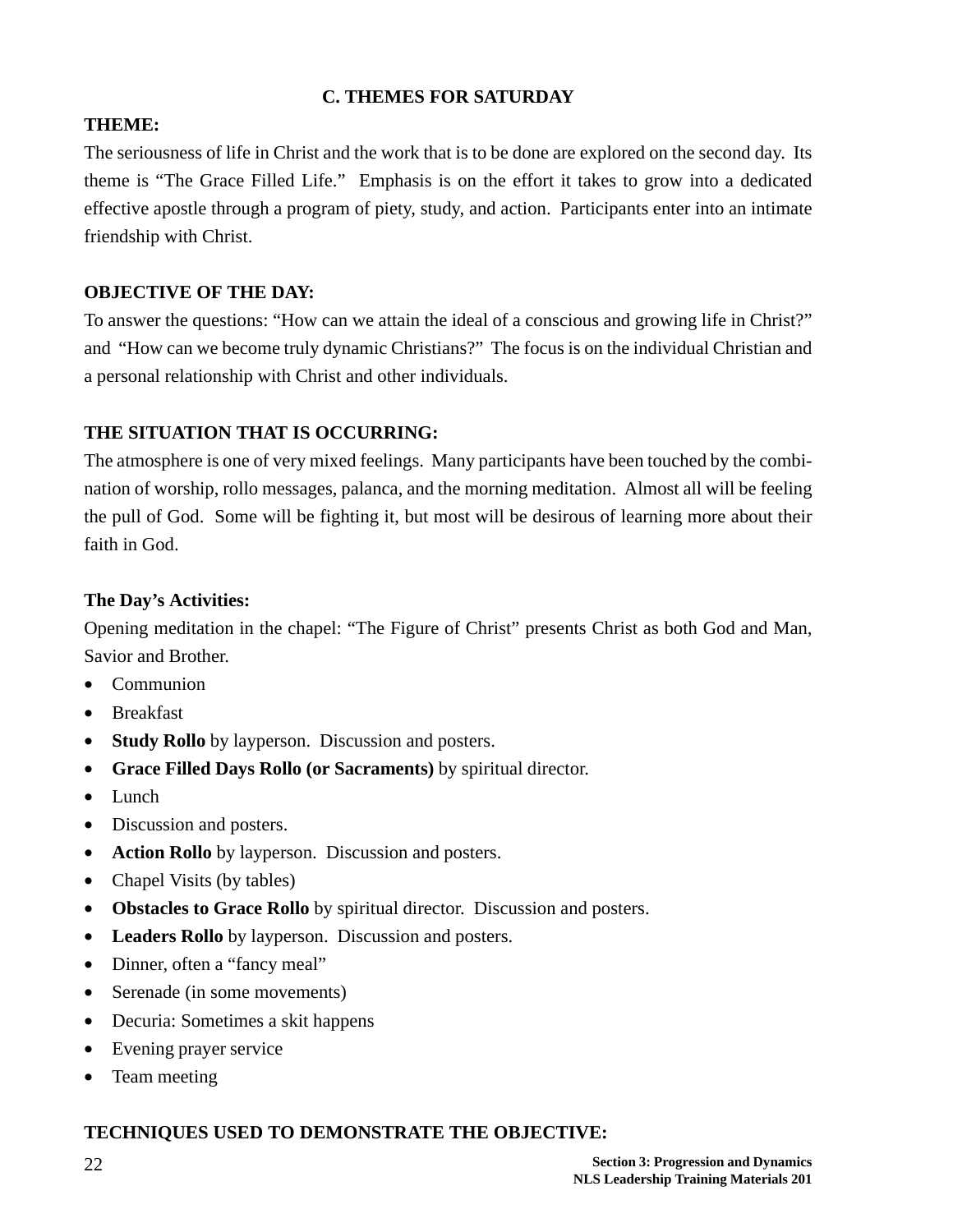- The day begins with worship and a meditation, "The Figure of Christ' which presents Christ as both God and Man – Savior and Brother. Communion is distributed as part of the service. The focus is on the individual's relationship with Christ, but the foundation is laid for the introduction of the concept of apostolic action.
- Rollos of the day present the person of Christ among us. He is the kind of person who can be known by seeing what he is like in the gospels. His role as a leader is emphasized. By day's end, participants will realize that they, too, must be leaders.
- As the concept of leadership is developed, lay leaders become more visible. Professors have given three of the five rollos. Servant leadership is more visible. Palanca is more abundant. The kitchen crew "comes alive" during the day. Members of the community come to show their support at serenade. By day's end, participants are asked to take leadership during Decuria and skits.
- The service of evening prayer calms and refocuses participants on their individual lives in Christ.

### **METHOD OF THE DAY:**

In the opening meditation, emphasis is placed on Christ's humanity and the concept of Christ as our brother is introduced. As the participants see those around them as brothers and sisters, they become more open in their sharing and will reach out to new relationships.

The whole of the day is a presentation of the life of grace, of true piety. Rollos echo the message of the first day and explain how to form life in a Christian ideal and how to become a Christian leader. Rollos are explanatory but somewhat restrained. They try to show the value of these things in the life of the participant and in the lives of others. Personal examples should be explanatory. The inspirational talk of the day should be Leaders, where the whole of the day is summarized. It should present an example of one who is striving to live the Christian life fully.

The focus is primarily individual and personal. All rollos and examples focus on the individual Christian's relationship to the person of Christ and to other individuals around us.

The concept of community is expanded from the rollo room to the introduction of the entire Via de Cristo community. The prayer chain list, national palanca, and serenade begin to reveal the breadth of the community. Although the rollos are serious, the mood is lighter as more people open their hearts to the community. Decuria and skits will be joyful and the message of Christ's love will be strongly heard.

#### **FUNDAMENTALS:**

According to the book, *The Fundamental Ideal of the Cursillo® Movement,"* there are several things fundamental to being a Christian: love, baptism, the life of grace, holiness (being set apart for God's use), community of believers, and living a balanced Christian life which includes piety, study, and action. By the second day, Saturday, each of these concepts has been discussed..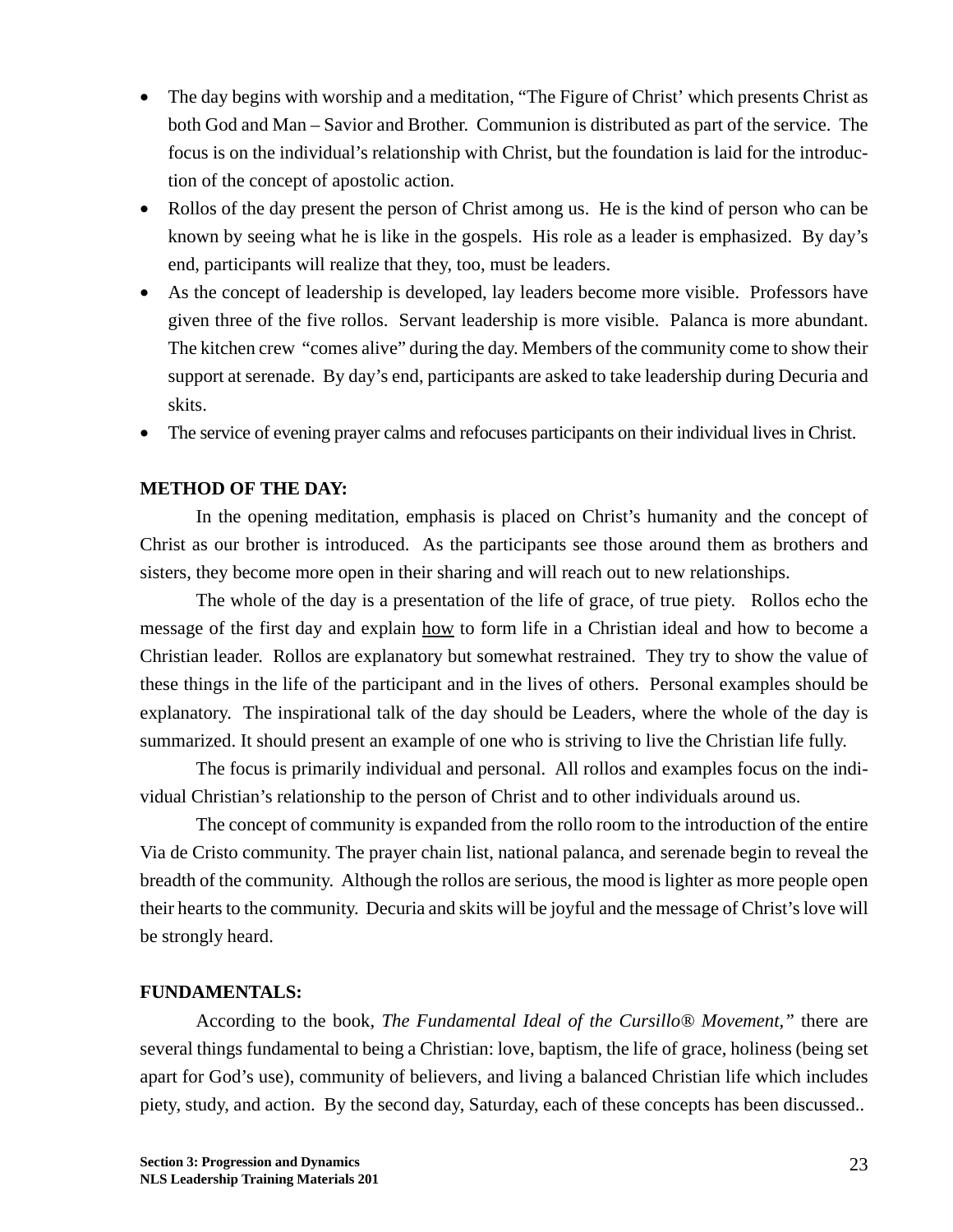### **THEOLOGY:**

- A Christ-centered sacramental piety is presented as the way to grow as dynamic Christians.
- The opening meditation, "The Figure of Christ," emphasizes the humanity of Christ, a Christ who is living now, and on the personality of Christ which attracts so many.
- We are invited into a personal intimate friendship with him.
- Prayer is presented as personal conversation with our brother Christ.
- We are the people of God, the Body of Christ.

### **DYNAMICS:**

- The team maintains a high level of excitement, yet realizes that the factor of "tiredness" is an issue.
- Most participants start the day with their circles of faith reaching the rollo room. Some will remain skeptical; many will be enthusiastic. During the afternoon, due to new insights into the depth and power of God's love for them, the enthusiasm of the participants will begin to overshadow that of the team. At this point, the physical energy level of the team has begun to wane. Both team and participants are usually touched by the serenade (if done on Saturday ). From there throughout the evening, the energy level is intensified.
- Table groups have established a level of trust that enables the group to do open prayer during the chapel visits.
- The realization of a total community grounded in God's love is most evident at the serenade when the outside community surrounds the weekend group.
- The rollos of the day introduce the concept of apostolic action. Examples are best presented within an attitude of humility.
- Hugs are appropriate on the second day; however, be sensitive to those for whom touching is uncomfortable.
- Prayer is a deeply personal issue. Be sensitive as opportunities for open prayer occur.
- As the community expands, be careful and prayerful not to create negative dynamics. The weekend is for the participants, and their needs must be the focus of activity.

### **ELEMENTS OF THE ENVIRONMENT:**

- The day begins with chapel.
- Meal decorations become increasingly elaborate. Saturday night's meal is a "banquet." Sometimes table groups are seated together. The setting is intimate. Candlelight frequently casts a beautiful glow that reminds us that Christ is the light of the world and that His love surrounds us.
- Palanca is abundant.
- The day's talks are serious and the activities are intense. Comic relief is sometimes introduced with a skit.

Source: *Via de Cristo – Fourth Day Workshop,* Eastern North Carolina Via de Cristo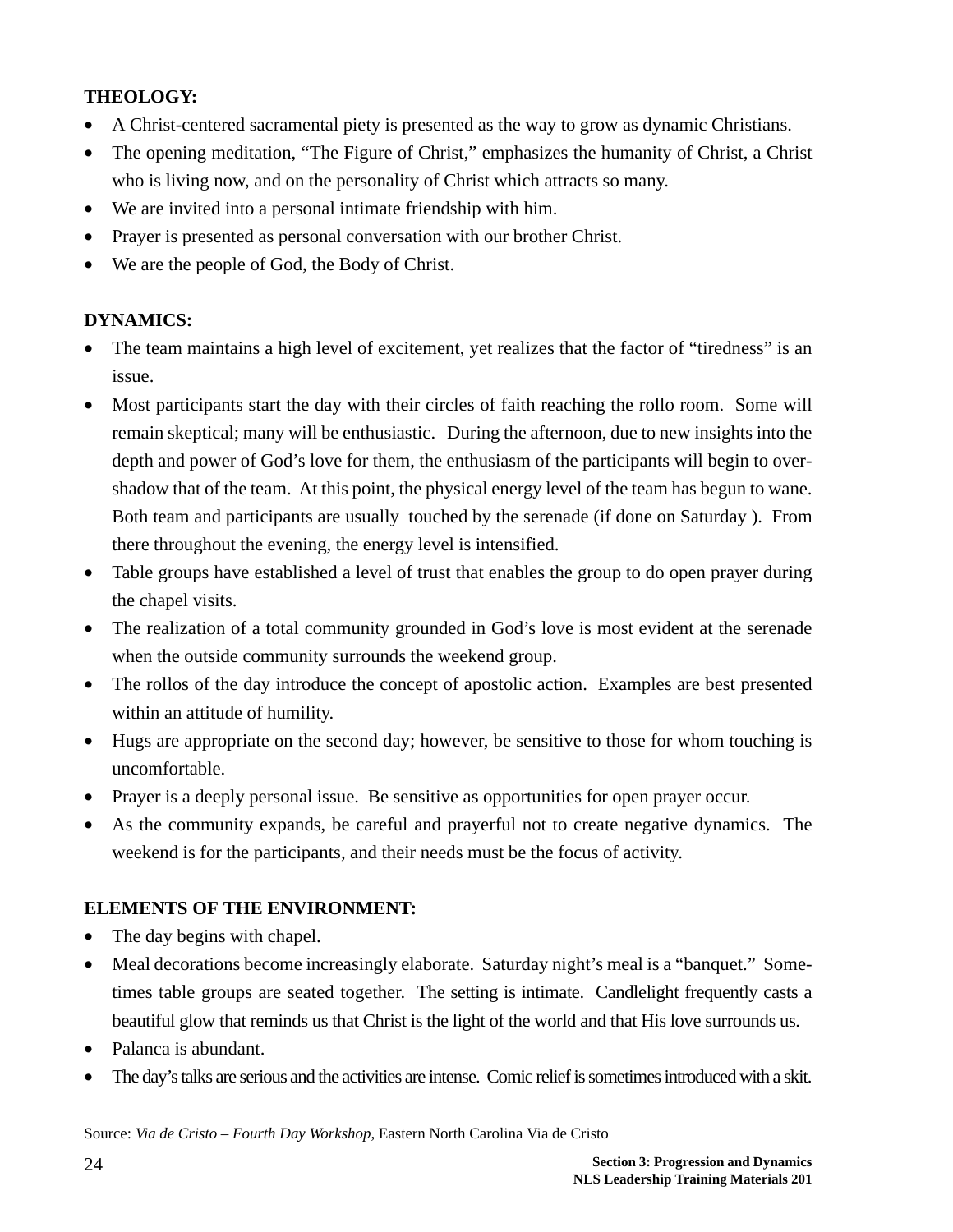### **D. THEMES FOR SUNDAY**

### **THEME:**

The theme of the third day is "The Participants Presence in the World and his Relastions with Others." Participants are called to apostolic action and challenged to live the life of Christ in their own environments. The focus moves from the individual out into the world.

### **OBJECTIVES OF THE DAY:**

- To identify ways to bring Christ into our environments.
- To accept Christ's call to apostolic action.

### **THE SITUATION THAT IS OCCURING:**

By the beginning of the third day, most participants are beginning to feel renewed, committed, and filled with enthusiasm.

### **The Day's Activities:**

- Team awakens participants with serenade
- Opening meditation in the chapel: "Christ's Message to the Participant." Christ has chosen us and is counting on us for apostolic action. (Communion if not offered at dedication of service cards.)
- Breakfast
- **Environment Rollo** by layperson. Discussion.
- Introduction of Service Cards
- **Life in Grace Rollo** by Spiritual Director. Discussion.
- **Community in Action Rollo.** Discussion.
- Lunch
- Personal Palanca
- **Total Security in the Fourth Day Rollo or Total Security Rollo** by rector.
- Discussion and completion of Service Cards
- Dedication of Service Cards (Some movements include Communion here, if it was not offered at morning chapel.)
- **Fourth Day Rollo,** if not combined with Total Security. By layperson. Discussion.
- **Clausura.** Receive service cards and crosses either before or during clausura.
- Departure.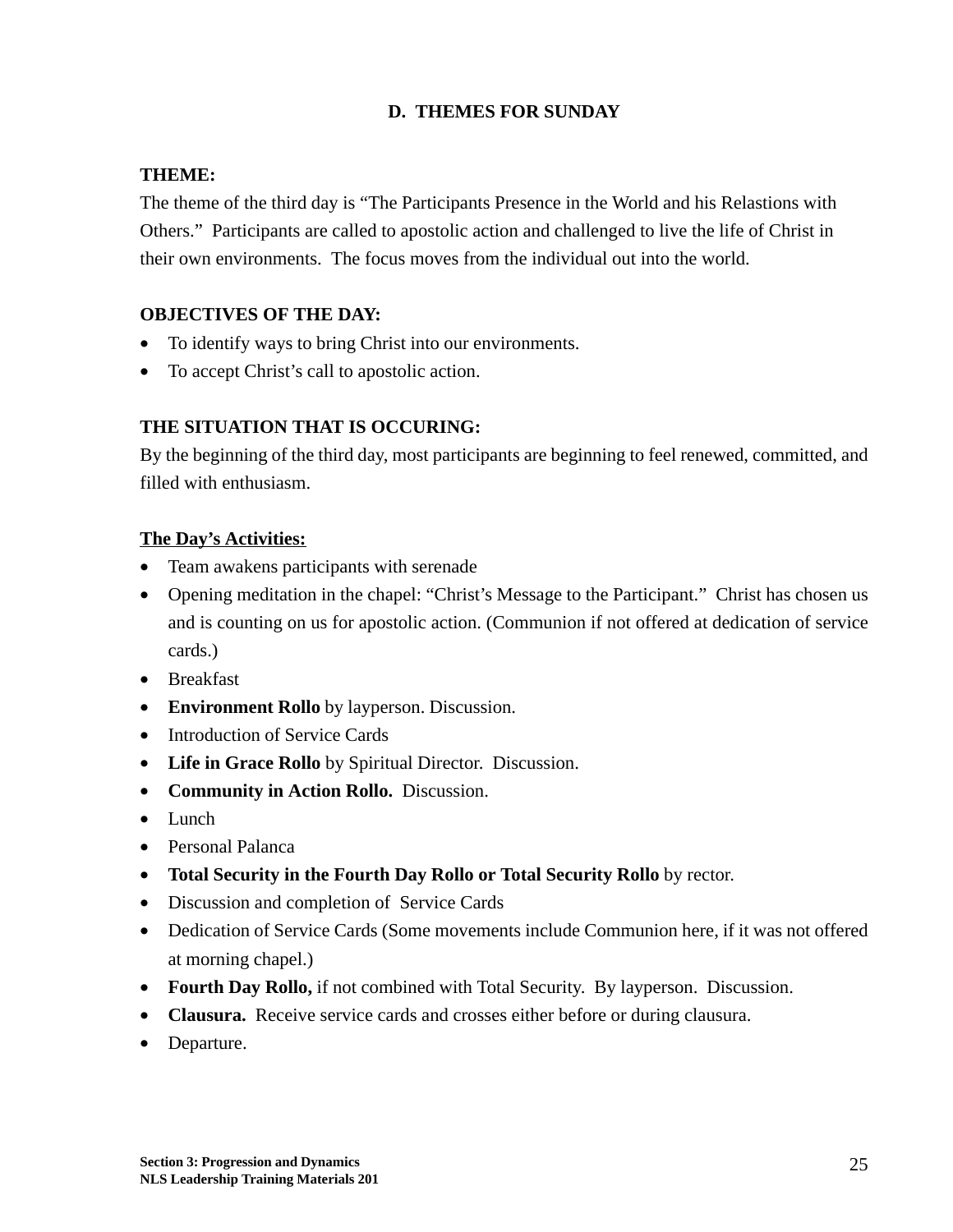### **METHOD OF THE DAY:**

- In the opening meditation we are told that Christ has chosen us and is counting on us for apostolic action in the world. The rollos explain the strategy which makes it possible to live what is fundamental to being a Christian who helps Christ transform the world.
- The Via de Cristo Method is presented and carefully explained.
- The vision of a successful Christian community in action is presented. It is a vision of a team of people who are successfully making a difference.
- The Via de Cristo weekend suggests that the Christian group must be united in one purpose, one goal: that of helping one another in their Christian life and the strengthening of their apostolic action.
- Participants are invited to participate in this Christian community in action.
- The focus is primarily on the individual's presence in the world and a vision of Christians in the world transforming it with the help of the Holy Spirit.
- The rollos of the third day are stronger, more urgent, confident, triumphant. They are written in the spirit of the resurrected Christ present in the world and still overcoming evil in the world. As on days one and two, the first two rollos are explanatory, low-key and clear. The third rollo, Christian Community in Action, is inspirational. The last are enthusiastic.
- Witness and examples illustrate a community working together or an individual working in a community. They should provide a glimpse into a real Christian community in action, *i.e.,* a handful of determined, enthusiastic, dedicated people who group themselves about Jesus Christ with the aim of spreading the Christian ideal and translating it into works. Although there is nothing wrong with the Christian community helping one of its own members when a need arises, these are not the examples that should be shared. The real purpose of the Christian community is to meet together and strengthen each other so that they can take the message of Christ's love into their individual environments.
- By the third day everyone is tired. The focus is on the return to the environment. The spirited enthusiasm of Via de Cristo may level off. But, just as the participants are winding down, a final and very powerful surprise occurs—personal palanca. The team should be sensitive to the participants. If there seem to be any problems, the rector or spiritual director should be alerted.
- Participants are told that Christ is counting on them and are asked to make a commitment to Him.

### **FUNDAMENTALS:**

The same as Saturday. According to the book, *The Fundamental Ideal of the Cursillo® Movement,* there are several things fundamental to being a Christian: love, baptism, the life of grace, holiness (being set apart for God's use), community of believers, and living a balanced Christian life which includes piety, study and action. On the third day, Sunday, the community of believers is emphasized.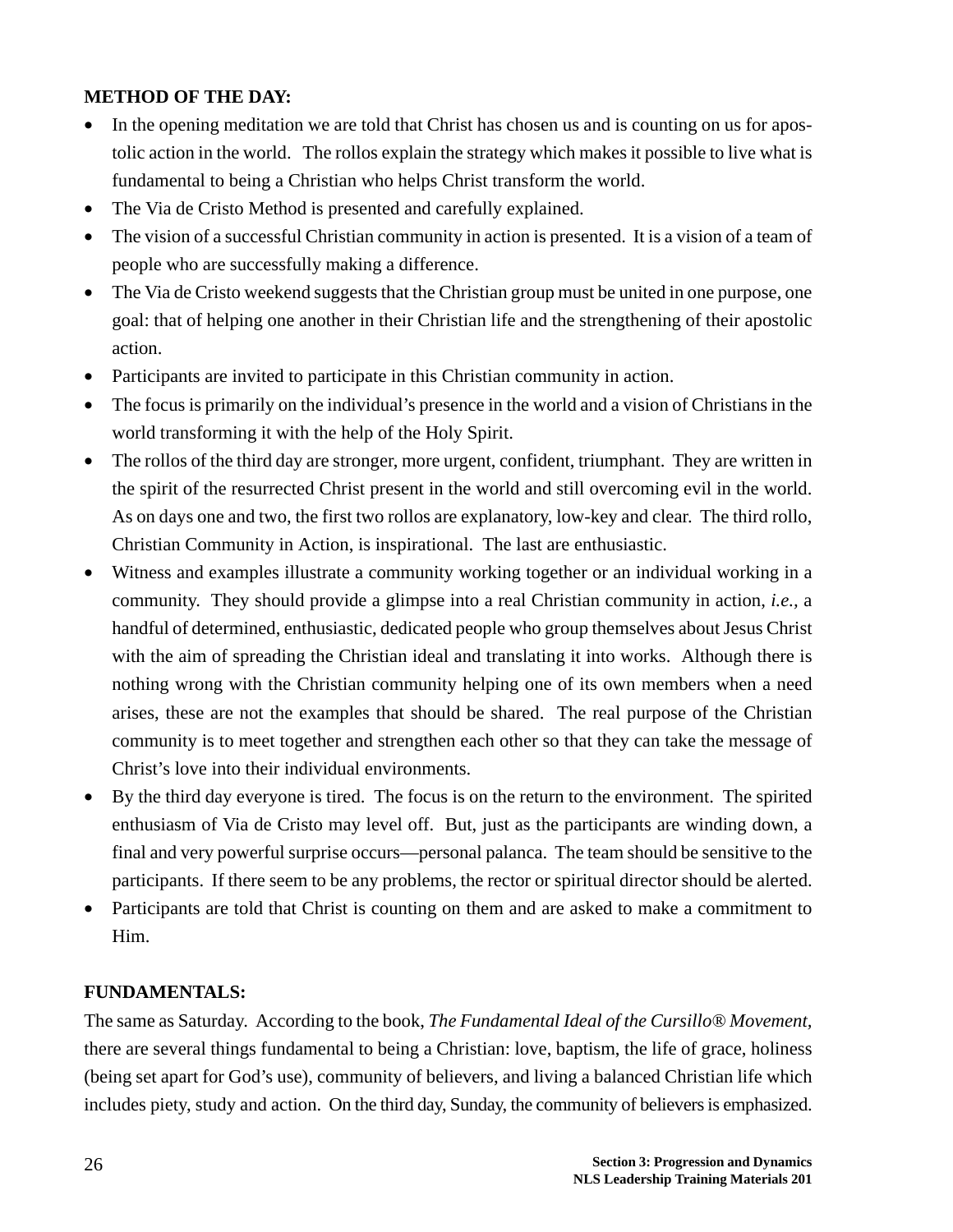### **THEOLOGY:**

- The focal point of all rollos and activities of the third day must be the challenge of Christ's call.
- God wants Christians to be *in* the world making an impact on their environments.
- Christians cannot make it alone. They need friends—deep, accepting, generous friends who act as a source of God's grace in their lives.

### **DYNAMICS:**

- The day begins in the chapel.
- Meals are more relaxed. Tables are decorated and may reflect the message of returning to the community.
- The most important palanca of the weekend—personal palanca—is received.
- The meditations and rollos prepare people for the return to the environment. The close community created during the weekend with such love and intensity must be destroyed. It is sad. But as the physical trappings are removed, people turn to the lessons they have learned and, hopefully, will go forth with renewed vigor, eager to serve God.

Source: *Via de Cristo – Fourth Day Workshop,* Eastern North Carolina Via de Cristo

### **E. ROLE OF MUSIC**

Music is a dynamic of the Via de Cristo Weekend. It is much more than a time filler or tension reliever. As has been well said by Martin Luther, "Next to the word of God, music is the highest". Note the strategic placement of music for the weekend:

- In the chapel, of course, but also before rollos
- Singing before we eat
- The power of the community serenade
- Awakened for our Third Day with singing
- Welcomed into the Community at Clausura by singing

It would be difficult to imagine a Via de Cristo weekend without any music. As evidence of the precious respect for our music, note the critical placement of music within the structure of the weekend. We are serenaded at dinner, not simply fed a delightful and carefully prepared meal. We are gently called to our Third Day of the Weekend by beautiful singing. We are not simply welcomed into the Fourth Day Community by a crowd of loving people and applause…we are welcomed with song. And all of us most likely suffered through the agony of perfecting DeColores. Music is an integral part of our corporate worship. Even our Rollistas are welcomed into the Rollo Room with a song.

Singing is a force that causes people to become involved. It's a good way to build community. It creates an atmosphere and teaches about a message. This begins at the team meetings. It's important that the team members be enthusiastic in their singing to draw the participants in. Some of the participants will hold back at first, but by Sunday morning they may be the most enthusiastic singers there.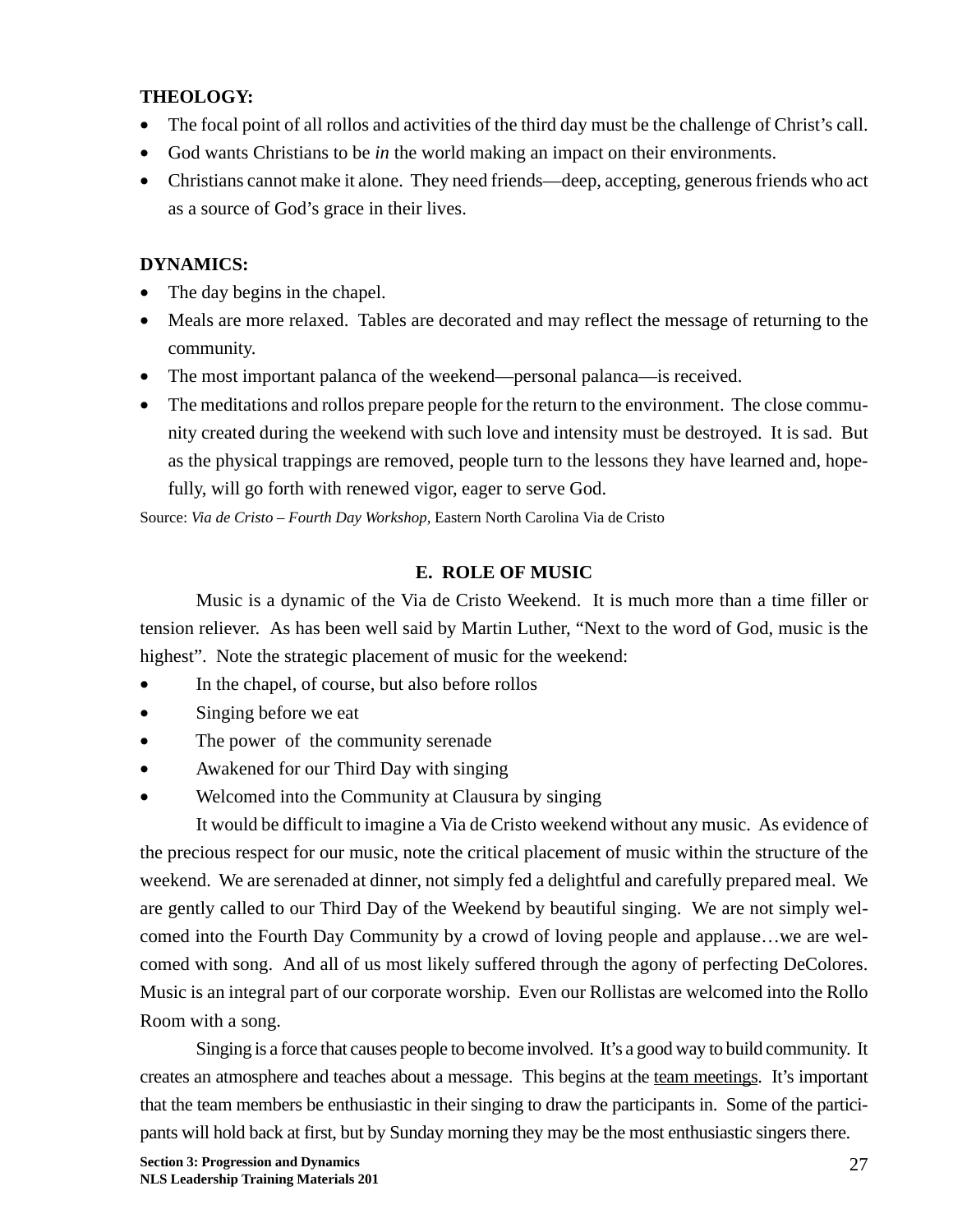The music should heighten and enrich the Via de Cristo experience. It should punctuate the progression of each day, as well as that of the entire weekend. It is more than a way to fill time or release tension.

We are being very gently wooed to Jesus through the progression of the Weekend. Music is one of the very critical dynamics in the process. Music presented at any one time during the weekend needs to be carefully considered within the framework of the progression. We must always keep foremost in our mind that a song may be the way Jesus meets any one participant at any particular time within the weekend. Our music must keep pace with the progression…with Jesus' gently revealing of Himself.

The first task that the Music Leader has is to become thoroughly acquainted with the material written about the progression of the weekend. An understanding of the dynamics of the Weekend will make one sensitive to where to position music during the weekend and when to introduce a song. He or she should then help the rollistas select songs appropriate to the message of the Rollo. Songs should never be selected because it is "the rollista's favorite."

The process of selecting music can best begin with the songs to be used at team meetings. This is the ideal time to introduce any unfamiliar songs. Team meetings provide an opportunity to work out any kinks in various songs and/or special styles. If the team is familiar with the music they can assist in teaching of the music to the participants.

The Music Leader will think about where to place songs within worship—what songs are appropriate for gathering or communion, and what songs simply do not fit the context of the Eucharist at all. Music can also be used to connect with the liturgical season that is being celebrated during the team meeting schedule. The Music Leader should be aware of the lectionary used at each Eucharist and should select music that is compatible with it so that it heightens the experience of the spoken word.

A word of caution: planning of music does not mean there is no room for spontaneity. But careful preparation and thorough knowledge of the Progression makes the spontaneous song much easier to handle with grace.

Now, let's look at the specific theme of each day. If music is used at all on Thursday night you need "getting together" type songs--songs that may be familiar to many of the participants when they arrive and are social in nature. These are songs that unite the group and help make the participants comfortable. They are songs that put people at ease – songs that do not threaten them.

The overall theme of the first day, Friday, can be expressed as, "**The Ideal of the Christian** Living the Life of Grace". This day is <u>low-key</u>! The music should not be emotionally intense or threatening. It should present the idea of community, since that is what we're in the process of carefully building throughout the day. The music on Friday should center on the ideal of the Christian life. It should speak to the reality of Grace in our lives. It should comfort and unite. It should present the image of a world transformed by the Christian ideal. It should also be, as much as possible, easy to teach.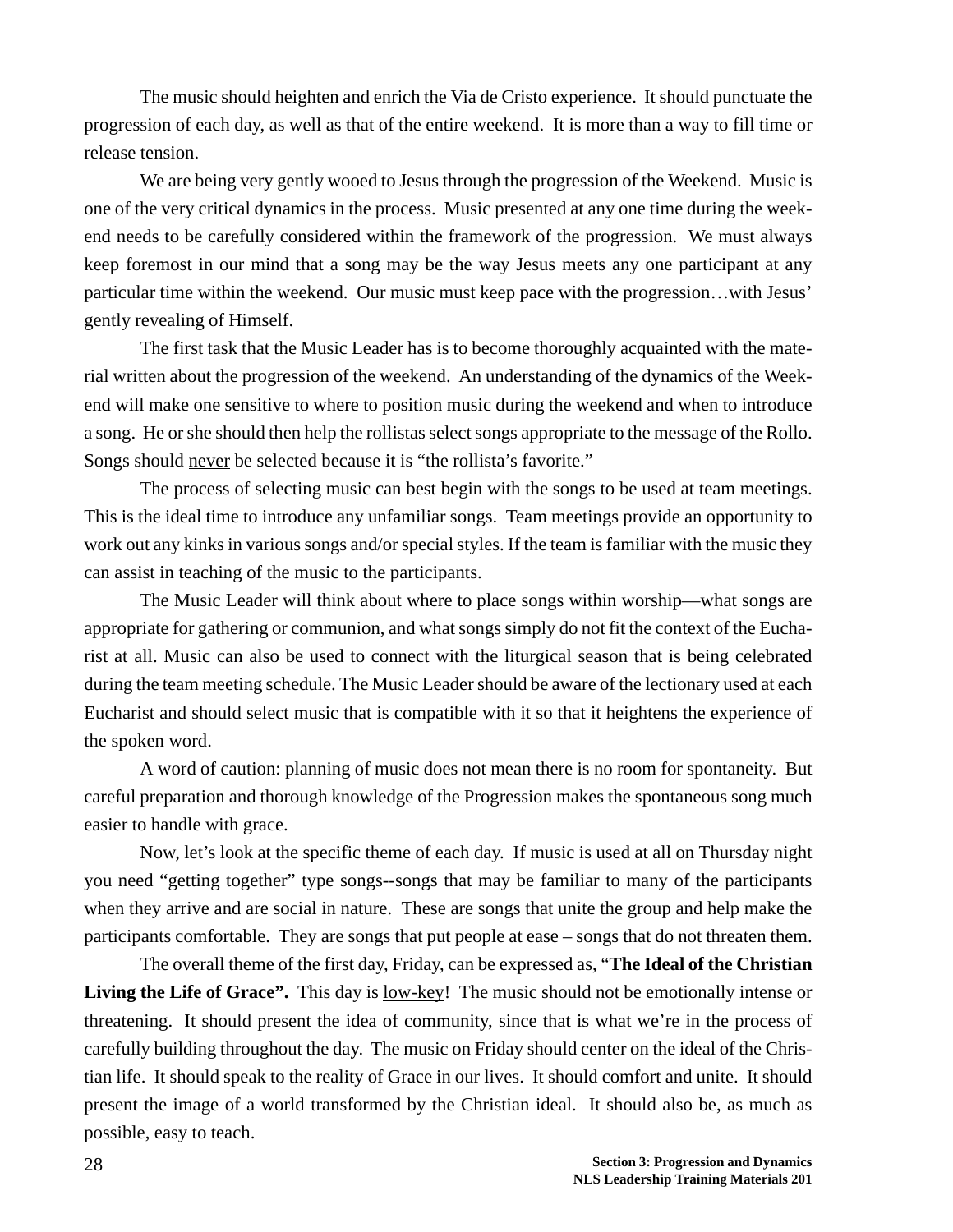On Saturday, the theme of the day is, **"The Grace Filled Life",** made active by the love and character of Jesus. The music this day speaks directly to the reality of Jesus Christ here among us, with us, loving us. The songs reveal the character of Jesus the man, the Savior, the Redeemer, the Servant, and loving Shepherd. By now the community has been formed, and they are ready to receive Jesus into their midst. They are ready to sing, "Have You Seen Jesus, My Lord", and respond that "He's Here In Plain View." They are ready to greet a Lord who carried a cross to show us how much He loved us. The community is fully centered within itself. The participants are protected from the intrusion of the outside world because they still have one more day before they must go back to it. If there is a time for very emotionally charged music, this is it! It's safe to cry. It's safe to allow the emotion of a song to transport the participant to a greater depth and perception because the community is there, because the person of Jesus is there, and because He loves you.

The theme of the third day is, **"The Participant's Presence in the World and his Relations with Others"**. He or she has met Jesus and now knows and trusts Him. Now the participant needs to look at the world through this transformed vision. The songs this day should bring the world back in. They should carry the participants back to their world. They should remind them about opening their windows and passing it on. Many have been to the mountaintop and now they will want to bring a bit of the mountain top back to the world. The music on Sunday should be "up" and joyful and should speak to the marvelous possibilities that are ahead for the renewed participants. The participants are tired, vulnerable, need joy and encouragement. Some points to remember:

- 1. Music is a way of communicating.
	- A. Singing is communicating at the deepest level. It helps people connect with themselves, and then with others.
	- B. Singing gets the physical side connected with the thinking side to provide personal wholeness. It is one of the most powerful and fastest "glues" or "tools" for bringing about this connection
	- C. Singing allows people to express their feelings.
	- D. It brings people together in a common language. It is also a terrific "ice-breaker," and helps relieve tension.
- 2. Music creates an atmosphere for participation.
	- A. While we can't make people sing, we can provide an atmosphere that allows them to sing. It's a natural part of everyone.
	- B. Singing creates an atmosphere for learning; it opens people up to give and take.
	- C. It creates an atmosphere that is safe and non-intimidating. Participants will feel more at ease if everyone (even if you know the song from memory) uses the songbook or song sheet.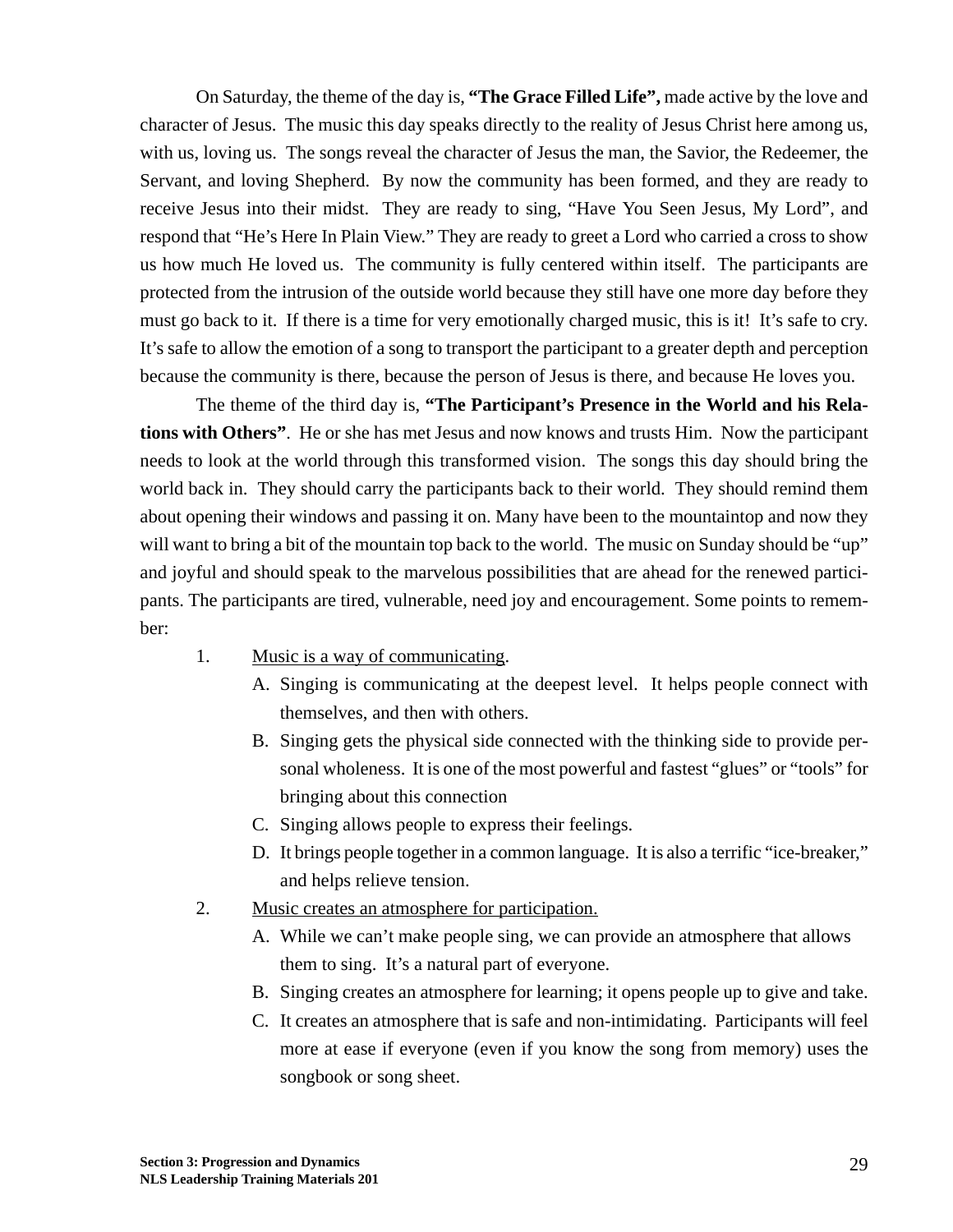Music is an incredibly beautiful dynamic in the wonderful framework of a Via de Cristo Weekend. Cherish it and let it be used as an instrument to enrich this experience for everyone present. Let the love of God permeate the musical offering presented on the weekend.

What follows is a list of appropriate song suggestions for different times. It is intended as a helpful resource and is not all-inclusive. Some songs are more appropriate than others are. Keep in mind that some songs affect men and women differently.

#### **Notes on the following list:**

*\* Not suggested for Friday.*

*Remember, the list below is by no means "all inclusive" of music to be used in connection with these rollos. There are many other songs appropriate in each case. This list is provided as an indication of types that stay within the flow of the weekend at that time.*

**PLEASE NOTE: Not all of the songs listed are included on the Church Copyright License (CCLI) list. Before using any song, determine the legality for its method of reproduction.**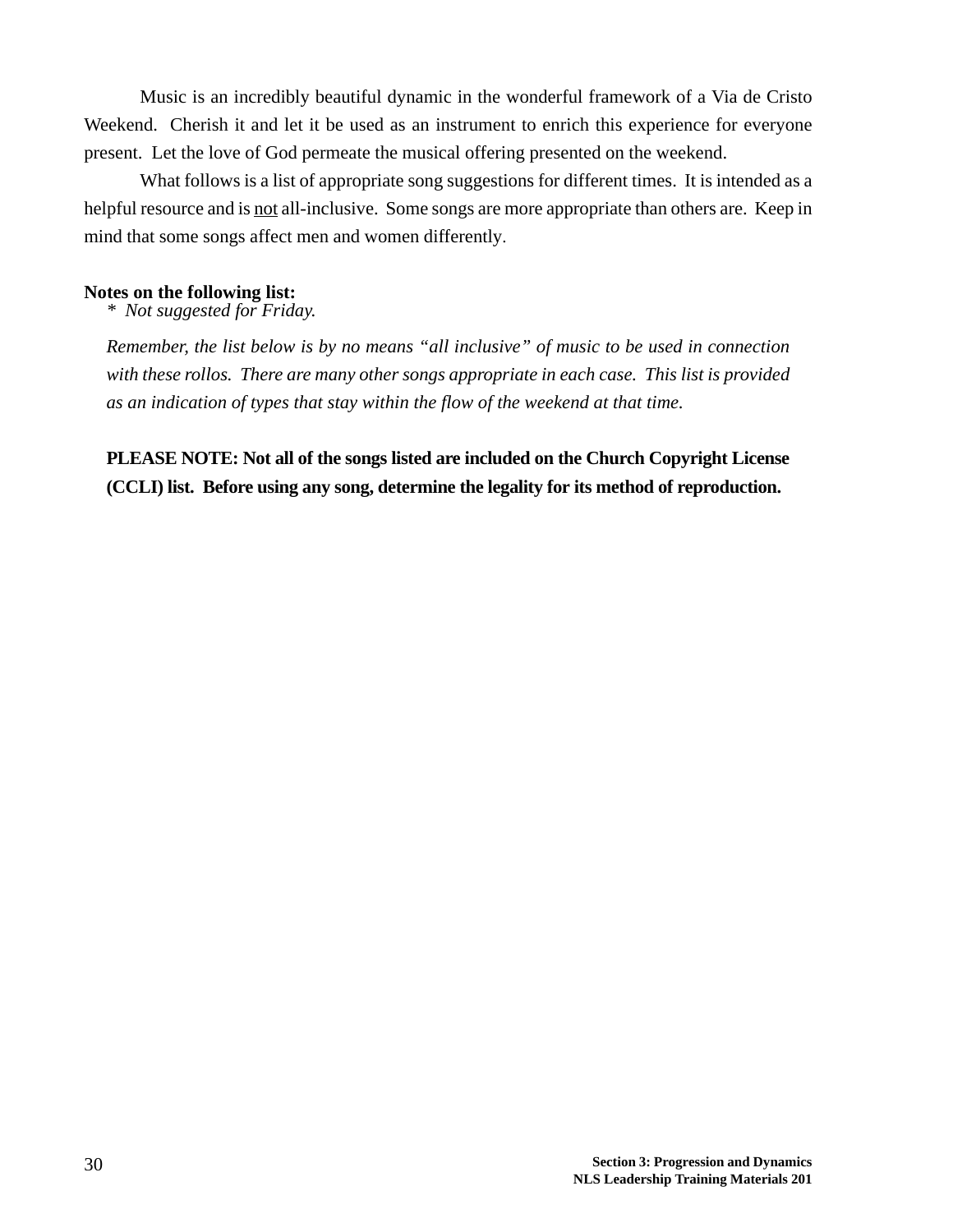#### **SONGS FOR WORSHIP**

| Abba Father*                   | Alleluia                         |
|--------------------------------|----------------------------------|
| Bind Us Together*              | Every Morning is Easter Morning* |
| God Is So Good                 | I Am the Bread of Life*          |
| Borning Cry*                   | Jesus My Lord*                   |
| Just As I Am*                  | Let Us Break Bread Together      |
| Lift High The Cross*           | Morning Has Broken               |
| Sing Halleluia To The Lord*    | Surely the Presence*             |
| Weave*                         | Here I Am Lord*                  |
| <b>Amazing Grace</b>           | They'll Know We Are Christians   |
| This Is My Father's World      | <b>Beautiful Savior</b>          |
| <b>Blessed Assurance</b>       | Christ the Lord is Risen Today   |
| He's Got the Whole World       | How Great Thou Art               |
| I Am The Light Of The World    | I Am the Resurrection            |
| Jesus Loves Me                 | Kum Ba Ya                        |
| Lord, The Light Of Your Love   | Open Our Eyes, Lord*             |
| Our God Reigns*                | Pass It On                       |
| Seek Ye First                  | Something Beautiful              |
| Spirit Of The Living God       | The Old Rugged Cross*            |
| Through The Love               | What A Friend We Have In Jesus   |
| Let The Son Of God Enfold You* | I Love You Lord                  |

**IDEAL** The Church Within Us **I Have Decided** Seek Ye First They'll Know We Are Christians Softly and Tenderly Morning Has Broken

#### **GRACE (HABITUAL GRACE)**

| Amazing Grace                  | Father, I Adore You            |
|--------------------------------|--------------------------------|
| God Is So Good                 | He's Got the Whole World       |
| Borning Cry                    | Jesus Loves Me                 |
| Softly and Tenderly            | This Is My Father's World      |
| What a Friend We Have in Jesus | They'll Know We Are Christians |
|                                |                                |

**Section 3: Progression and Dynamics** 31 **NLS Leadership Training Materials 201**

Kum Ba Ya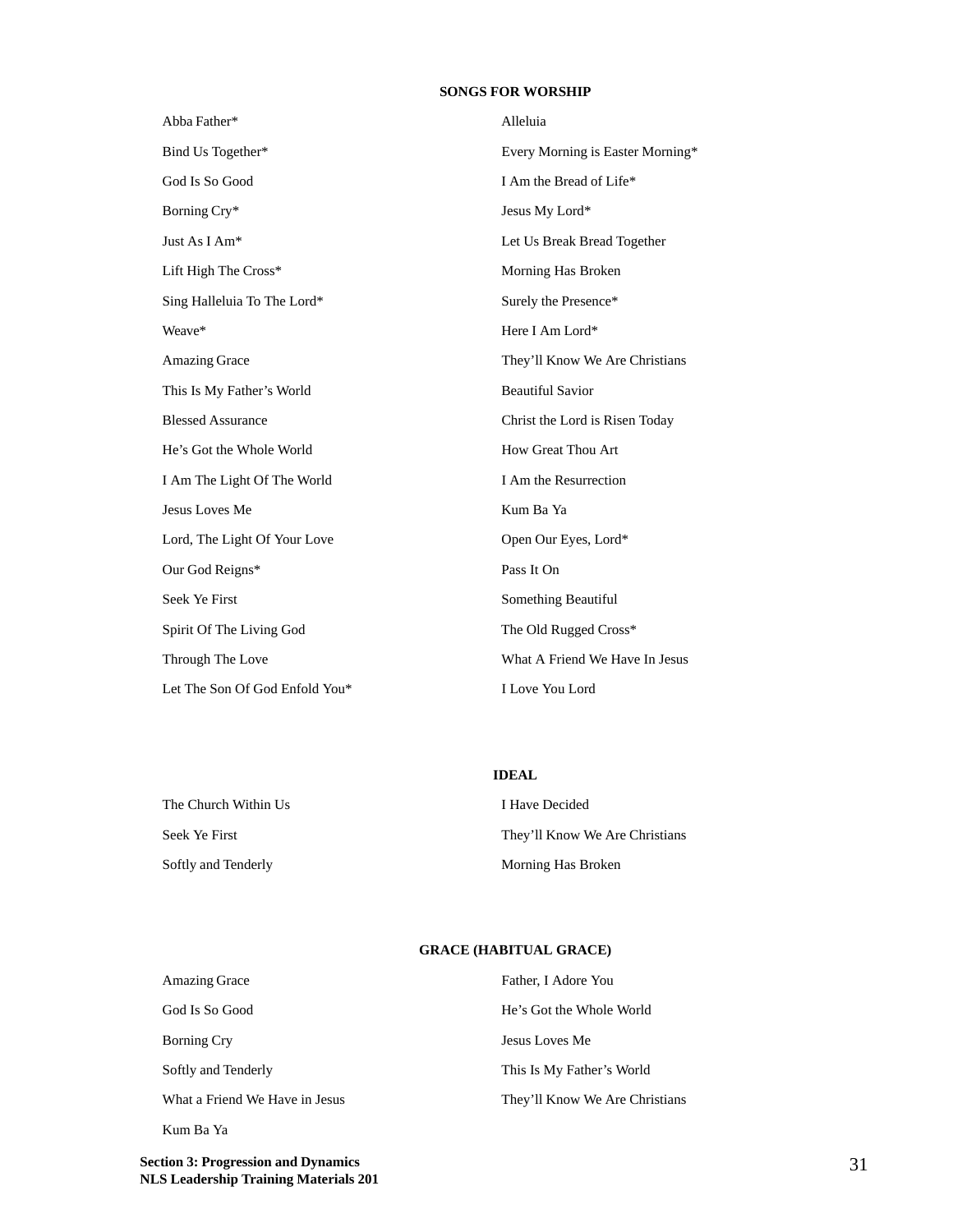#### **LAITY**

| The Church Within Us               | Give Me Oil in My Lamp         |
|------------------------------------|--------------------------------|
| Have Thine Own Way                 | I Have Decided to Follow Jesus |
| Pass It On                         | Seek Ye First                  |
| This Little Light of Mine          | When the Saints Go Marching In |
| Here I Am Lord                     | They'll Know We Are Christians |
| In Christ There Is No East or West |                                |

#### **GRACE TOO (ACTUAL GRACE)**

| Abba Father Send Your Spirit | Spirit of the Living God |
|------------------------------|--------------------------|
| Pass It On                   | God Is So Good           |
| Softly and Tenderly          | Freely, Freely           |
| Borning Cry                  | Jesus Loves Me           |

#### **PIETY**

| Abba Father                    | Father, I Adore You            |
|--------------------------------|--------------------------------|
| Give Me Oil in My Lamp         | Have Thine Own Way Lord        |
| I Have Decided to Follow Jesus | Pass It On                     |
| Lift High the Cross            | Prayer of St. Francis          |
| Seek Ye First                  | Something Beautiful            |
| Spirit of the Living God       | This Little Light of Mine      |
| Here I Am Lord                 | They'll Know We Are Christians |

#### **STUDY**

| Abba Father <b>nued</b> | Abba Father Send Your Spirit |
|-------------------------|------------------------------|
| Give Me Oil In My Lamp  | Have Thine Own Way Lord      |
| Open Our Eyes Lord      | Seek Ye First                |

#### **DAY IN THE LIFE (SACRAMENTS)**

| <b>Amazing Grace</b> | <b>Beautiful Savior</b>         |
|----------------------|---------------------------------|
| Be Not Afraid        | <b>Blessed Assurance</b>        |
| Bind Us Together     | Christ the Lord Is Risen        |
| Today                | Every Morning is Easter Morning |
| Father, I Adore You  | God Is So Good                  |
| How Great Thou Art   | I Am the Bread of Life          |
| <b>Borning Cry</b>   | Jesus Loves Me                  |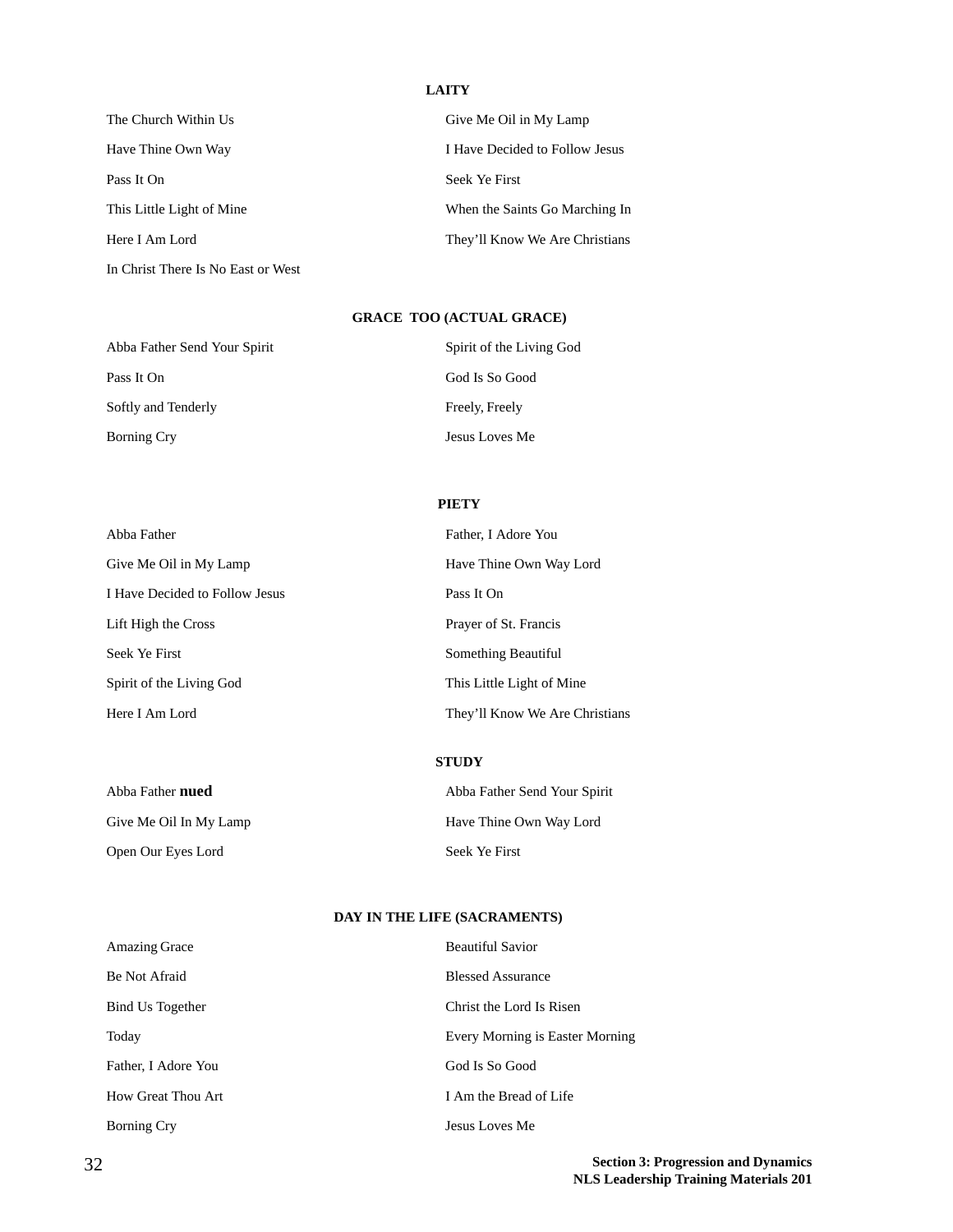#### **DAY IN THE LIFE - Continued**

- Jesus My Lord Just As I Am Kum Ba Ya Lift High the Cross Lord the Light of Your Love Majesty Open Our Eyes Lord **Our God Reigns** Sing Hallelujah To The Lord Softly and Tenderly Spirit of the Living God Surely the Presence of the Lord The Old Rugged Cross Through the Love Weave Were You There What A Friend We Have in Jesus Here I Am Lord
	-

#### **ACTION**

Abba Father Send Your Spirit Bind Us Together Every Morning Is Easter Morning Give Me Oil in My Lamp He's Got the Whole World in His Hands I Am the Light of the World In Christ There is no East or West Jesus My Lord Lift High the Cross Lord the Light of Your Love Let the Son of God Enfold You Pass It On Prayer of St. Francis This is My Father's World This Little Light of Mine Weaver Here I Am Lord They'll Know We Are Christians

Abba Father Send Your Spirit Be Not Afraid Bind Us Together Have Thine Own Way Lord I Am the Bread of Life I Am the Light of the World I Have Decided to Follow Jesus Jesus Loves Me Just As I Am Lord the Light of Your Love Let the Son of God Enfold You Pass It On Prayer of St. Francis Seek Ye First Something Beautiful Weaver Through the Love

#### **OBSTACLES TO GRACE**

#### **LEADERS**

Give Me Oil In My Lamp Have Thine Own Way Lord I Am the Light of the World Jesus My Lord Lift High the Cross Lord The Light of Your Love Pass It On Prayer of St. Francis This Little Light of Mine Weave O Let the Son of God Enfold You Here I Am Lord

Abba Father Send Your Spirit The Church Within Us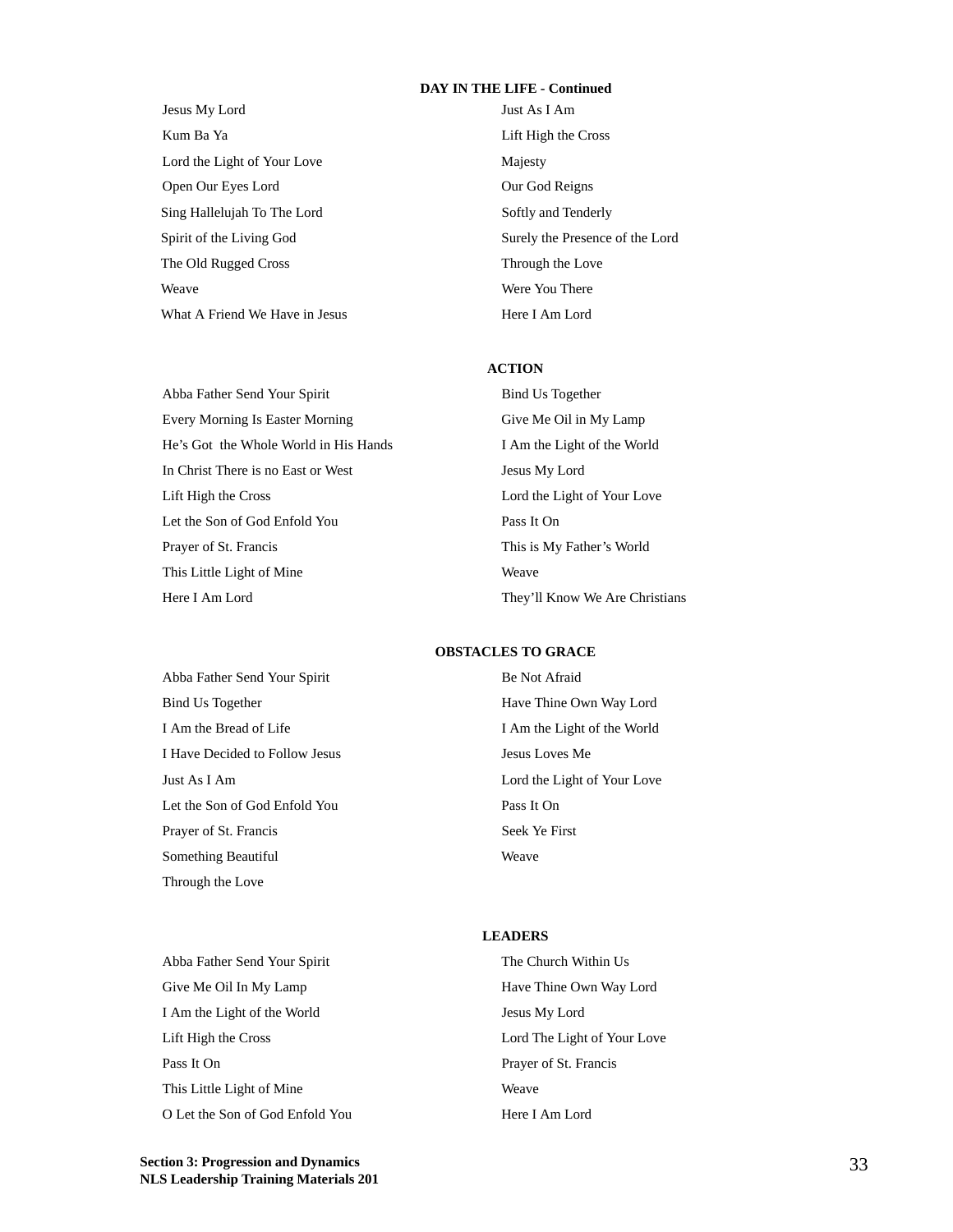#### **ENVIRONMENT**

| Abba Father                     |
|---------------------------------|
| The Church Within Us            |
| I Am the Light of the World     |
| Lift High the Cross             |
| Pass It On                      |
| O Let the Son of God Enfold You |
| This Is My Father's World       |
| Weave                           |
| They'll Know We Are Christians  |

Abba Father Send Your Spirit Give Me Oil In My Lamp Jesus My Lord Lord the Light of Your Love Prayer of St. Francis Surely the Presence This Little Light of Mine Here I Am Lord

#### **LIFE IN GRACE**

| <b>Amazing Grace</b>           | Be Not Afraid                   |
|--------------------------------|---------------------------------|
| <b>Blessed Assurance</b>       | <b>Bind Us Together</b>         |
| Christ the Lord Is Risen Today | Every Morning Is Easter Morning |
| Father I Adore You             | God Is So Good                  |
| How Great Thou Art             | I Am the Bread of Life          |
| I Am the Light of the World    | I Am the Resurrection           |
| Borning Cry                    | Jesus Loves Me                  |
| Jesus My Lord                  | Just As I Am                    |
| Kum Ba Ya                      | Lift High the Cross             |
| Lord the Light of Your Love    | Majesty                         |
| Open Our Eyes Lord             | Our God Reigns                  |
| Sing Hallelujah to the Lord    | Softly and Tenderly             |
| Spirit of the Living God       | Surely the Presence             |
| Through the Love               | Weave                           |
| Were You There                 | What a Friend We Have in Jesus  |
| Here I Am Lord                 | O Let the Son of God Enfold You |

#### **CHRISTIAN COMMUNITY IN ACTION**

| Bind Us Together                   | The Church Within Us           |
|------------------------------------|--------------------------------|
| Every Morning is Easter Morning    | Freely, Freely                 |
| Give Me Oil In My Lamp             | Here I Am, Lord                |
| I Am the Light of the World        | Lift High the Cross            |
| In Christ There Is No East or West | Pass It On                     |
| Prayer of St. Francis              | Spirit of the Living God       |
| Surely the Presence                | They'll Know We are Christians |
| Weave                              |                                |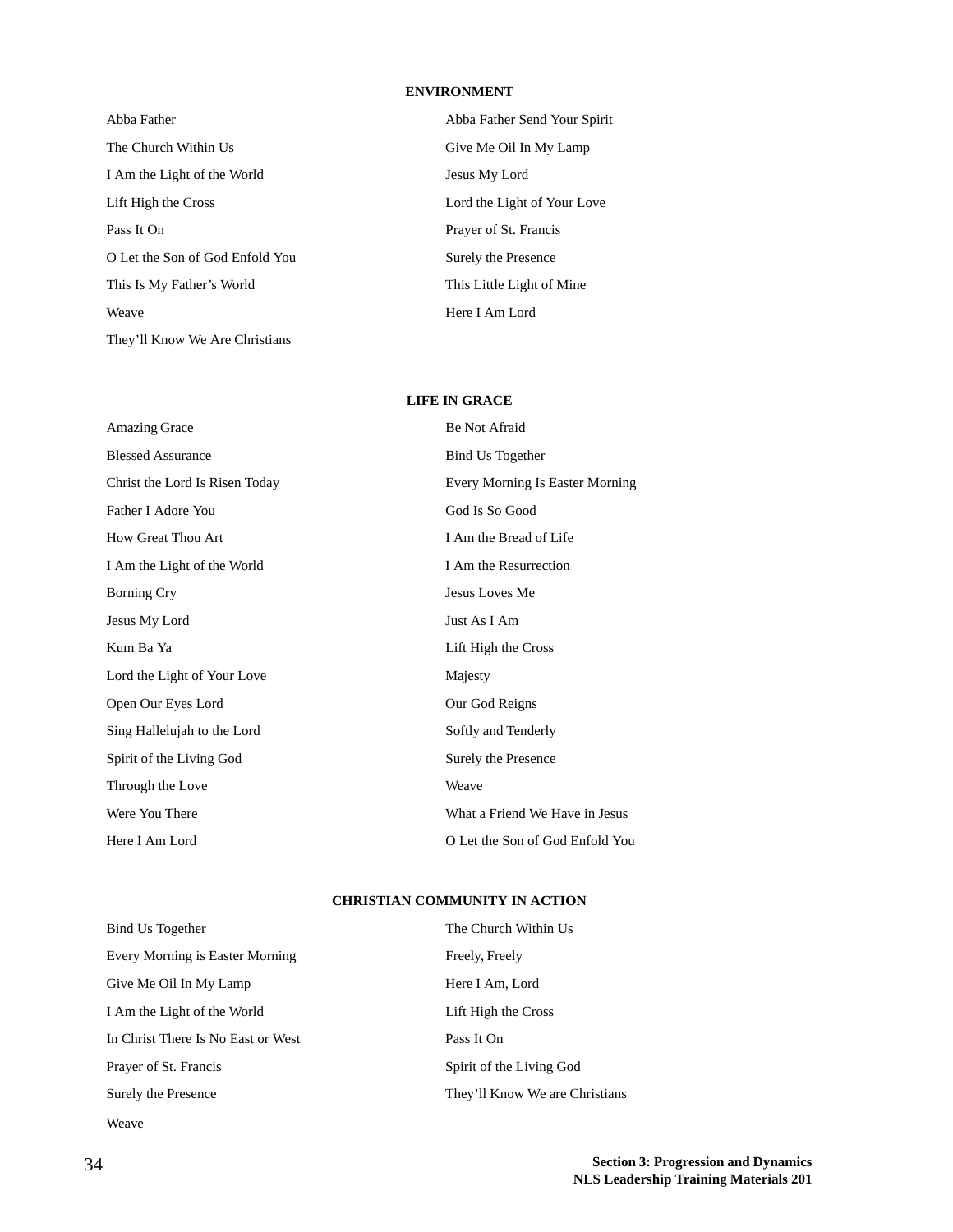#### **TOTAL SECURITY/4TH DAY**

Something Beautiful

Be Not Afraid Bind Us Together Surely the Presence Have You Seen Jesus My Lord? Weave They'll Know We are Christians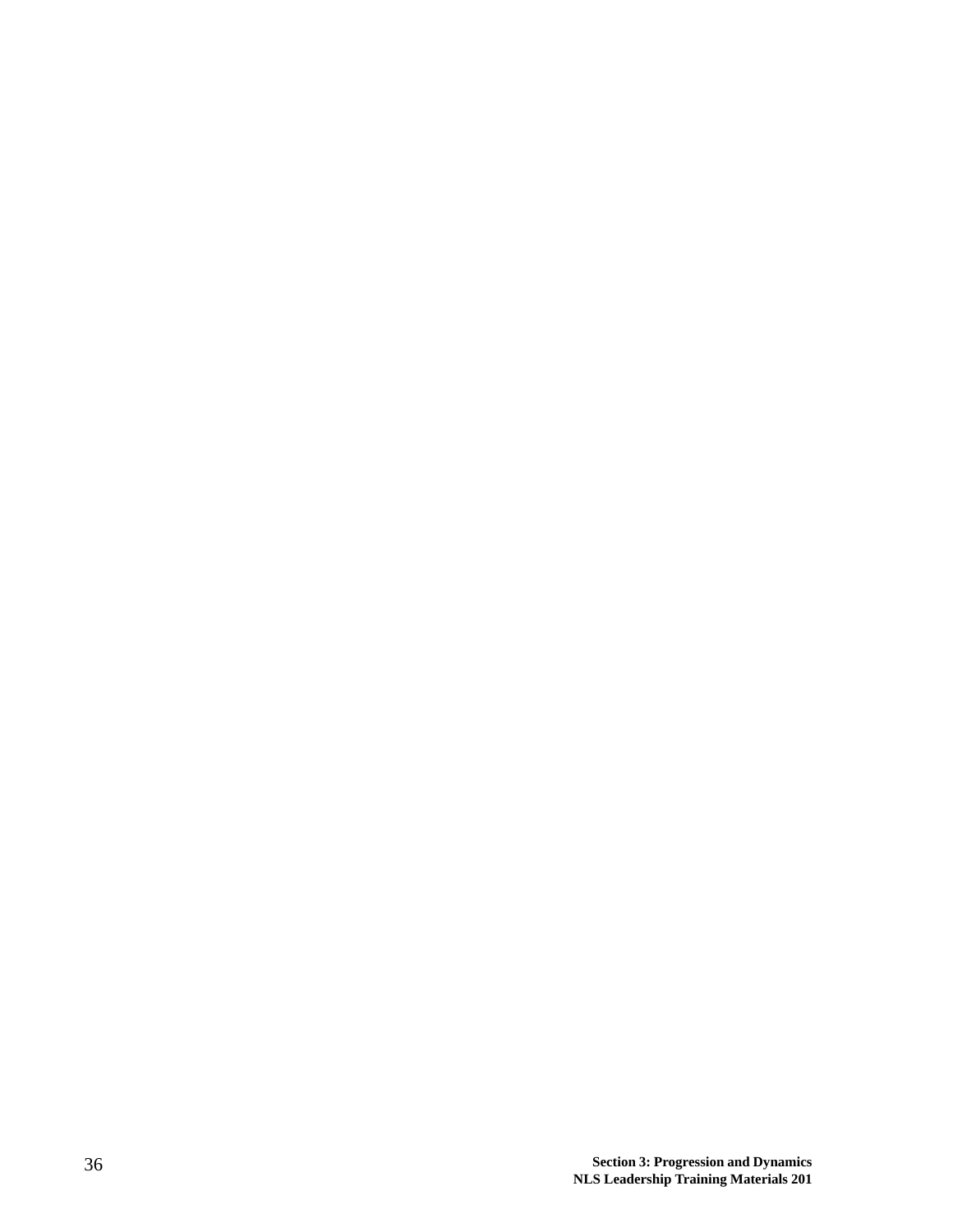### **Section and Title: 4. DISCUSSION, POSTERS AND DECURIA**

### **Time: 45 Minutes**

The format for this section should be similar to that of the weekend discussions. Allow enough time for the participants to discuss the Progression and Dynamics of the weekend. At the end of the discussion period, they should make a poster describing the main points of the discussion.

After the posters are finished, then each group should give a summary of their discussion and then explain the posters at "Decuria." Be sure to reinforce that Posters and the Decuria are important because they are tried and true educational techniques that provide opportunities for pilgrims to get the feel of talking about Christ and their relationships with Him.

**Note: Be sure that the supplies needed for making the posters are on hand, and that the room has been arranged so that people can work comfortably in groups. The format can be adjusted according to the size of the group and the number of tables that are participating. The information and discussion questions on the next page might be given to each table and then each table might be given a particular day to discuss and make a poster. Alternatively, all tables could discuss the progression and dynamics of the entire weekend and then make a poster to illustrate it.**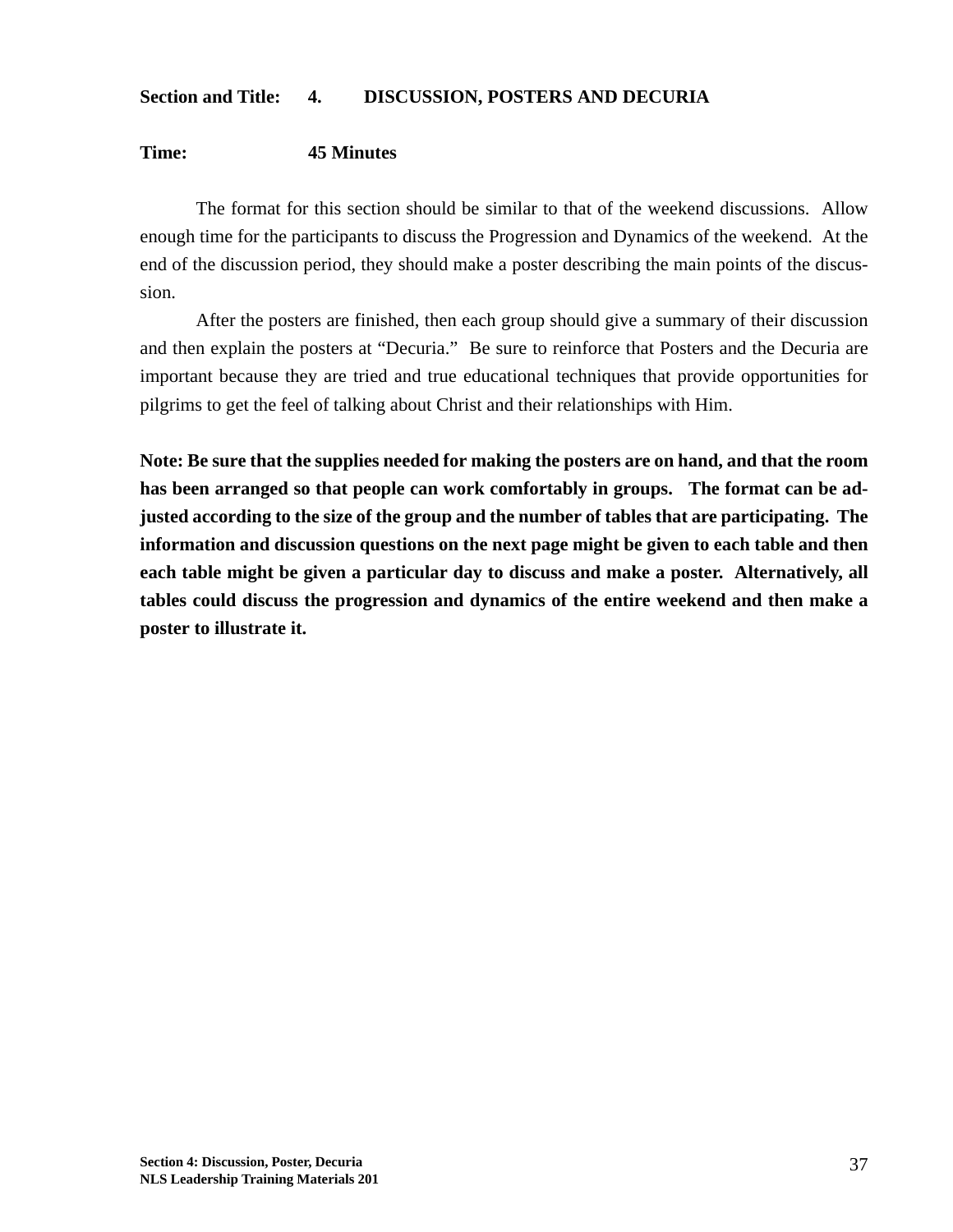### **SUMMARY OF THE THEMES FOR THE VIA DE CRISTO WEEKEND**

**Thursday Night:** A time to ponder God's love and compassion for us, and the condition of our souls.

**The First Day-Friday:** The ideal of the Christian is outlined and prescribed. An impelling call to a new dedication to Christ is issued. This day we study ourselves.

**The Second Day-Saturday:** The seriousness of life in Christ is presented. We learn about the effort it takes to grow into a dedicated and effective apostle, and we also learn about the use of a program of piety, study and action. This day we enter into an intimate friendship with Christ.

**The Third Day-Sunday:** We are called to apostolic action and challenged to live the life of Christ in our environment. This day we project our thoughts to the world.

### **TABLE DISCUSSION QUESTIONS**

- 1. How are Piety, Study, and Action conveyed throughout this day's themes and activities?
- 2. What are the participants (pilgrims/candidates) feeling and thinking on this day and how does this relate to the theme and team functions?
- 3. How should the surroundings (lighting, atmosphere, food) and the interaction of team and participants be structured to support the theme?
- 4. How does the day's activities prepare guests for Apostolic Action in the fourth Day?
- 5. Why are Posters and Decuria important?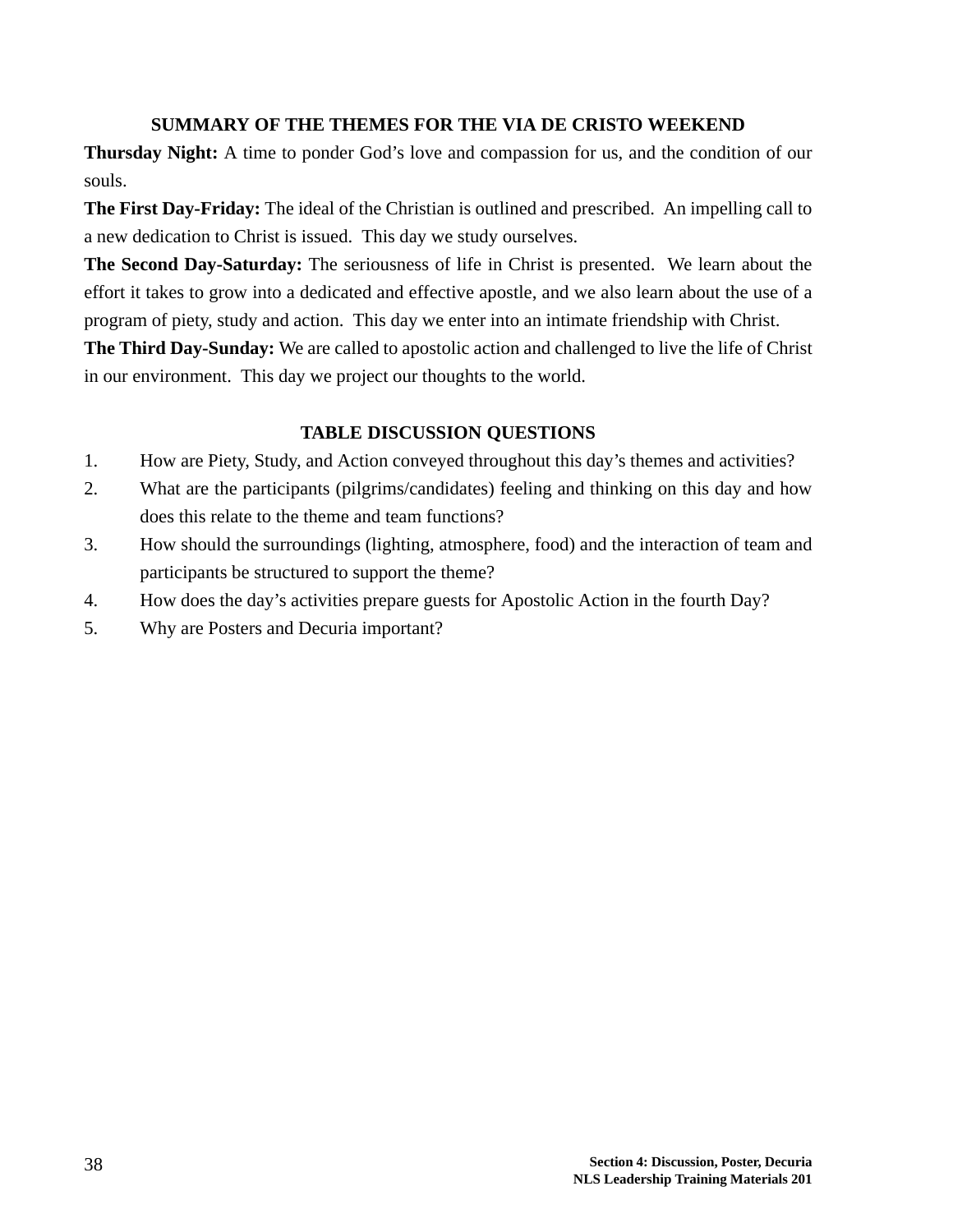#### **Section and Title: 5. SERVANTHOOD**

- **A. Prayer and Sacrifice**
- **B. The Discipline of Listening**
	- **1) Brief Exercise**
	- **2) Brief Discussion**

**Time: 60 Minutes**

#### **SERVANTHOOD**

*"…whoever wants to become great among you must be your servant, and whoever wants to be first must be your slave—just as the Son of Man did not come to be served, but to serve, and to give his live as a ransom for many."* Matthew 20:26-28

To begin this section, it is suggested that the presenter ask the participants to name the qualities of a true servant. Make a list on a large newsprint pad or blackboard. Which do they think are most important? Next ask for examples of serving others; make a similar list.

 Who is our supreme example? Christ is our supreme example and we are to be committed to walking in a Christ-like manner. Jesus tells us to follow Him. Following Jesus means living for others and loving one another. In our serving, we try to live for others and to die to self. Jesus Christ laid down his life for us. We were saved to serve others—not to sit.

How do we serve? First and foremost, we must pray. Pray that God will direct each of us to the people that He wants us to serve. Pray that He will show you those with whom He wants you to share the Good News. We pray, we study, we learn. Then, when God calls us into apostolic action, He expects us to MOVE.

Serving as a [Cha-cha (substitute your Secretariat's terminology)] provides unique and rewarding opportunities to serve our Lord and is, perhaps, the most unselfish giving involved in making a Via de Cristo weekend successful. Acceptance of one another is an important part of serving. God accepts everyone who believes in Him and so must you and I. At times this is difficult because there are so many different personalities involved. But we work, not to please ourselves, but to serve God. We must develop an attitude of patience, love and understanding. We work together as a Christian community, called and chosen, to serve one another and God.

*Some of the following questions might be used as a handout; the questions can be used for self-examination and/or table discussion:*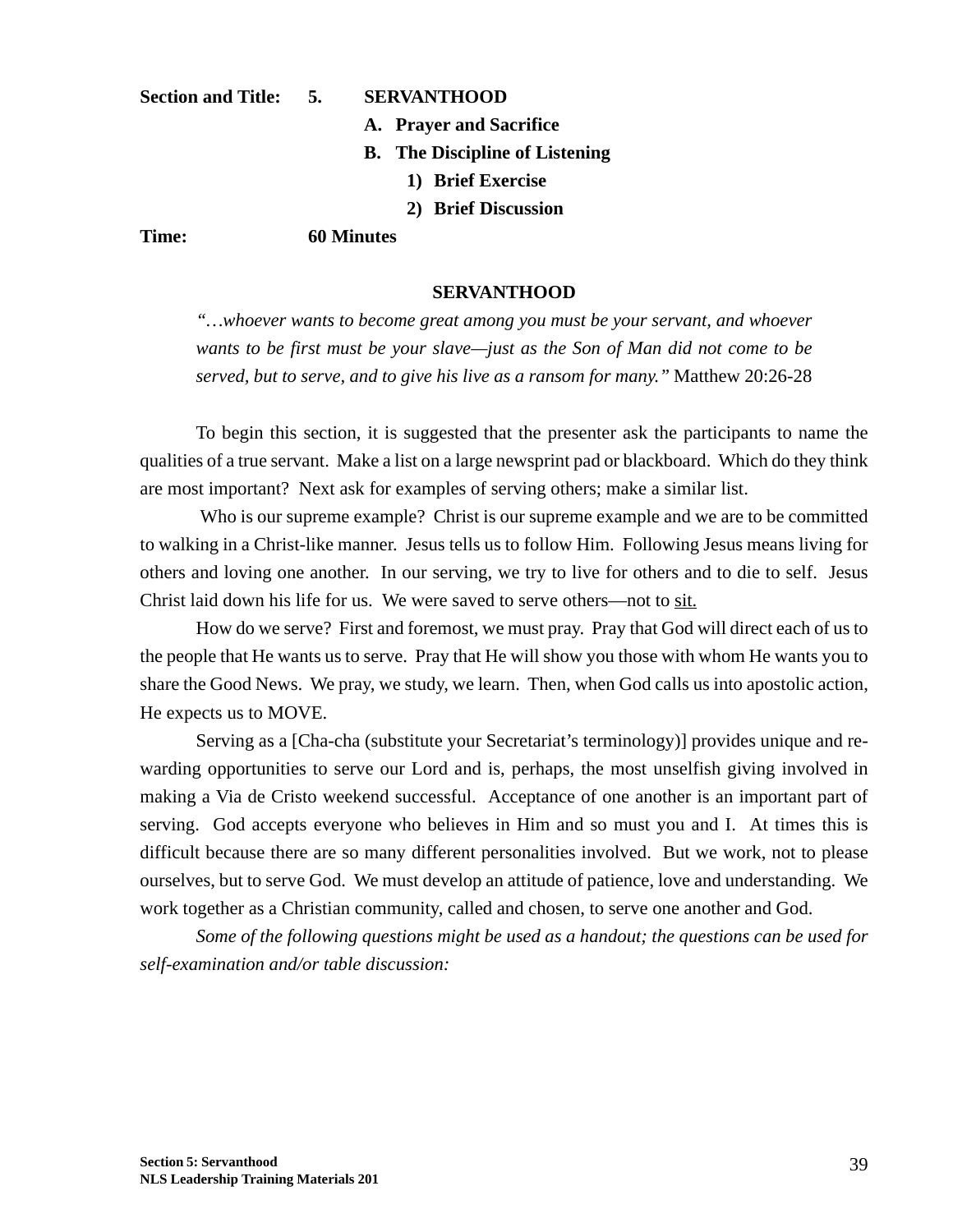### **DO YOU HAVE A SERVANT ATTITUDE?**

Do you listen? How do you listen? Do you ask others nosy questions? Do you care for others (compassion)? Are you patient (do you honk when the traffic light changes)? Do you enable others to be their best? Do you prepare others for life in Christ? Do you study the Bible? Do you know Christ? Are you confident in the faith? Do you dwell on the past? Can you keep it simple? Can you inspire? Do you teach by example? Are you articulate? Are you empathetic? Are you committed? Can you forgive? Christ had wisdom, do you? Are you willing to be a teacher? Can you think of others first (selfless)? Is piety a part of your lifestyle? Are you humble? Can you be obedient? Are you willing to be a mentor? How is your sense of right and wrong? Christ was "out" of society, are you? Do you do these things gently? Are you confident and firm in your belief? Are you willing to associate with social outcasts?

How is your relationship with God? Are you friendly? Do you pray? Can you persevere? Do you attend worship?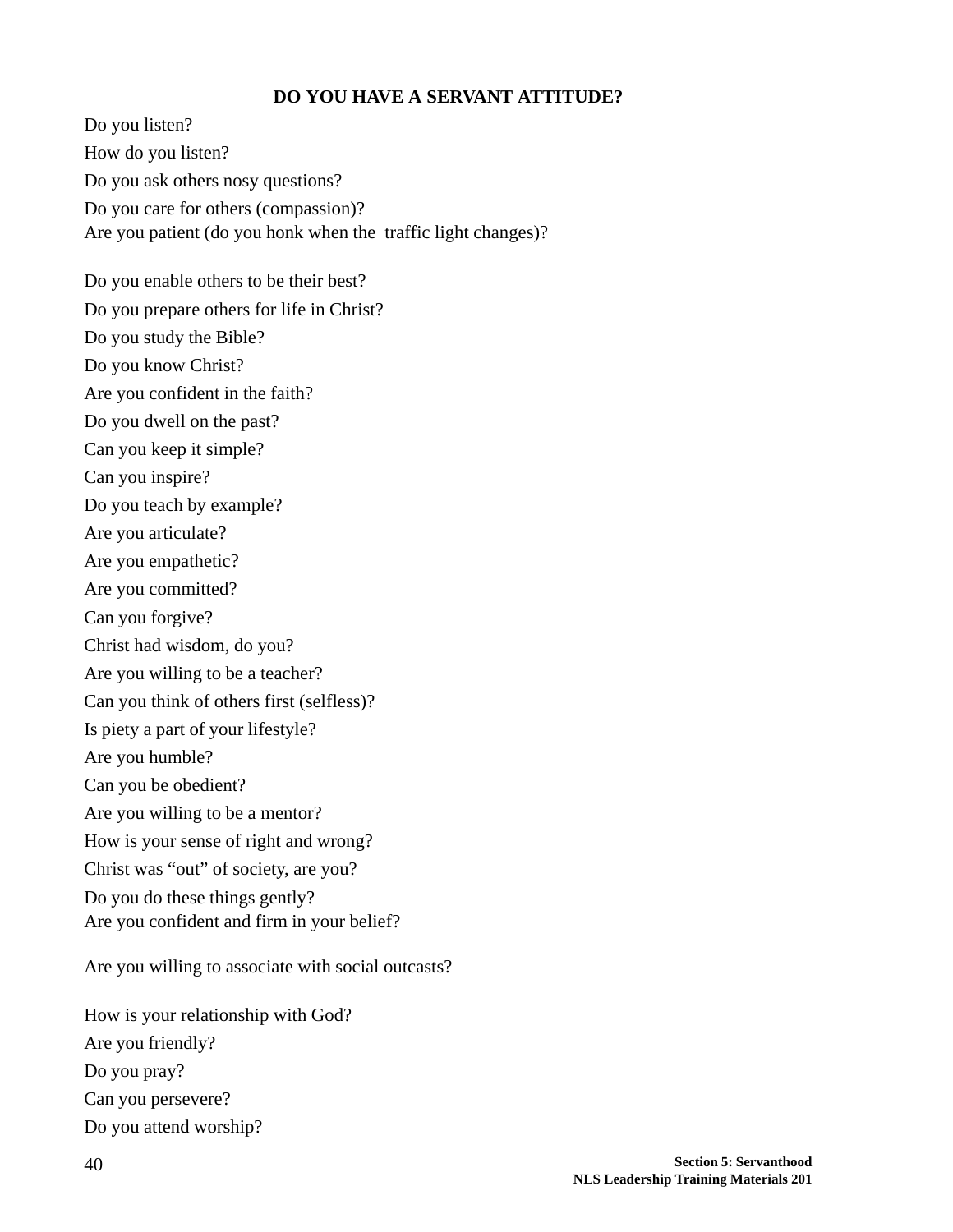Do you brag? Do you worry? Are you secretive? Can you be intimidating? Do you give orders? Are you threatening? Do you give advice? Can you offer positive reinforcements? How do you reassure? Is your life Christ-centered? Source of this list: *Via de Cristo – Fourth Day Workshop,* Eastern North Carolina Via de Cristo

### **PRAYER AND SACRIFICE**

*"Therefore, I urge you, brothers, in view of God's mercy, to offer your bodies as a living sacrifice, holy and pleasing to God; this is your spiritual act of worship."* Romans 12:1

This might be a good time to ask the participants what their interpretation of this verse might be. What is meant by a "living sacrifice?" What is meant by a "spiritual act?" What does "worship" mean here?

Paul is drawing an inference from what has been said in the preceding eleven chapters. In view of God's mercy, Paul tells us to offer our bodies—all that we are—heart, mind and will, to God. In contrast to dead animal sacrifices, he speaks of "living sacrifice" meaning possibly "living" in the sense of having a new life in the Holy Spirit. This is our "spiritual act of worship." It is our obedient service.

Prayer and sacrifice are closely intertwined. On the weekend, we hear that true palanca is prayer. It is the lever of the apostles. In addition to prayer being a positive dynamic (as discussed earlier), it is what undergirds everything that we do on the weekend.

Just as Jesus spent many hours in prayer, so must we. It is a part of our piety. It nurtures our relationship with God, our Heavenly Father. We must pray sacrificially, taking time to praise and thank God for who He is and thanking Him for all He has done for us. We must pray sacrificially, taking time to pray for others—not just our friends, but also for those who have sinned against us. We should also pray for God to show us those to whom He would have us witness. Consider sacrificing some of your time and pleasures to spend time with Him and seek His will for you. And then, listen—listen for His word, His voice, and His will for us.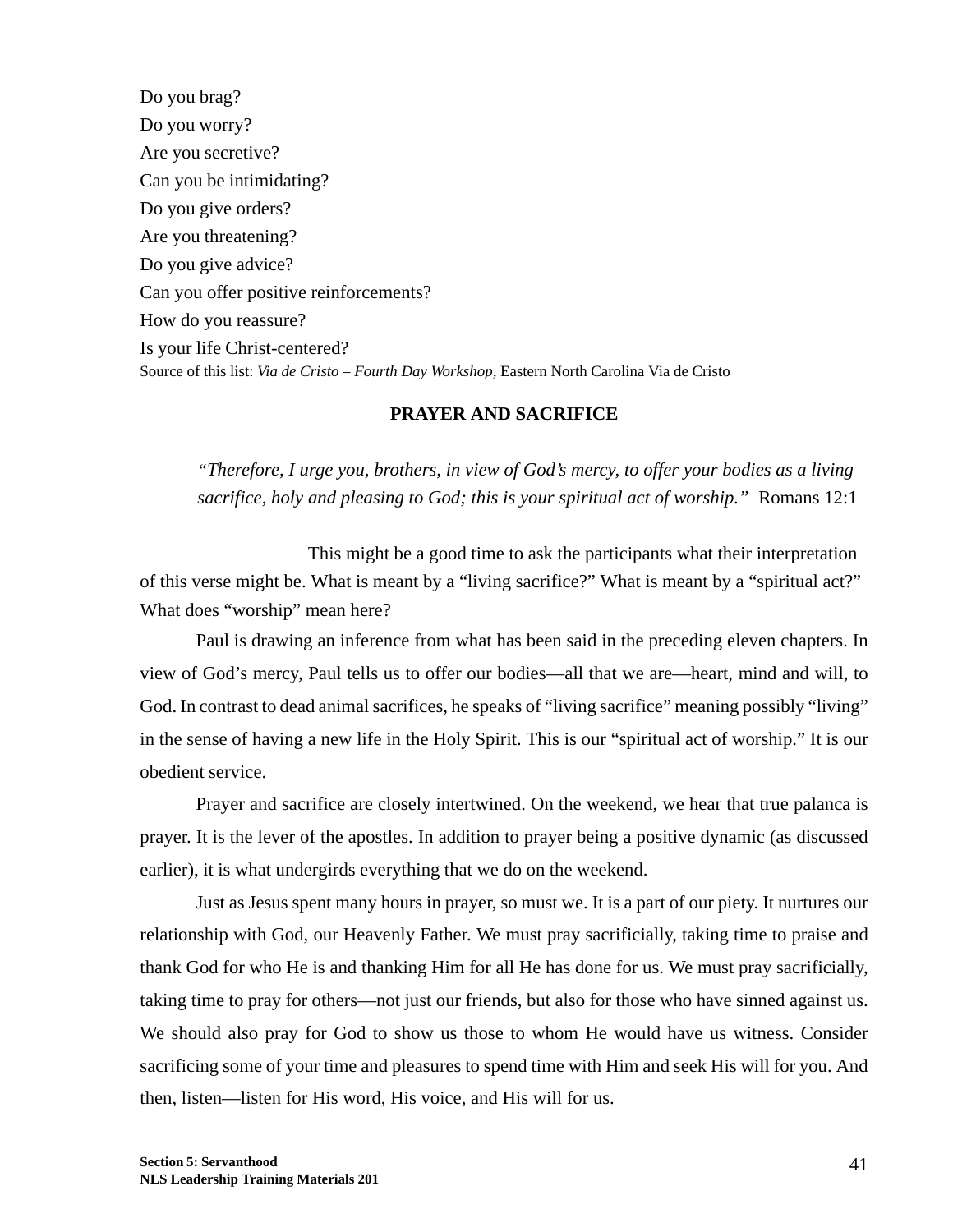#### **THE DISCIPLINE OF LISTENING**

Listening to others is another form of servanthood not only when we serve on a weekend, but also when we encounter others in our daily walk.

Following are a few exercises that can be used experientially to help the participants understand not only the importance of listening, but also how to be an effective listener. There probably will not be enough time to use them all; choose whatever suits your situation best.

#### **Exercise 1: A Lesson in Listening**

- 1. Ask the participants to talk about a time when they had a problem that they shared with a friend or family member. Ask them to tell about how it felt to tell this person about the problem. Make two columns on a chart. List the positive and the negative outcomes of the sharing experiences. *You will most likely find that they either say the experience was bad because the person with whom they shared the problem tried to tell them how to fix the problem in a way that did not feel comfortable; or, they felt that the person really did not understand. Unhelpful responses are often prefaced by phrases like, "You ought to" or "Why don't you" or "I would." Frequently, they leads to more frustration, anger and/or guilt. The guilt usually arises from a need to do what the person has suggested, even though it does not feel right for them. Positive experiences usually stem from the feeling that the other person really understood their problem. It's possible, however, that they got some advice that was worth taking and they left the experience feeling better than before they shared.*
- 2. In discussing what brings about a more positive listening experience, it is important to identify the critical attributes that lead to the successful sharing/listening experience. These would include:
	- a) Learning to mirror or restate the feelings of the person who is sharing the problem. Sometimes the feeling is obvious; sometimes you have to listen carefully to what true feelings the person is expressing. In hearing these statements, learn to rephrase (mirror) what you are hearing in a way that tells the person that you understand. *For example: "I hear you saying that you are feeling very angry with your husband."*
	- b) Try to make empathetic statements, perhaps by identifying similar situations you have had and saying something like, "I think I know how you feel. When I was \_\_\_\_\_\_\_\_\_\_, I really felt (whatever feelings you are mirroring.)
	- c) Ask the person clarifying questions such as, "Have you been able to identify some choices that you have right now?" or "If you could really have your way, how would this turn out?" Questions such as these enable the listener to coax the problem holder into identifying how solvable the problem is as it is stated. Try to get him or her to figure out a course of action from the conversation.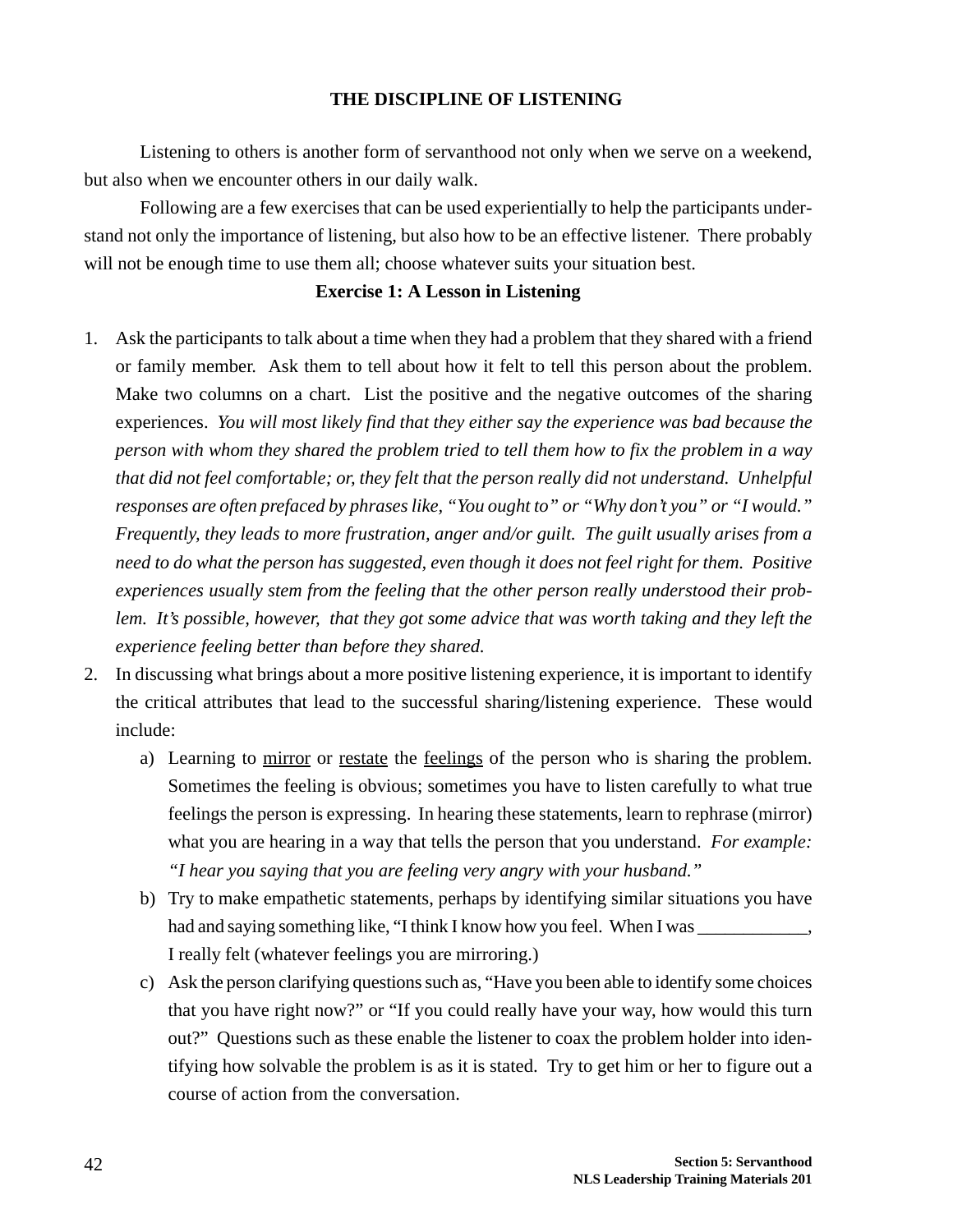- 3. Once these attributes are discussed and identified, try to find partners in the group and let them begin to share. Allow the sharing to go on for about 10 minutes. Ask each partner to record their reactions to the sharing and then switch roles. Repeat the exercise and then after the second writing, gather feedback from the group about how well it all felt to share and not be judged.
- 4. Remember that there are Spiritual Directors on every weekend and you can encourage a person to seek help from them. Don't try to "fix" people yourself.

It takes a truly humble person to listen and not give advice. We should strive to listen to others with empathy, not sympathy. Empathy means trying to put yourself in the other person's shoes, trying to understand where that person is coming from, trying to love the unlovable. Perhaps that's why God gave us two ears and one mouth. We should use them proportionately.

### **Exercise 2: Paper Game**

I am going to ask you to do something for me. I need your cooperation and understanding.

I will not lead you to do anything that will embarrass you. Will you trust me?

OK, if you would please take one sheet of the paper that is being passed around. Now, please close your eyes and follow my instructions.

Hold that piece of paper out in front of you. Fold that sheet in half. (Pause) Now tear the upper left corner of the paper. (Pause) Tear the upper right corner of the paper. (Pause)

Tear the lower left corner of the paper. (Pause) Now tear the lower right corner. (Pause) Would you please open up your sheet of paper and hold it out in front of you. Now open your eyes. Look at your sheet of paper... and those of the others sitting at your table... and around the room....

Each of you heard the exact same set of instructions from the exact same person, at the same time, yet each of you heard and interpreted those words differently. This does not mean you heard anything incorrectly. It simply means that we each hear and interpret differently. Please be mindful of those sitting around you and the different ideas and opinions they might have about the same words you heard.

*At this time, either hold a general discussion, or let the individual tables discuss the exercise among themselves and let each table report to the group. The length of the discussion is left up to the presenter.*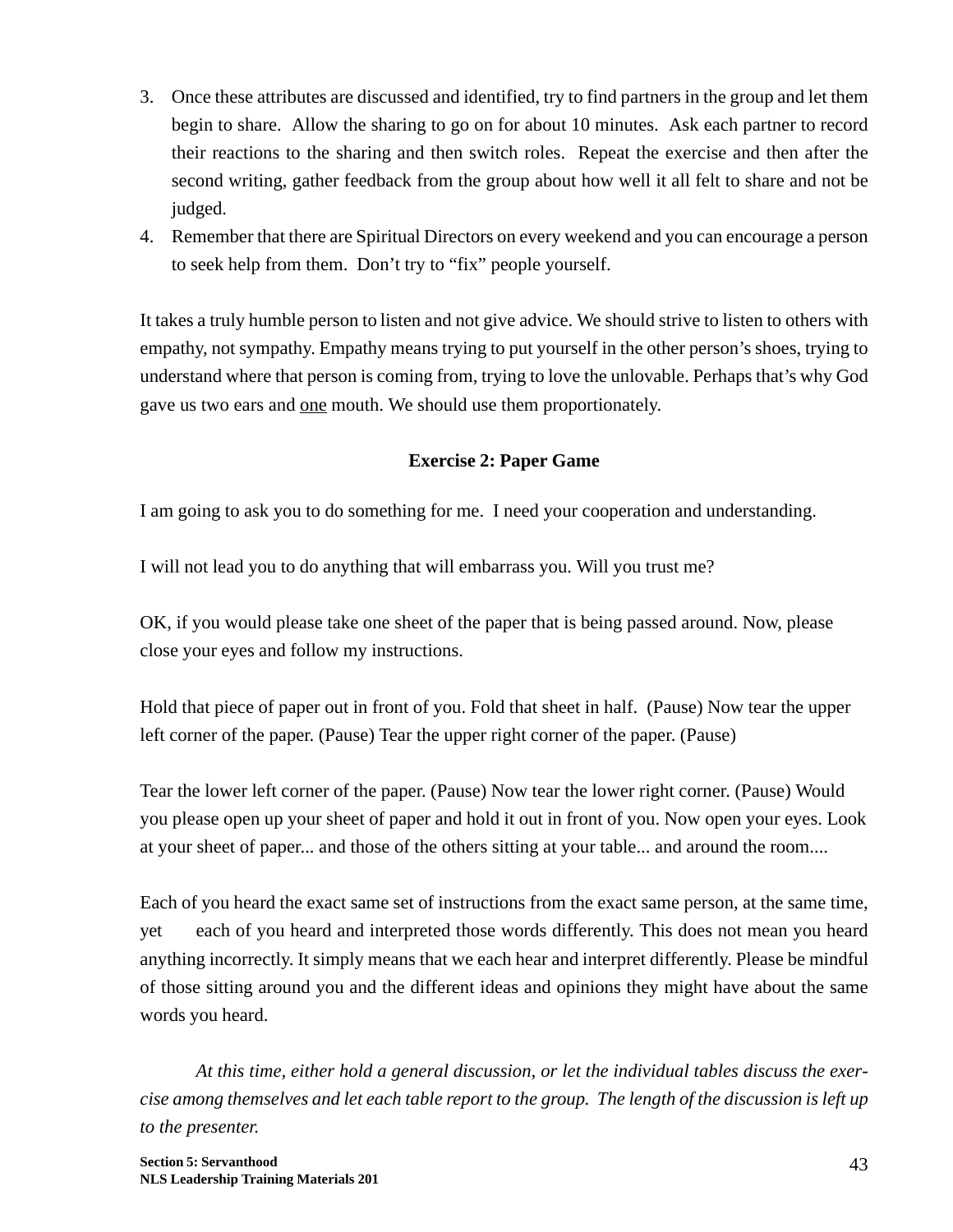#### **Exercise 3: Paying Attention**

*This exercise is more effective if no introduction concerning "listening" has been given. It might be introduced simply as something that they are going to do.*

Supply each participant with a piece of paper with the following directions printed on it: "Please read the following directions completely before proceeding. Write your name in the upper right hand corner. Write today's date under your name. Please make three equal columns on the front of this paper. Turn the paper over and make five columns on the back. Label the columns A through E respectively. Turn the paper back over and number the first column down 1 through 10. You are almost finished. Forget about the above instructions and do absolutely nothing."

*Most likely, people will start to follow the instructions and do all of the above without completely reading all of the instructions. A few might read the whole way through and do exactly what they are supposed to—nothing. This exercise can be used to demonstrate to people the importance of not jumping in too soon with answers. We need to give people time to explore their feelings and options—not give them our advice and answers. The only thing they might need is for someone to listen.*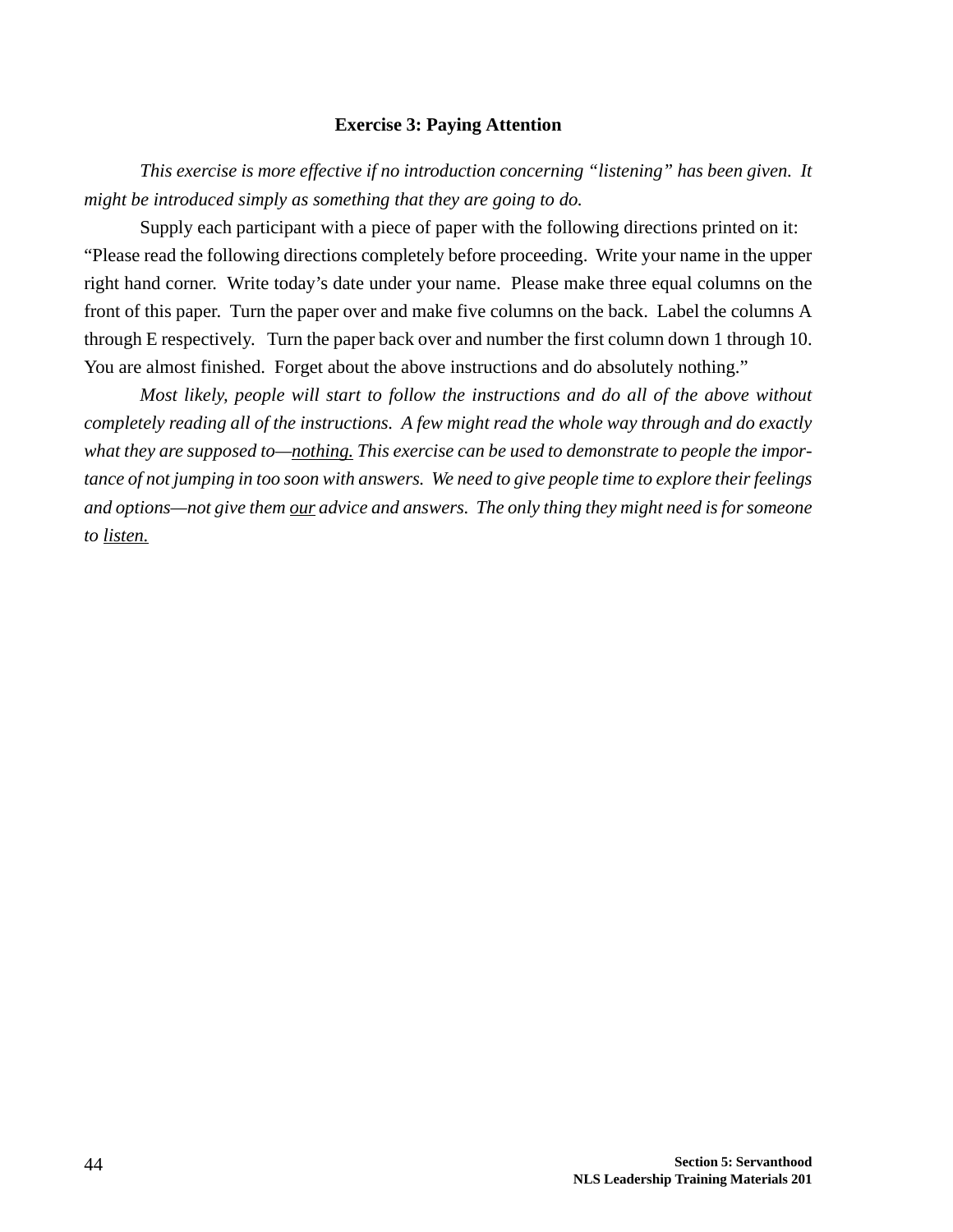#### **Section and Title: 6. SERVANT OPPORTUNITIES**

- **A. Team Formation**
	- **1) Formation**
	- **2) Commitment**
	- **3) Accountability**
- **B. Community Building**
	- **1) On a Team**
	- **2) Working in Via de Cristo**
	- **3) In Your Church**
- **C. The Secretariat**

#### **Time: 30 Minutes**

#### **SERVANT OPPORTUNITIES**

This section is devoted to the explanation of several different ways in which cursillistas can use their own talents and abilities in furthering the Via de Cristo movement within the Church of Jesus Christ.

#### **TEAM**

In keeping with its purpose, the Via de Cristo method assists individual Christians to actively be the Church and to do what is normal in the Church.<sup>1</sup> Serving on a team is one way that we can give back some of what we have received.

#### **Team Formation**

How is a team formed? First of all, the local secretariat establishes the procedures and guidelines for selecting the rector. Several things are taken into consideration in making the choice. Some of these would be adequate experience working on Via de Cristo teams, an attitude of servanthood, active participation in a reunion group, enthusiastic and faithful attendance at Ultreyas, adequate leadership training, active church member, ability to lead others, organizational skills, and so on. The most important ingredient, however, is prayer. The secretariat members lift this decision up in prayer, both individually and as a group. The guidance of the Holy Spirit is of prime importance.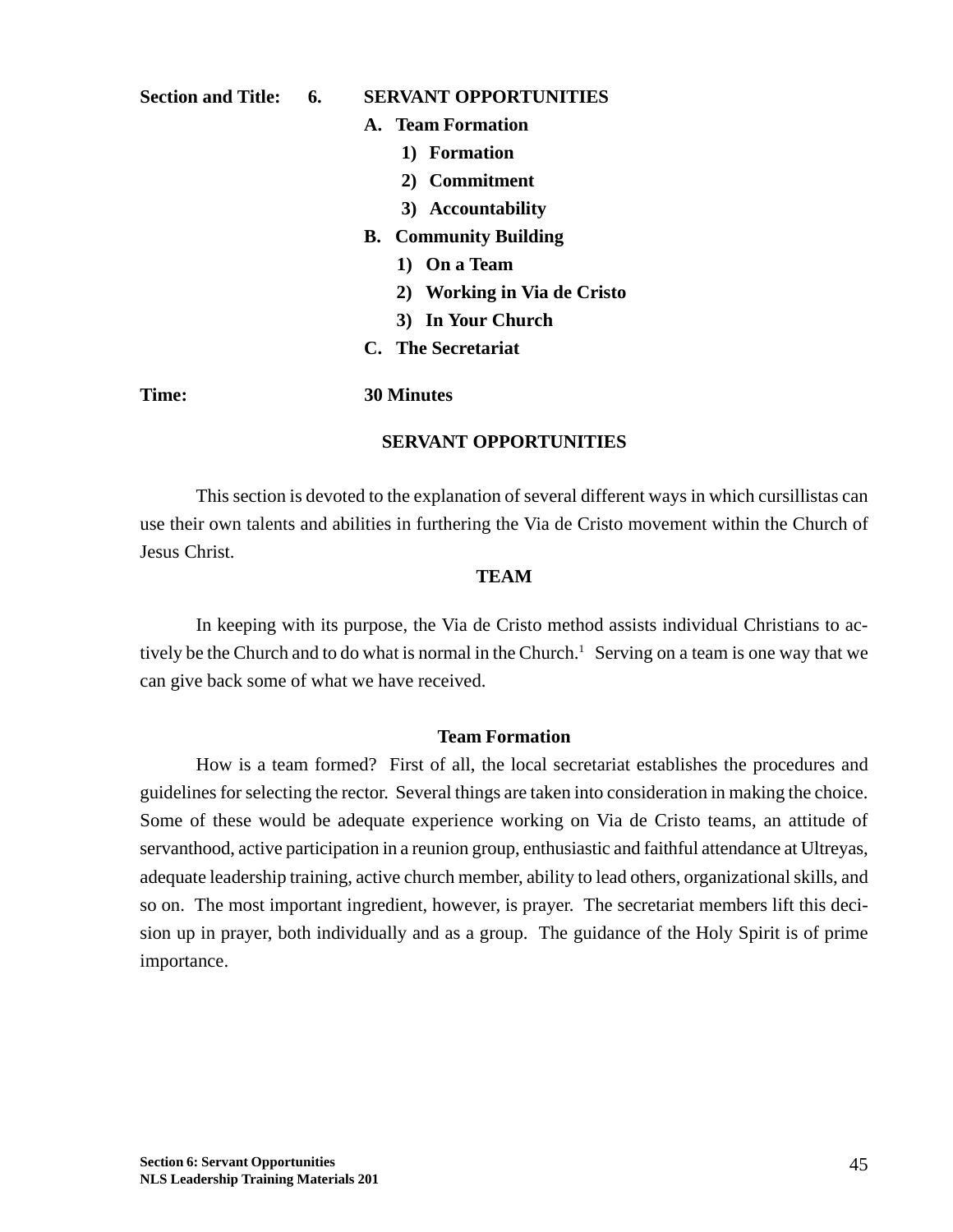You will often hear a rector say that the team is God's team. The reason for this is that the person(s) responsible for selecting the team members will always spend a considerable amount of time praying over the selection of the team. Of course, there are guidelines set down by the secretariat concerning the experience required to fill the various positions. Those recommendations may include, as a minimum, the completion of the Four-hour Leadership Training Course by all persons who want to serve on a team. For those who feel called to serve in a deeper capacity, the Eight-hour Leadership Course, in addition, should also be a requirement. Both courses should be a requirement for all those giving Rollos, heads of servant sub-teams, or for any who might be considered for a position on the Secretariat or as a rector.

Some movements will ask for applications from those wishing to serve which are forwarded to the person responsible for forming the team. In others, the rector (or other person responsible for forming the team), often with the help of others like the Head Cha and/or assistant rector, will simply select the team, but **- always through prayer**. They will make selections from people who are active, committed Christians who show love and openness toward others. They will also want people who are committed to forming a community with the team, have experience in grouping - in short, those who are living the message of the Via de Cristo weekend.

Via de Cristo promotes the spiritual development of VdC Cursillistas by placing them in a variety of positions, by assigning rollos to new presenters, and by giving experienced rollistas new rollos. Positions of leadership should be filled by persons who have previously worked on a VdC weekend. Exceptions to the Secretariat's guidelines should be reviewed by the Leadership Committee and approved by the Secretariat. Ideally, the Rector would seek approval by the Secretariat of the core team (Head Cha, Head Spiritual Director, Team Sub-Heads) before team calls are issued. The Secretariat should provide the rector with a list of written guidelines and a list of those who are qualified for core team positions as well all team leader positions. The rector should meet with the Leaders Committee before issuing calls for core team positions. The Leaders Committee will meet and work with the rector during initial team selection.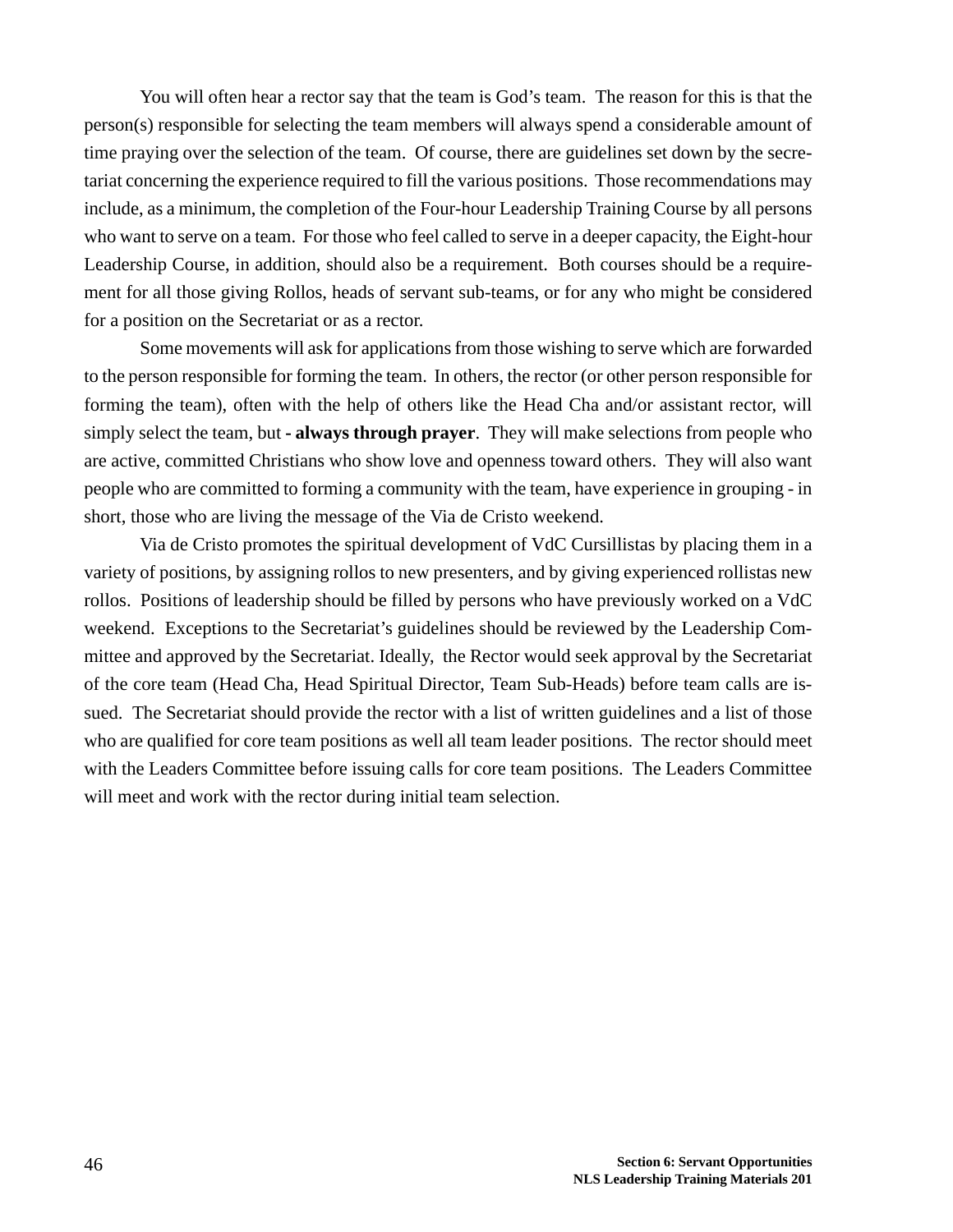### **Qualifications for Via de Cristo Weekend Positions**

*(The following list is furnished with the realization that each secretariat has its own names for various positions along with qualifications for each. This particular Secretariat starts everyone off as a "cook" which often has little to do with cooking and in many other movements would be a "cha" or "servant" position outside the rollo room. The list should be adapted to suit your secretariat's guidelines. It is presented simply as an example.)*

**All Positions:** Have completed a three-day VdC type weekend. Be active members of a Christian congregation, and be grouping regularly. Have attended 4-hour Leadership Training Course. Clergy team members should be on the roster of a Christian church body and/or a member of the church clergy team.

**Cook:** Entry level position – synonymous with "cha" or "servant" positions outside the Rollo Room in other movements.

**Cook Team Leader:** Have served as a cook.

**Assistant Head Cook:** Have served as a cook, cook team leader, and in rollo room in some capacity.

**Head Cook:** Have served as a cook and as Assistant Head Cook; served in rollo room. Head cook for a coed weekend should have worked a coed weekend.

Palanca Team Worker: Have served as a cook.

**Head of Palanca:** Have served as a cook, on palanca team, and in rollo room in some capacity.

**Lead Sacristan:** Have served a cook, in rollo room, and on palanca team. Lead Sacristan is responsible for the chapel and oversees all Sacristan duties.

**Co-Sacristan:** Have served as a cook and in the rollo room. Responsible for communion for the kitchen crew.

**Musicians:** Have some degree of musical talent, aptitude or ability. Have served as a cook and in the rollo room.

**Head Musician:** Have some degree of demonstrated musical talent. Have served as a cook and in the rollo room. Have served twice as a musician.

Table Leader: Have served as a cook. Have completed both the Four and Eight-Hour Leadership Training Courses. Has understanding of Progression and Dynamics of the weekend. Have good listening skills.

**Rollista:** Have served as a cook and in rollo room in some capacity. Has understanding of Progression and Dynamics of Weekend. Have good listening skills. Ability to prepare and deliver rollo. Have completed both Four and Eight-Hour Leadership Training Courses.

**Assistant Rector(a):** Have served as a cook, table leader, and in a leadership position such as Head Cook, etc. Has previously given a rollo.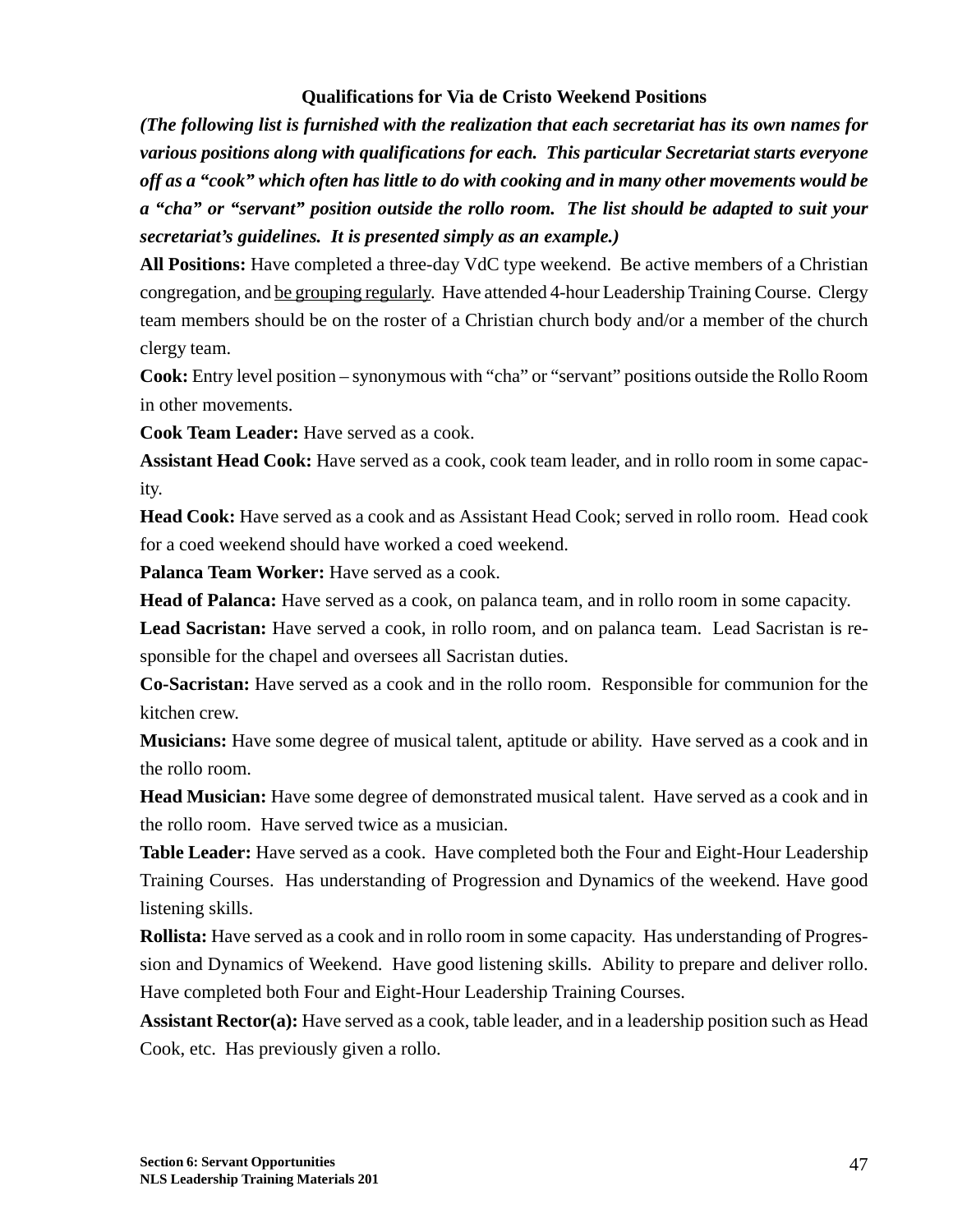**Rector/Rectora:** Served in the kitchen, rollo room, and in a leadership position. Served as Assistant rector(a). Given at least two rollos. Rector(a) on coed weekends should have served on a Coed weekend. Have completed both Four and Eight-Hour Leadership Training Courses.

**Mentor:** The mentor shall previously have served as a Rector(a), thus meeting the above listed qualifications. He/she shall not serve in any other capacity (such as Asst.Rector) on the weekend. The Mentor shall be a member of the core team. In the event of the Rector(a)'s inability to serve, the mentor shall assume the position of Rector(a).

**Spiritual Director:** Have completed a VdC type weekend and be on the clergy roster of a church body.

**Head Spiritual Director:** In addition to those for a Spiritual Director, have served as a Spiritual director on a VdC type weekend. It is preferable that he/she has attended the eight-hour leadership course.

#### **Commitment and Accountability**

Before accepting the call to work as a part of a Via de Cristo team, one should consider the commitment that is being made. First and foremost, there is the commitment of time.

Working on a team requires about 20-30 hours of team training. Each secretariat has its own way of scheduling these meetings. Some do this in a Friday/Saturday retreat setting; some will hold weekly evening meetings of 2-3 hours for 10 or more weeks; still others will hold 4 Saturday meetings of 8-10 hours each. Even if one has served on numerous teams, the commitment to faithful team attendance is still a necessity. Why? Because the purpose of the team meetings is not only for training, but also for the purpose of forming a community - a community that will be waiting to greet the participants. You cannot have an effective team with a group of people who don't know each other. We meet together to get to know each other, to pray for the participants and each other, and to work out the details of the various jobs that we have been assigned to do.

Another time commitment is to be in attendance for the full 72 hours of the weekend. This cannot be stressed enough. If a person cannot or will not make this commitment, then this may not be the time for that person to serve on a team.

In making our commitment, we are accountable not only to the rector and fellow team members, but also to God - especially God. While our fellow team members may feel anger and resentment toward those who are not faithful in attendance, it is still God to whom we are most accountable. We are also accountable for our cooperation (or lack thereof) as well doing our very best to be channels of God's love and grace.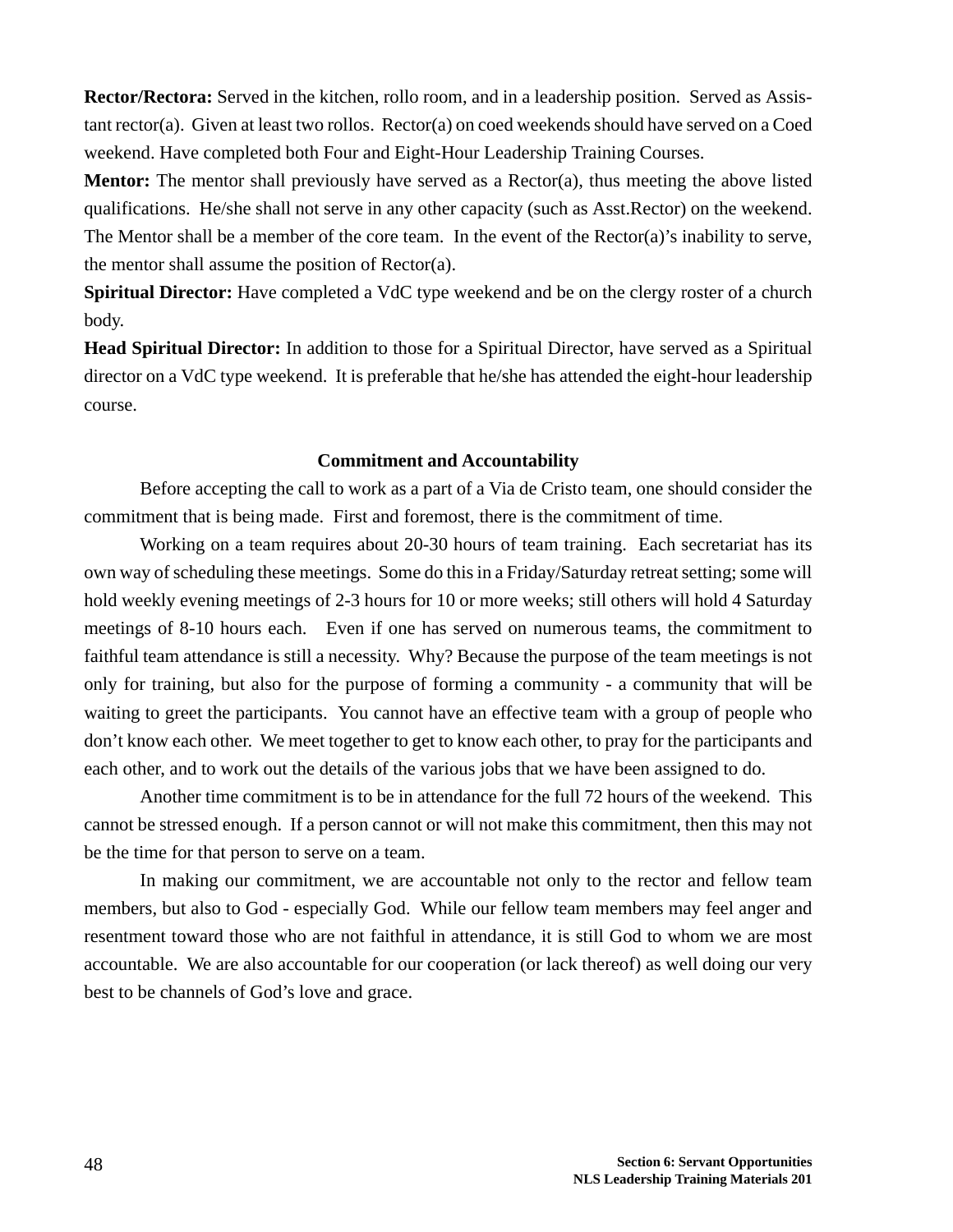#### **COMMUNITY BUILDING**

#### **On a Team**

As we build a community to serve as the team for a weekend, we are building not only a Christian Community for a particular weekend, but also a wonderful new circle of Christian friends. Many times some of these will end up being close, lifelong friends. More importantly, we find that we are also helping to build the larger Christian Community.

#### **Working in Via de Cristo**

If Christianity is not lived in community, it is not truly lived. Jesus sees the love we hold for one another as vital (John 13:35). As we begin to know other fellow Christians and they us, we realize that we are, by working in Via de Cristo, sharing the love of Christ with fellow Christians and realizing our goal of working together to bring the Good News to others in our environments. The greater community strengthens us when we gather for ultreyas, serenade the participants on various weekends, and attend closings. We are strengthened as we serve. As the community enlarges to cover a larger area - in some cases, an entire state - it becomes something like a web in which we feel safe and secure, always knowing that there is another fellow Christian close at hand.

#### **In Your Church**

Your own church is the place where the true strength of Via de Cristo can and should be found. We are called to "bloom where we are planted" and to be Christians who reach out in their own individual environments. We are sent back to be leavening agents - for Christ. We are to be salt to the world and light on the hill. We are to use the tools given us through Via de Cristo to further God's kingdom on earth.

#### **Ten Ways to Build the Via de Cristo Community**

- **1. Join a permanent reunion group.**
- **2. Attend Ultreyas.**
- **3. Read whatever you can about the movement.**
- **4. When you go to a send-off, serenade, or closing, let your whole-hearted participation affect others.**
- **5. If you are asked to help out in the kitchen or any other area of the weekend, say yes; then do it.**
- **6. Send general palanca to team, participants, and your personal palanca to the weekend.**
- **7. In considering prospective participants for Via de Cristo, remember to, "Talk to God about them before talking to them about God."**
- **8. If you are asked to serve in any way, attend all meetings on time and bring your Christian spirit of love.**
- **9. If you have any complaints or suggestions, make sure you tell them to your spiritual director, rector, or Secretariat members.**
- **10. Always offer to help with anything that you can, and do it in the spirit of Christ.**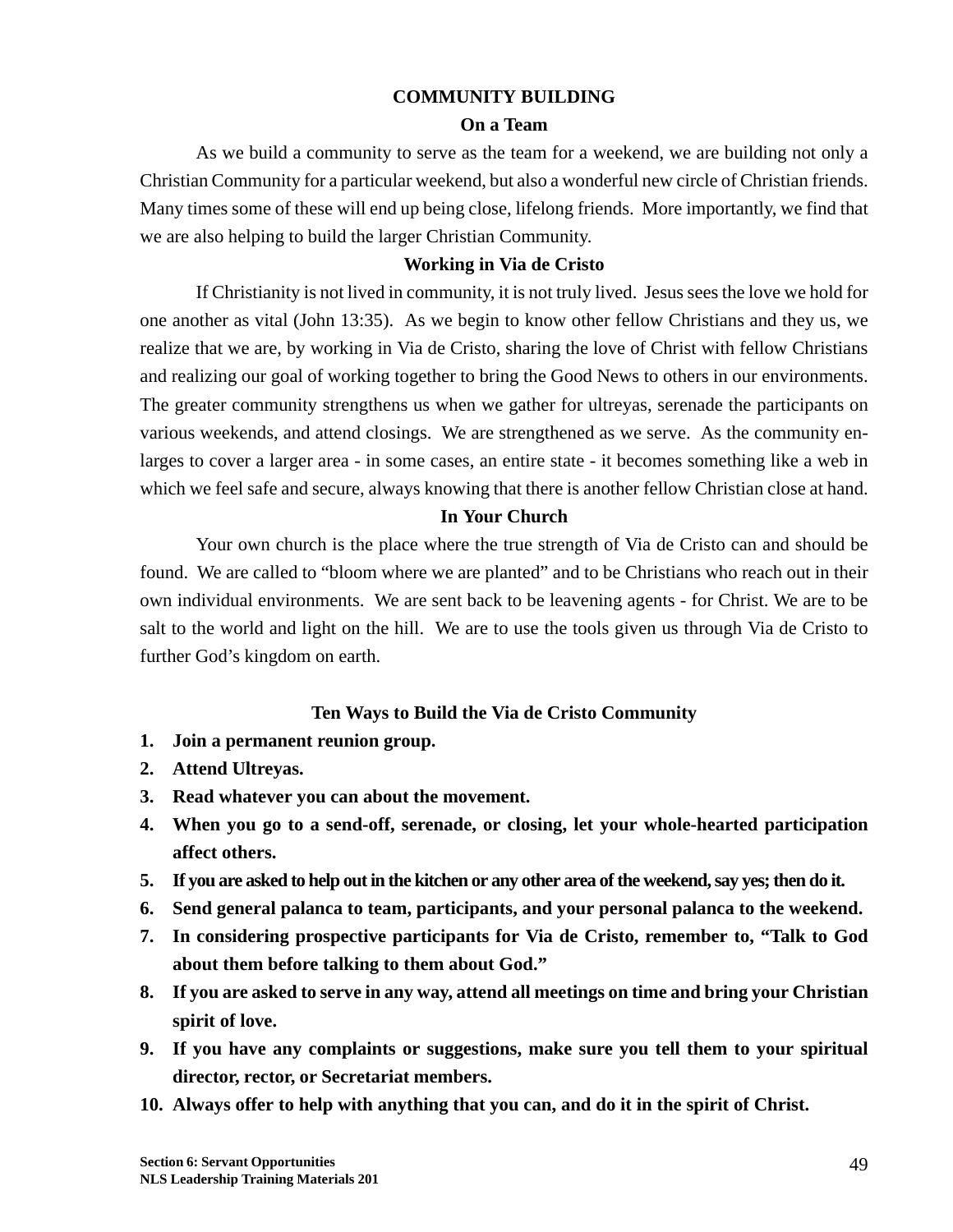#### **THE SECRETARIAT**

Secretariat is the name given to the local body charged with the life and direction of the movement. It presents another opportunity to serve. The secretariat accepts responsibility to understand and guard both the method and the identity of Via de Cristo. Further, it is responsible for identifying environments to be penetrated and for developing plans to do so. The members are selected from the Via de Cristo community and are commissioned to direct, coordinate, inspire and serve the movement so they can in turn serve the life and ministry of the church.<sup>2</sup>

The secretariat should be composed of women, men, laity and clergy. Its size should be no less than four nor more than fourteen members (less than fourteen is preferable). Terms of office are usually for either two or three years, with a percentage of officers retiring each year so that there will be a continuity of leadership.

They are responsible for all aspects of the movement's activities but do not perform every task. They delegate tasks to leaders in various communities and oversee their effectiveness. The secretariat should take the lead in pre-weekend activities and follow up regularly on what environments are being evangelized. They need to establish weekend dates and locations and supervise both team selection and training. They will establish policies and procedures as necessary. It is their responsibility to see that new leaders are developed and trained in the Via de Cristo method.

The Via de Cristo Secretariat is responsible for planning and presenting Leadership Training at regular intervals in order to train future team members. It should also support the Leaders Committee with the assembling of training materials. These materials should include a Leaders Manual, any team manuals the Secretariat has developed, any special materials, suggestions and notes developed by previous rectors/rectoras, specific materials for the kitchen, menu, cleanup, cha duties, rollo outline books, rector/rectora script, and sample schedule, etc.

The secretariat should choose the next rector/rectora within six months prior the up-coming weekend and should provide the name of the next rector/rectora in training to the rector/rectora so that person can be placed on the team.

The secretariat maintains contact with the National Lutheran Secretariat; it should also make an annual report to the bishops and presidents of their respective synods. The secretariat should establish and maintain contact with other movements, especially in exchanging palanca. The secretariat is also responsible for selecting both lay and clergy delegates to the National Lutheran Secretariat Convention.

For more detailed information, read Chapter 5 in the *Essentials of Via de Cristo,* National Lutheran Secretariat, 1997.

<sup>1</sup> *Essentials of Via de Cristo*, National Lutheran Secretariat, 1997 <sup>2</sup> *ibid.*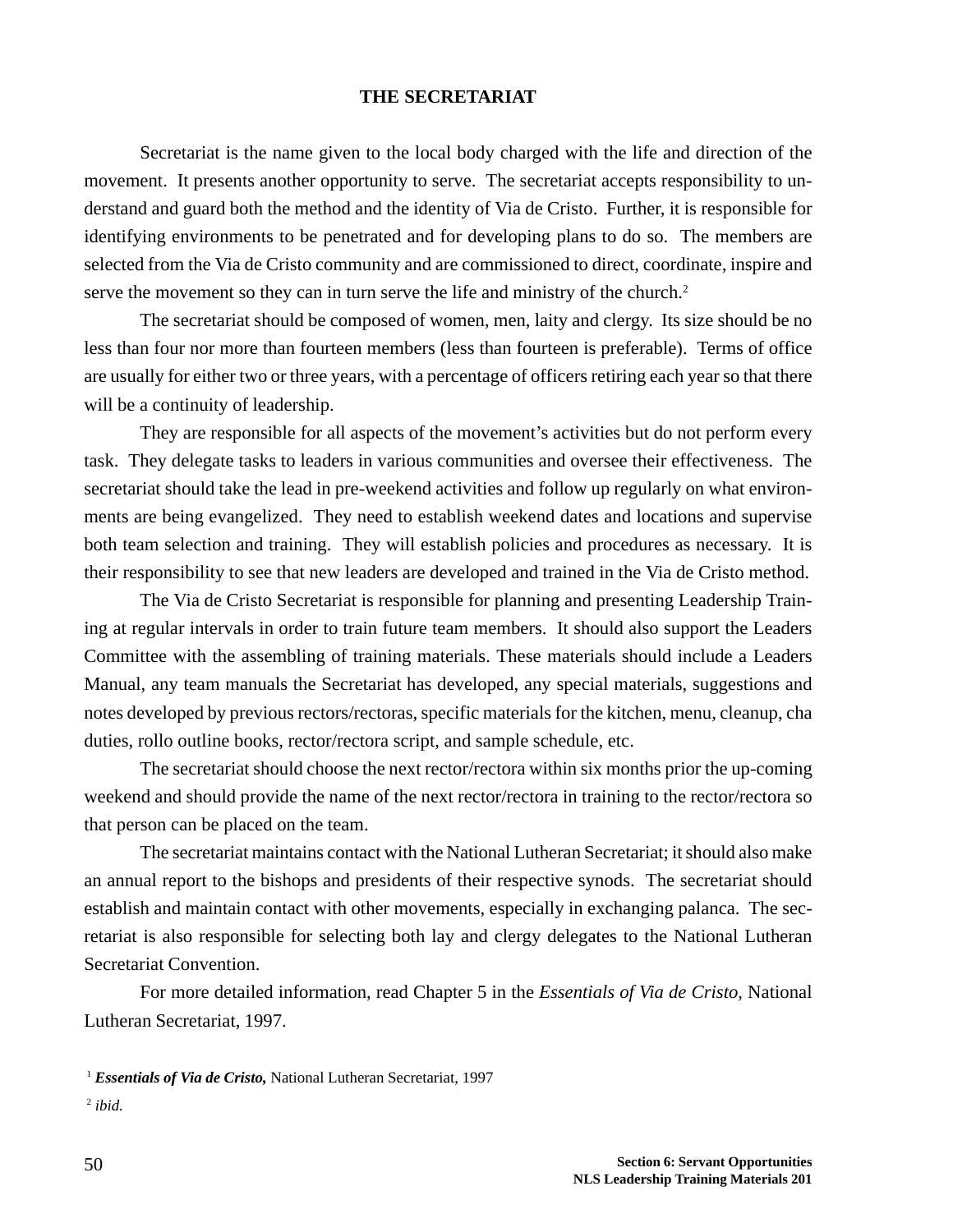#### **Section and Title: 7. FOURTH DAY**

- 
- **A. Sponsorship**
- **B. Reunion and Ultreya**

#### **Time: 30 Minutes**

#### **FOURTH DAY**

*"For most people, the three day weekend is the centerpiece of the Cursillo®. The unspoken assumption is that, if we get this part of the Cursillo® method right, the rest will fall into place. But this assumption is quite wrong. The real centerpiece of the Cursillo® movement is the Fourth Day. The three day weekend is a catalyst to inspire and empower Christians to understand and live out their apostolate—to be witnesses for Jesus Christ in the world. A vital witness after the three days and into the Fourth Day is the aim and focus of the Cursillo® as a whole*." 1993 NLS Workshop on Team Formation

The term Fourth Day has been described as the first day of the rest of our lives. It is called the "Fourth Day" because the Via de Cristo weekend encompasses three days, and the Fourth Day is when we begin our lives anew. In general, we use this term to refer to post-weekend Christian living. It is to be lived with a clear and constant vision for the evangelization of the world. Our desire is to Christianize, not make Via de Cristo alumni.

The Fourth Day is the time when we seek out or form a reunion (or renewal) group and participate in Ultreyas; it is the time when we begin to sponsor other people to share the joy of a Via de Cristo weekend. Hopefully, it will be a time of renewed activity within our own churches so that others can see the energy and work of the Holy Spirit within each of us. It is a time to practice piety, study and action.

Within the next two sections we will be looking at what sponsoring others requires and the purpose of the reunion group and the Ultreya.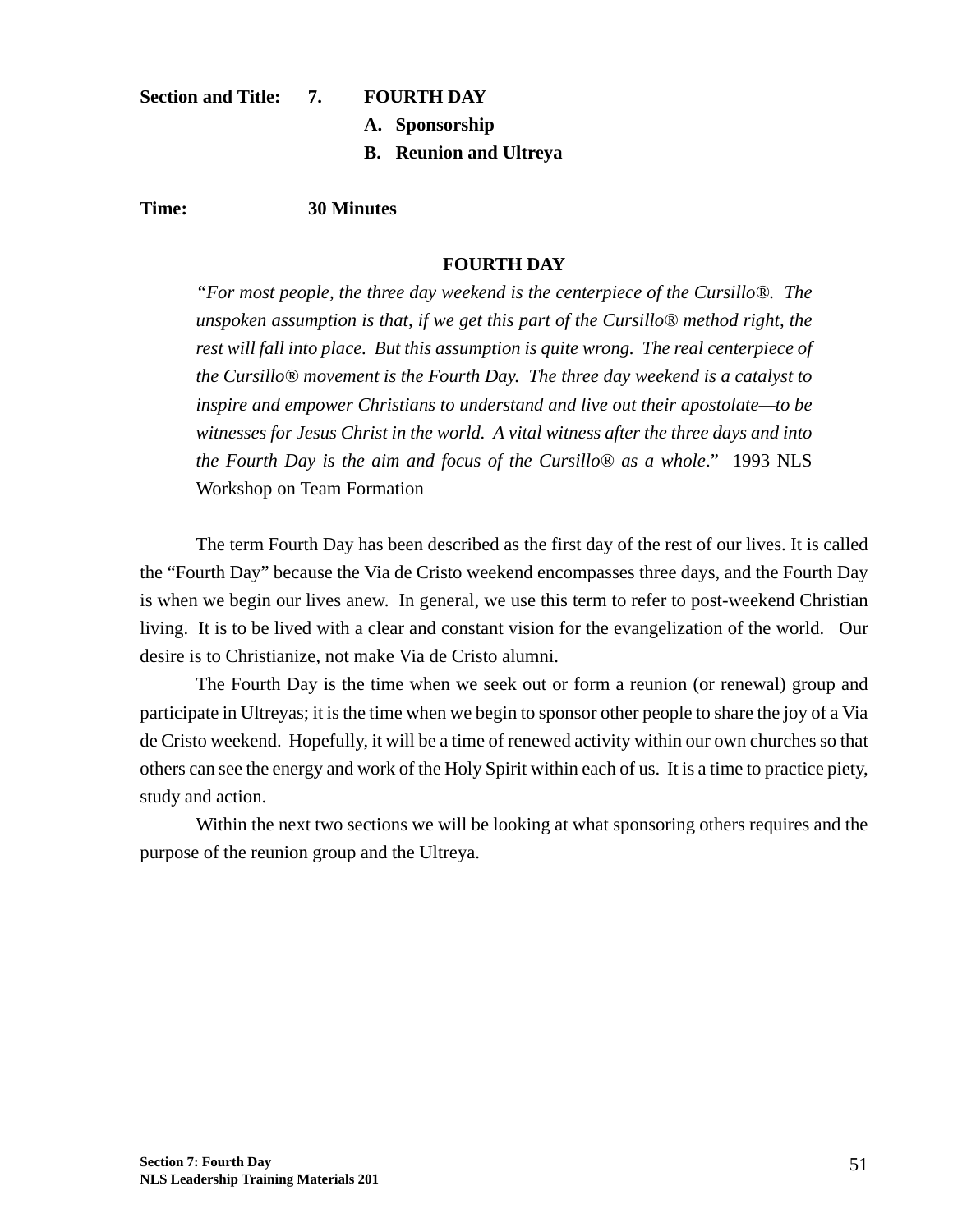#### **SPONSORSHIP**

#### **Selecting a Participant**

Think for a moment about how you felt when you got back home after your weekend. You may have heard the words, "You've changed, but the world you're going back to hasn't." Did it really register? On your way home were you already thinking of people that you were going to "recruit" even if you had to hog-tie them? Or were you just making a list of "can go's" and "ought to go's?" Or were you thinking about some folks who really "need" the weekend because they've been through a divorce or death of a loved one?

While all of these thoughts are well intentioned, haphazard or random selection of participants is neither desirable nor wise. The Via de Cristo method places heavy emphasis on prayerfilled planning. The first planned step is to ask the Holy Spirit to reveal any particular environments in which God wishes you to work. Read Acts 16:7-10. It tells the story of how the Spirit of Jesus prevented Paul and his companions from entering Bithynia and how Paul was beckoned to go to Macedonia. Although we may not have an experience like Paul's, we still need to follow Paul's example. We should pray and be open to the guidance of the Holy Spirit.

The term "environment" may mean specific settings in which Christians find themselves and can include home, job, church, leisure and so on. We ask ourselves where we might have the most impact on the largest number of people.

After selecting a specific environment, we then try to identify the natural leaders in that environment. For example, if the environment you have chosen is your own church, look for persons who seem to alter the environment of a group when they arrive. These are most likely to be the first people to approach.

After you have identified the leaders or potential leaders in those environments, then we try to, "Make them your friends." Then pray for clear guidance as to which of these new friends to invite to a weekend.

Participants should be baptized Christians, reasonably stable and mature, with a desire for God's love and a longing to be set on fire with a zeal to do God's work in the church and in the world. They may not see themselves as leaders, but you do. You see a depth to their personality, an ability to make decisions, a healthy independence and a natural affinity for the giving of love. People like this are excellent choices for participation in a weekend.

It is important that the participants desire to grow spiritually and want to discover their gifts so that they can use them for the good of the community. They should be open to being transformed by Christ and to becoming active in the work of bringing others to Him.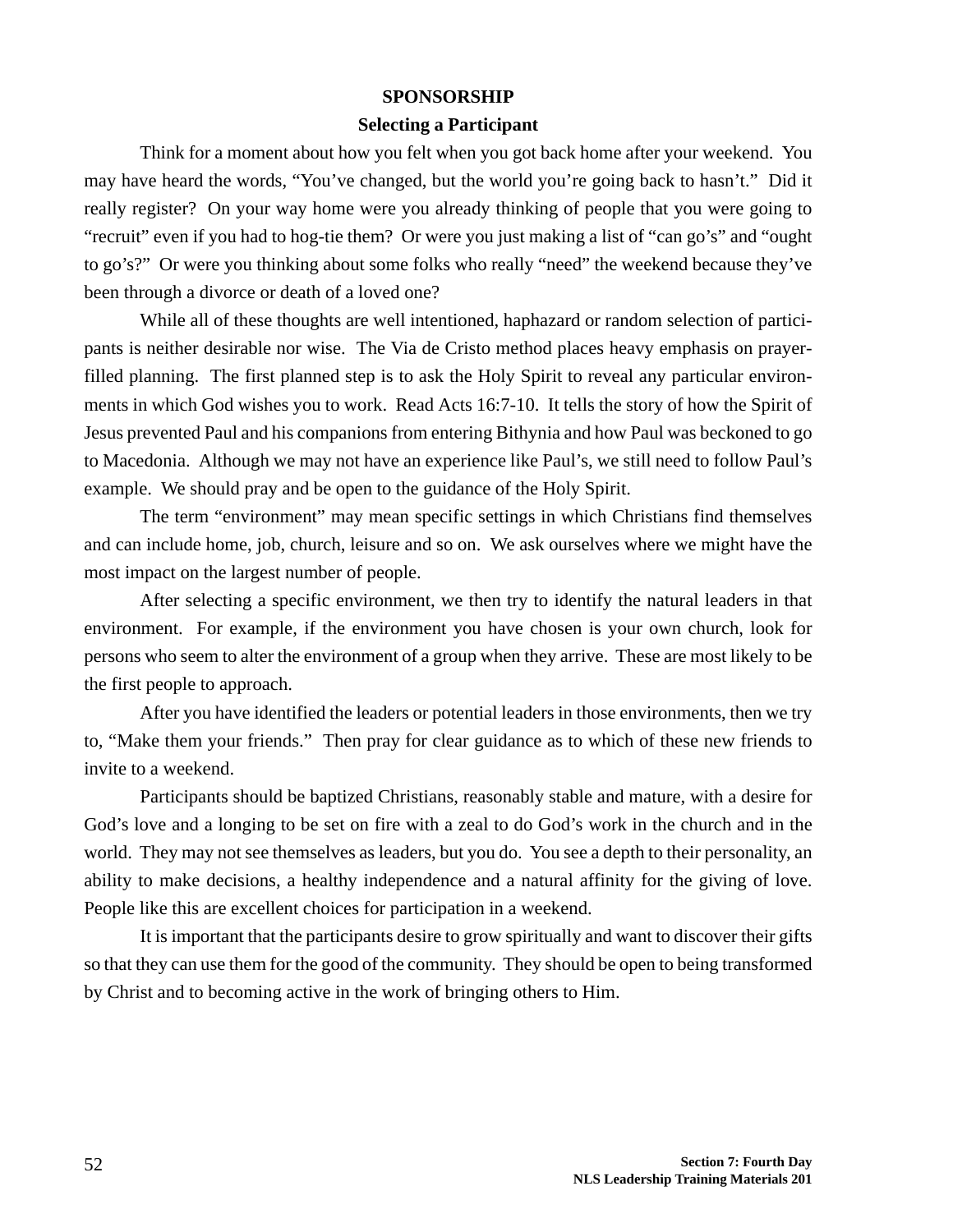Are there some people you should be reluctant to invite? Most definitely, yes! These might include people who have recently been through, or are currently going through, a deep emotional crisis such as divorce, death of a loved one, loss of a job, etc. Because the weekend is emotionally draining and physically tiring, persons who are not in a stable emotional condition could "go off the deep end." We do not want to endanger anyone's emotional health. Besides that, if there is a very emotionally needy person at a table, they may require so much nurturing that the other persons at the table may be deprived of their own experience. This just might not be the right time to invite that person. It may be better to postpone the invitation until their lives have stabilized.

#### **How to Invite Someone**

For many people a simple, direct, straightforward approach works best. You might try to get them curious by inviting them to visit your reunion group or taking them to an Ultreya. Tell them what you have gotten out of Via de Cristo and what it has meant to you. Tell them you think they would enjoy it. Make sure you tell them as much as you can about the weekend; it should not seem like a secret society. Answer all their questions and keep the spouse informed. We try not to disclose the surprises (silence, prayer palanca, serenade, and personal palanca); but, if that is necessary, they probably won't know when the surprises will happen and may actually forget that they will. Don't build up any expectations about what they will experience because their experience may be entirely different from yours. Above all, be honest!

Sometimes people want to know why they have to have a sponsor. A simple answer is that a sponsor has some specific duties—among which is transportation to and from the weekend site. It is the sponsor's job to prepare the participants and help them assimilate into the community through group reunion, Ultreyas, and additional training.

Sponsoring is a privilege and a responsibility that we do for the glory of God, not for ourselves.

#### **Responsibilities of the Sponsor**

- Before the weekend, pray about whom to ask.
- Pray, PRAY, **PRAY!**
- Tell the prospective participant everything he/she needs to know.
- Do not be secretive.
- Answer all questions honestly.
- Remind them that the weekend is isolated from the world, so leave all electronic devices at home.
- Tell them that there will be worship services with communion.
- Tell them that they will hear talks by laypersons and clergy and that there will be discussion of the talks.
- Let them and their families know what time they will get home on Sunday.
- Help them fill out the application. Make sure their pastor signs it.
- Explain any costs involved.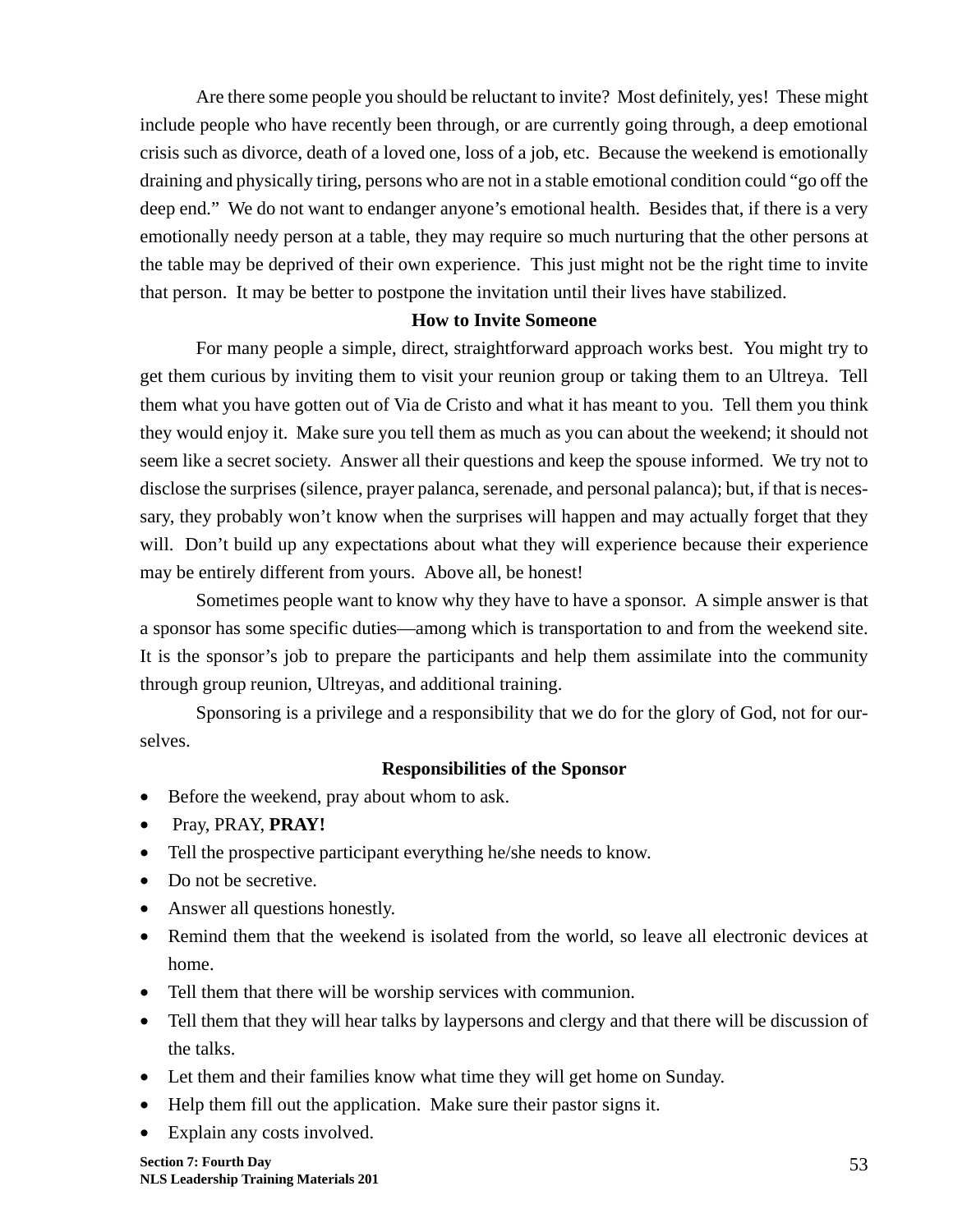- Send in the completed application form and the non-refundable registration fee, if required.
- Plan to take the participant to the weekend; attend the closing and take your participant home.
- Get spouse and family letters. Bring these and any other special letters to the Send-off on Thursday. Write one yourself.
- Do these things without appearing to want to control—rather do them as though you are offering assistance.
- During the weekend, assist the family with any needs they may have. Make sure they have a contact person in the event of a family emergency.
- Go to the serenade and closing; encourage others in your community to go, too.
- Answer any questions they might have after the weekend.
- Assist them in finding or forming a reunion group. This is the **real** purpose of the weekend. In the reunion group, the spiritual thrust from the weekend has someplace to go and be reinforced. It is the training ground, the support group, and the place of encouragement and accountability.
- Bring the participant to the next Ultreya and leaders training session.
- Continue to be there for them.
- Pray, PRAY, **PRAY!**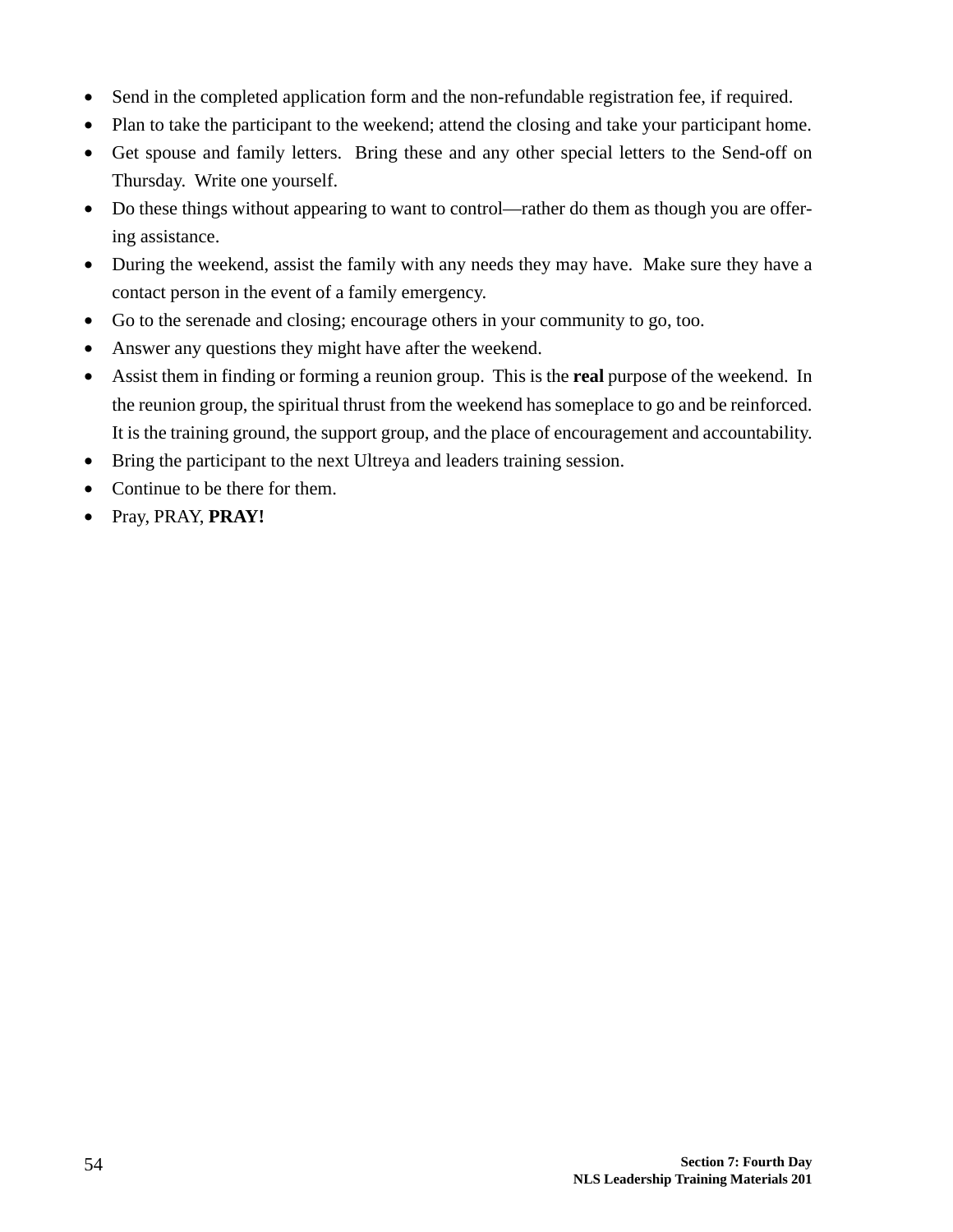#### **REUNION GROUP**

Groups meet a human need. Persons within society have formed groups for mutual protection, education, support, and entertainment. Groups are also a Christian need. Jesus had a small group of intimate friends that He depended upon in difficult times. Within a Christian friendship/ accountability group, we can nurture faith by talking about our behavior in other environments and encourage Christian action.

Eduardo Bonnin, founder of the Cursillo® movement has said, "We must bear in mind that group reunions are not held so that there may be more people to attend a Cursillo®, but that Cursillos® are held so that there may be more people to make a group reunion."

In the group, we create a safe place. In safety there is healing, support and continued growth. Whenever a person feels safe, there is freedom for healing and growth. In the group, we confess our brokenness to one another. We receive absolution from one another. In this small group community, we are willingly vulnerable to one another. We realize no healing will occur for one another without our being willing to hurt.

Group Reunion means simply "group meeting." The word for meeting in Spanish is "reunion." Small groups have been a part of faith history throughout the Bible. Within Via de Cristo, we simply add some special ideas and methods that help us focus on our unique reason for being and, by grace, discipline ourselves in doing good works.

#### **Here are the primary disciplines of the method:**

- The group meets weekly at a mutually convenient location.
- It is a primary commitment for its members.
- The members use the Group Reunion Card *(often called the Service Card*) that was distributed on the weekend. The format includes the Prayer to the Holy Spirit, round-the-group sharing, and touches on piety, close moments to Christ, study, and action.
- The members tell how they are planning apostolic action, what they have done and will do to bring another person closer to Jesus Christ. This could be at home, work, church, or any other environment.
- The members report how last week's plan fared, holding one another accountable for planning and executing apostolic action.
- They pray daily for one another and then lift up the detailed plans they have discussed together.

When we say the group is primary, we intend to imply that there is very little that will interfere with a person's attending the group reunion. Please also understand that it is not necessary for someone to make a three-day weekend in order to participate in a group reunion. Anyone who is willing to use the ideal of friendship and accountability as a means to being better witnesses for Christ should be welcome.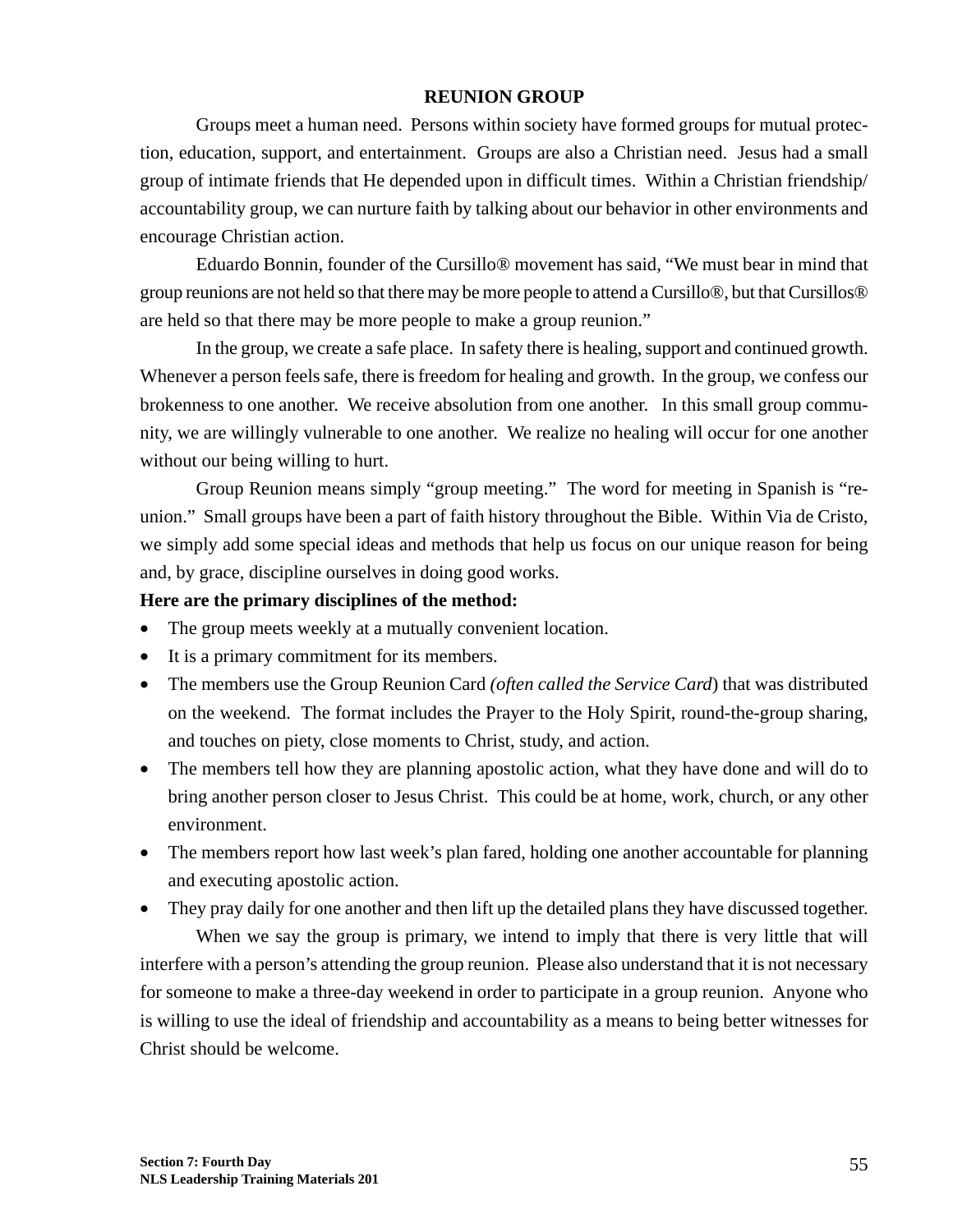A group reunion may go on for years and years. Another group may need to change after a shorter period of time. This is not failure. It is change, and change is a part of how God made this world. We begin each group as if it will be forever, but only God knows what is the right life-span for each group reunion.

If there are 2 to 5 people in your group, and all share briefly in each category, it should take no more than forty-five minutes. The point is that it need not be an overwhelming time commitment. Group reunion is an essential and valuable part of the Via de Cristo method and must not be neglected. Those of us who have invested ourselves generously in group reunion can testify that God has honored the courage and desire to bring the world to Jesus Christ.

**It should now be abundantly clear why group reunion should be a prerequisite to team service.**

#### **ULTREYA**

"Ultreya! Keep going!" Pilgrims on the steep road to the Shrine of St. James at Compoltela shouted this to each other. This name was chosen for our larger group meetings because here we challenge each other to "keep going" on our journey to a deeper relationship with Jesus Christ and our service to him.

The simplest description of the Ultreya is a meeting of group reunions. Here we witness together to the life in grace and the life transforming changes all over our area. While the primary reunion group meets weekly, the Ultreya is held less frequently. Some meet as little as quarterly, others as often as monthly. At Ultreya there is a chance to reaffirm friendships made on your weekend or on weekends where you have served on a team.

At an Ultreya, there should be honest sharing of closest moments and apostolic successes. And there should also be mutual support for perceived apostolic failures. Ultreyas should be simple but not without substance, habitual but not mechanical, short but intense.

The size of an Ultreya may vary from just a few to hundreds of participants. A group of 70 to 80 participants seems to optimize Christ-centered participation and is a manageable size for most church facilities. There needs to be enough space to allow the breaking down into smaller group meetings.

Originally, the Ultreya included sharing a meal to " break bread together." If this is done it should not be a formal dinner, but more like a fast-food stop or quick pot-luck. The Ultreya need never be more than an hour to an hour and a half, including the meal or snack. It is informal, but will always follow the same pattern. People should be encouraged to drop in and not worry if they need to leave early.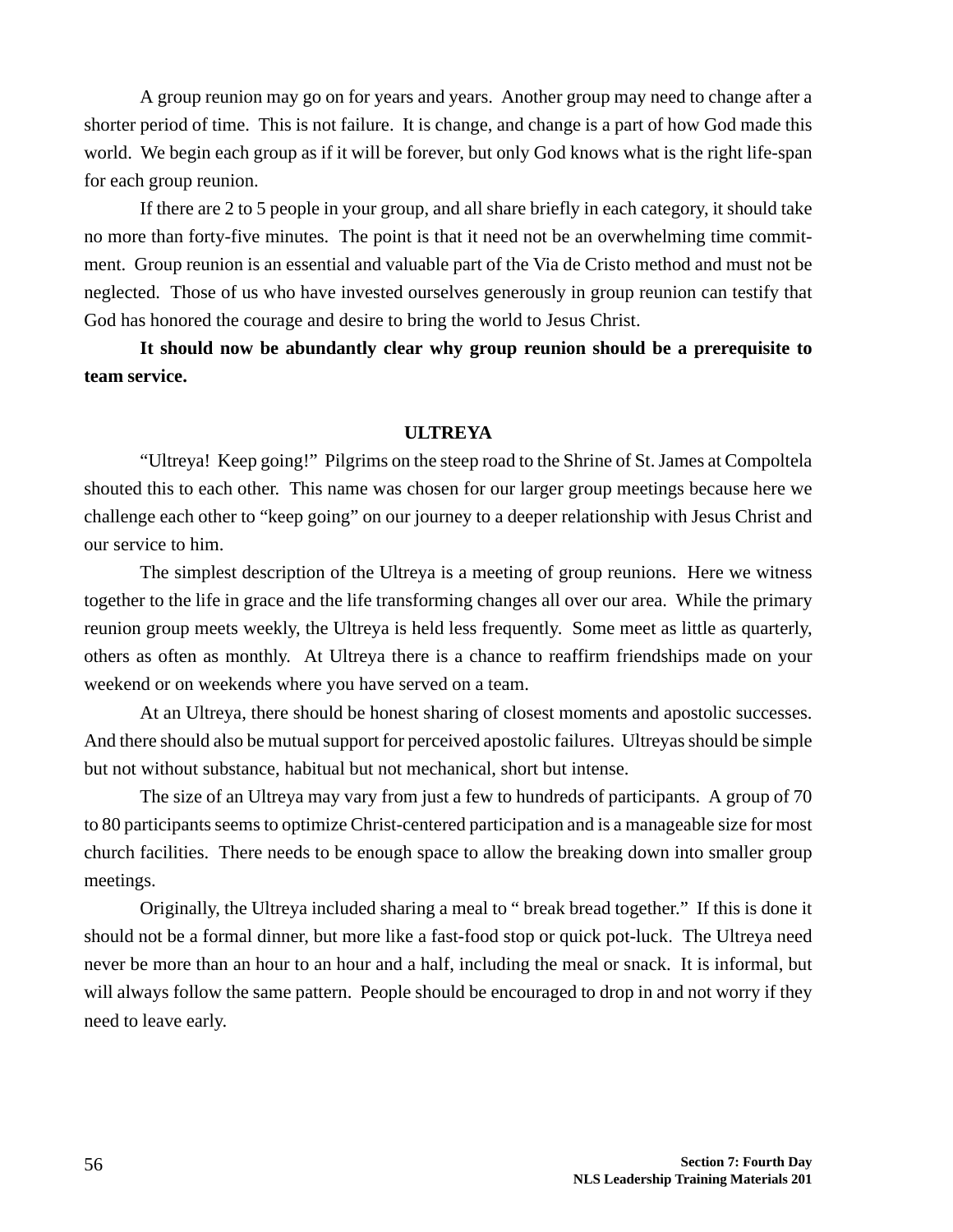Elements of an Ultreya should include the following: 1) familiar songs from weekends, 2) opening prayer (the prayer to the Holy Spirit, pg. 42, Pilgrim's Guide), 3) lay witness or fourth day talk (10 minutes or less), 4) responses from two or three participants relating it to their own lives, 5) reflection on the same theme by the spiritual director tying the sharing into specific gospel lessons, 6) informal prayer time, announcements and fellowship.

Ultreya is the place where the solid, continuing work of strengthening Christ's people goes on. It is where we are continually confronted with Jesus' divine commission to bring all of our environments under His Lordship and to be bearers of His good news of love and freedom. We need each other's encouragement in order to be faithful companions as we journey with Jesus on the road to His Father's kingdom. The reunion group and the Ultreya are what bind us together, first as individuals in a small group and then as small groups bound to each other as a part of the larger Christian community—a community working to bring evangelize the world to Christ.

#### **CLOSING**

There are two options for closing. The presenter may choose either or a combination of both.

### **Option 1**

Time for a question and answer period. Closing prayer. Distribute evaluation forms (signature is optional). Ask attendees to fill out and place in box prior to leaving.

#### **Option 2**

Have someone present a Fourth Day witness talk or have attendees do some Fourth Day sharing. Close with worship, Communion, and prayer, giving thanks for the events of the day and asking God's protection on those who are traveling home.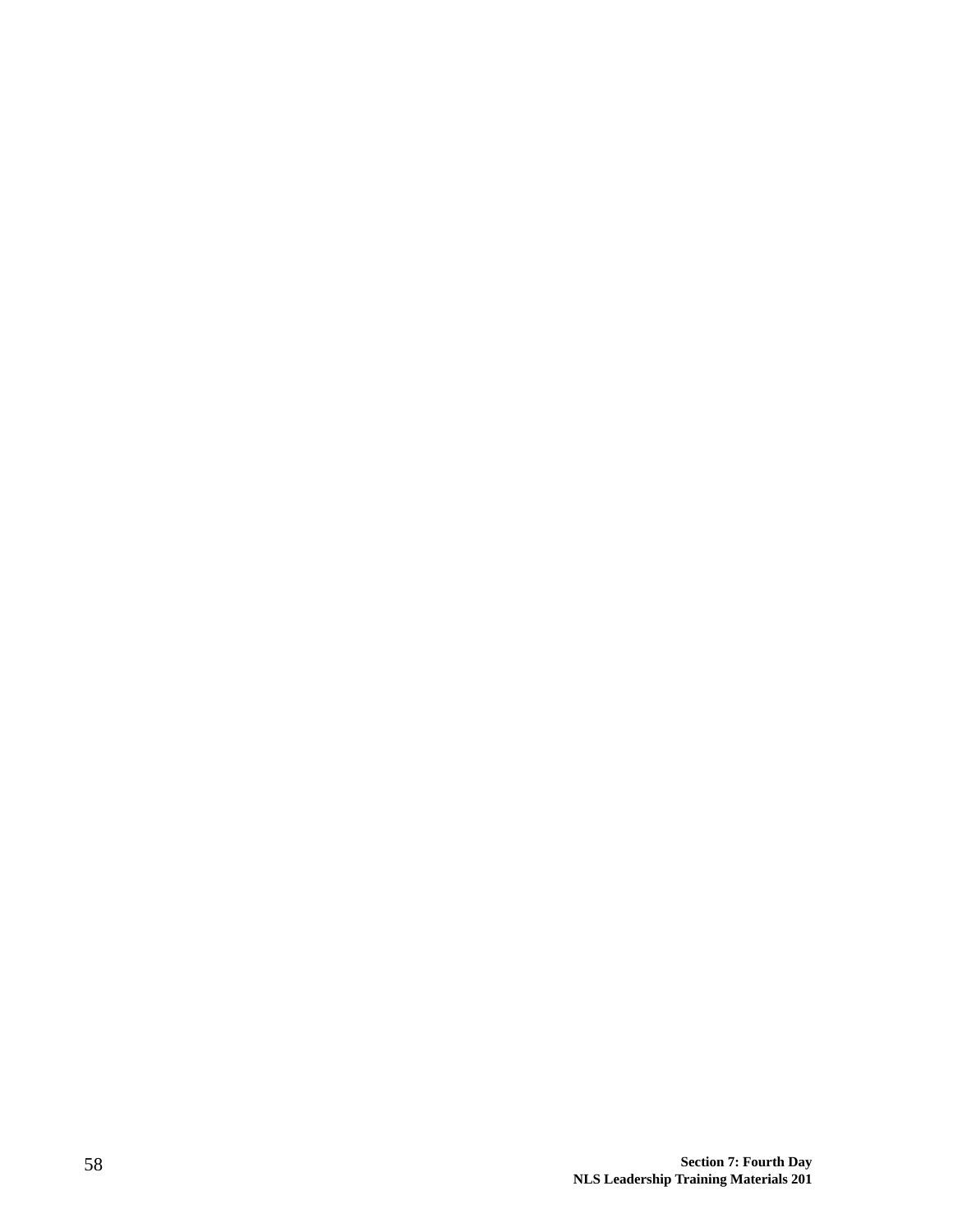### **CHARTS and ILLUSTRATIONS**

The following pages contain charts and illustrations that can be used as handouts and/or overhead transparencies to enhance the Leadership Training presentation. The presenter has the option of whether and how to use these pages to best fit the needs of the secretariat and the attendees of the training session.

| <u>Page no.- Title</u><br>63: The Sense of a Goose | <b>Recommended Usage</b><br>Handout for Section 2: Fundamentals or<br><b>Section 6B: Community Building</b> |
|----------------------------------------------------|-------------------------------------------------------------------------------------------------------------|
| 64: Negative Dynamics                              | Section 3: Progression & Dynamics                                                                           |
| 65: Positive Dynamics                              | Section 3: Progression & Dynamics                                                                           |
| 66: Progression and Dynamics                       | Section 3: Progression & Dynamics                                                                           |
| 67: The Flow of the Three Day<br>Message           | Section 3: Progression & Dynamics                                                                           |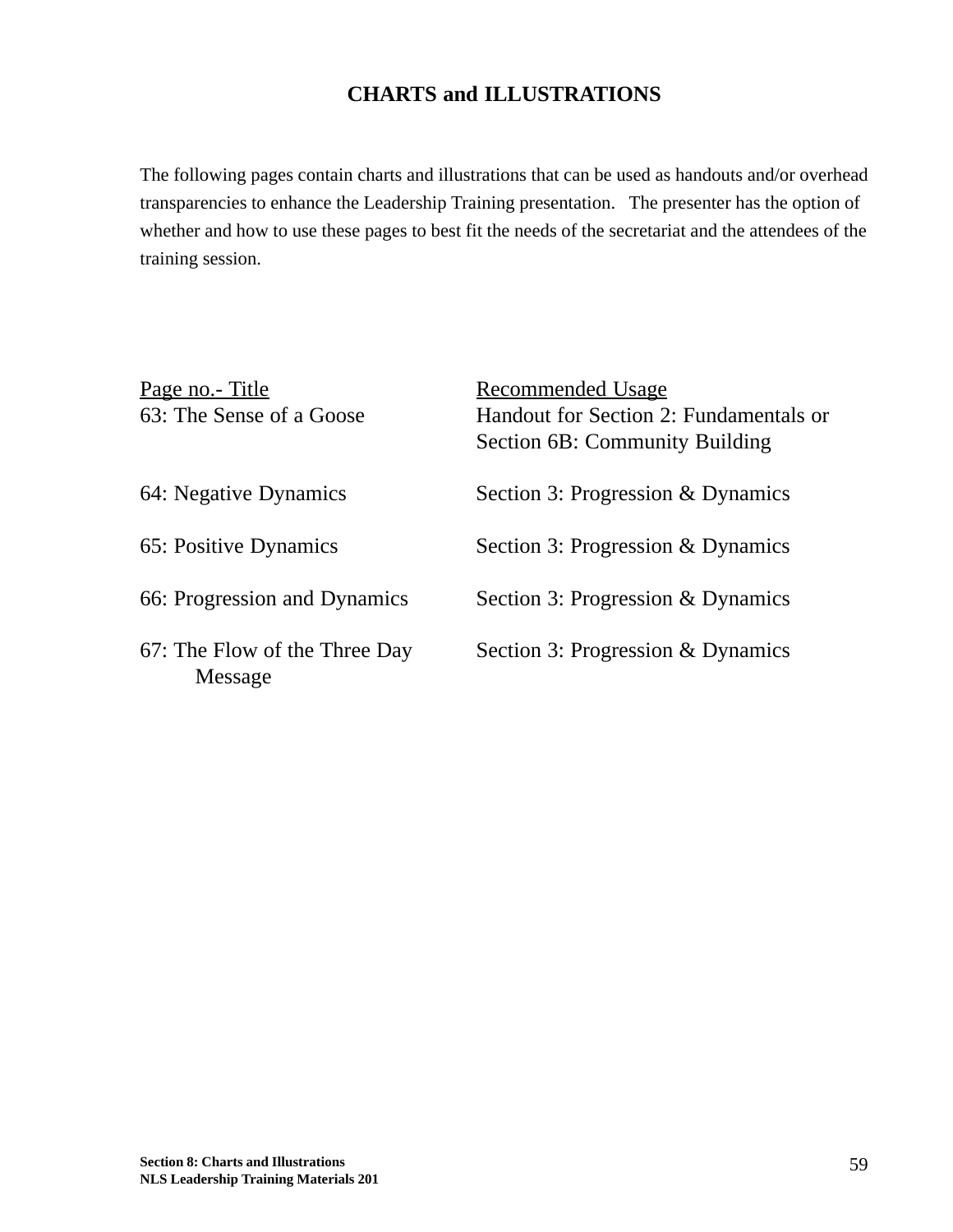### **THE SENSE OF A GOOSE**

In the fall when you see geese heading south for the winter, flying along in "V" formation, you might be interested in knowing what science has discovered about why they fly that way. It has been learned that as each bird flaps its wings, it creates an uplift for the bird immediately following. By flying in a "V" formation, the whole flock adds at least 71% greater flying range than if each bird flew on its own.

*(People who share a common direction and sense of community can get where they are going quicker and easier, because they are traveling on the thrust of one another.)*

Whenever a goose falls out of formation, it suddenly feels the drag and resistance of trying to go it alone, and quickly gets back into formation to take advantage of the lifting power of the bird immediately in front.

*(If we have as much sense as a goose, we will stay in formation with those who are headed the same way we are going.)*

When the lead goose gets tired, he rotates back in the wing and another goose flies the point.

*(It pays to take turns doing hard jobs – whether you are a goose or a human being.)*

The geese honk from behind to encourage those up front to keep up their speed.

*(What messages do we give when we honk from behind?)*

Finally, when a goose gets sick, or is wounded by gun shot and falls out, two geese fall out of formation and follow him down to help and protect him. They stay with him until he is either able to fly or dead, and then they launch out on their own or with another formation to catch up with their group.

*If we have the sense of a goose, we will stand by each other like that.*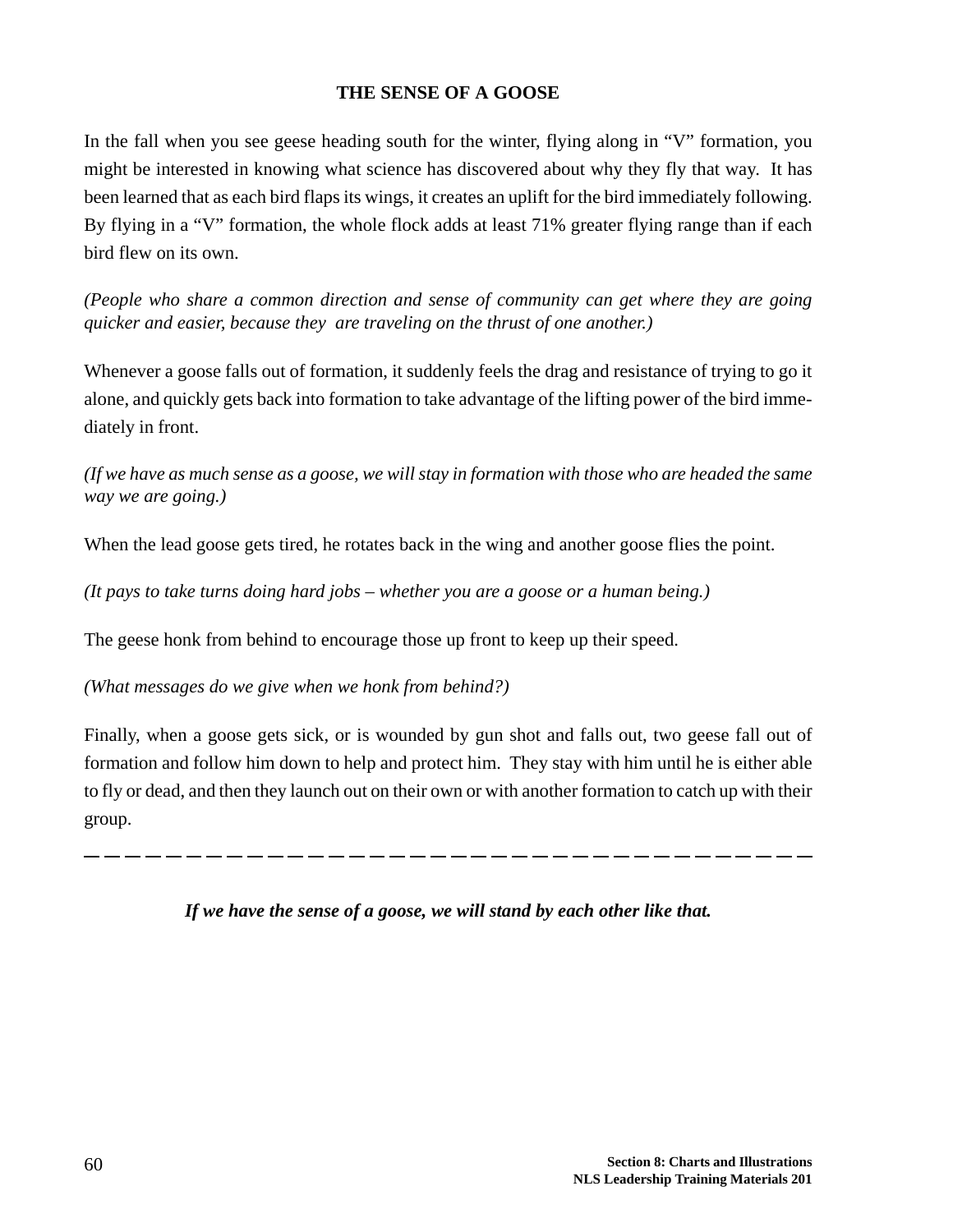### **NEGATIVE DYNAMICS**

| <b>Intimidation:</b>                | Anything that puts people on the defensive.                                            |
|-------------------------------------|----------------------------------------------------------------------------------------|
| <b>Confusion:</b>                   | Being unorganized, wasting time, arguments.                                            |
| Secrecy:                            | Whispering, evasive answers, not being honest (lying).                                 |
| <b>Bragging:</b>                    | In rollos, conversations, discussions.                                                 |
| <b>Irritations:</b>                 | Childish actions, physical discomfort.                                                 |
| <b>Charismatics:</b>                | Speaking in tongues                                                                    |
| <b>Fatigue:</b>                     | Lack of sleep or rest time.                                                            |
| <b>Theological</b><br>Error:        | Misquoting the Bible, e.g., "When I became a Christian on my Via de<br>Cristo weekend" |
| Uninteresting<br><b>Rollos:</b>     | Long lectures, sermons, off the subject, complicated sharing, trying to be<br>clever.  |
| Overly<br><b>Regimented:</b>        | Overly controlled, insufficient freedom, giving the impression of "brain"<br>washing". |
| <b>Fear of</b><br><b>Change:</b>    | Three most used words in the Lutheran language                                         |
| <b>Fear of Being</b><br>"Put Down": | Worrying about saying something dumb.                                                  |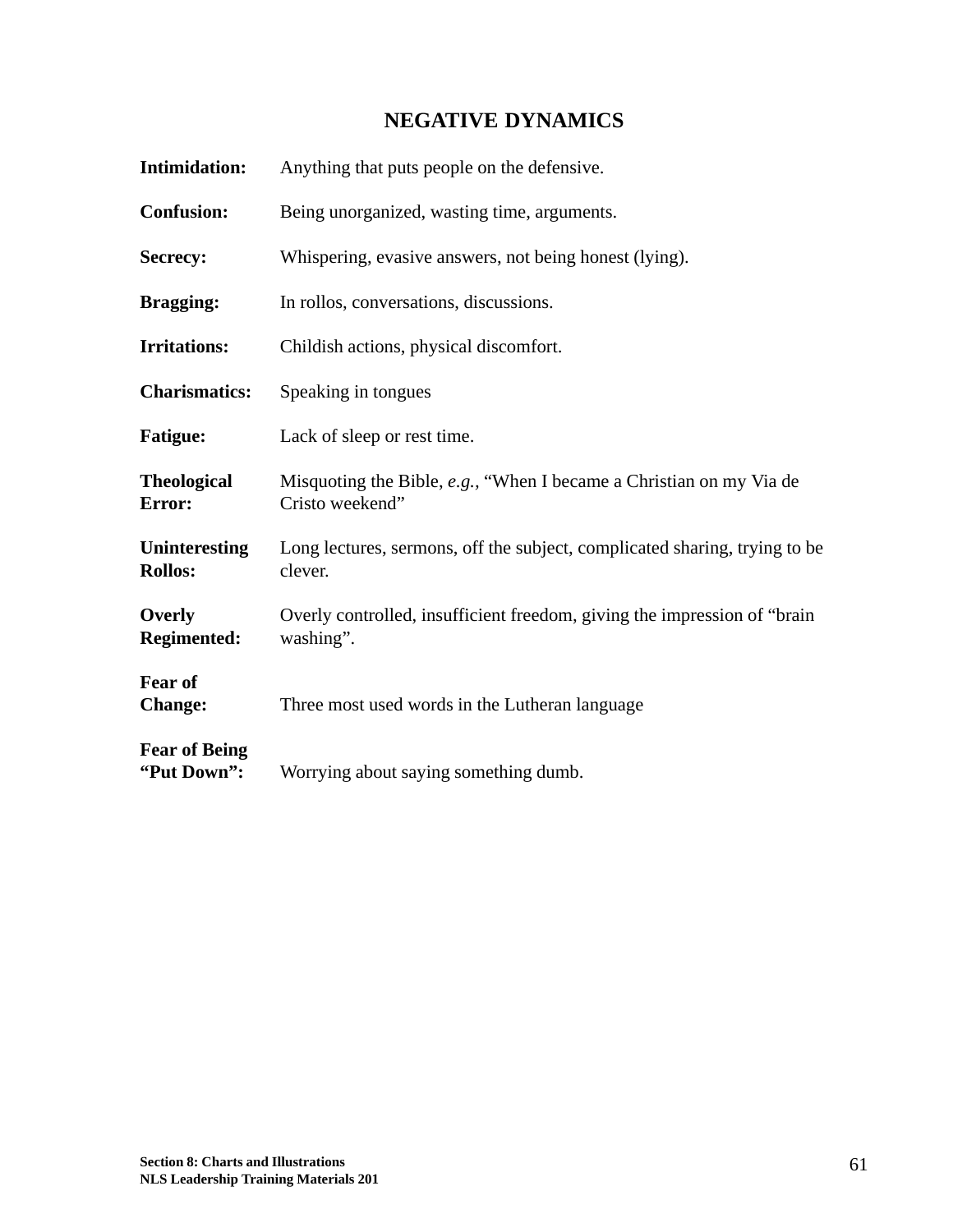## **POSITIVE DYNAMICS (THINGS WE GROW IN SPIRITUALLY)**

| 1) Hearing our name                            | 2) Part of our family                          | 3) Part of a church family                            | 4) Understanding we are<br>part of God's family    |
|------------------------------------------------|------------------------------------------------|-------------------------------------------------------|----------------------------------------------------|
| 1)See others love us                           | 2)Loving ourselves                             | 3) Think and meditate on<br>the words                 | 4) Sharing God's love with<br>others               |
| 1) Rote singing                                | 2) Relate songs to special<br>experiences      | 3) Think and meditate on<br>the words                 | 4) Worship and praise God in<br>songs              |
| 1)Reticent to talk                             | 2) Discuss in small groups                     | 3) Stand in front of a small<br>non-threatening group | 4) Witness to groups and<br>to others              |
| 1)Handshake                                    | 2)Touch                                        | 3) Enthusiastically<br>reaching out                   | 4) Abrazo                                          |
| 1) Pray privately                              | 2) Pray together with a<br>group               | $\overline{3}$ )Pray by oneself in a<br>small group   | 4) Lead in prayer                                  |
| 1) Attend worship service                      | 2) Worship attentively                         | 3) Participate in worship                             | 4) Worship in spirit and in<br>truth               |
| 1)Burdened with sin                            | 2) Understand God's mercy                      | 3) Truly desire forgiveness                           | 4)Completely forgiven<br>and free                  |
| 1)Friendly                                     | 2) See joy in others                           | 3) Understand source of joy                           | 4) Have and share the joy of<br>the Lord           |
| 1) Hear about God's grace                      | 2) Better understand God's<br>grace            | 3) Desire to live in grace                            | 4)Live in God's grace                              |
| 1) Define ideals                               | 2) Understand ideals                           | 3) Desire the best ideal                              | 4) Make living in God's<br>grace the ideal of life |
| 1) Priorities mixed up                         | 2) Understand what is<br>important             | 3) Apply the great<br>commandment                     | 4) Priorities in correct order                     |
| 1) Define church                               | 2) Understand WE are<br>the Church             | 3) Understand the<br>Church's mission                 | 4) Help the Church change the<br>world for Christ  |
| 1) Understand piety                            | 2) Utilize practices of piety                  | 3) Grow in relationship to<br>God                     | 4) Turn our whole life over<br>to God              |
| 1) Understand the need for<br>study            | 2)Learn how and what to<br>study               | 3)READ the bible                                      | 4) Develop a study program                         |
| 1) Understand the need for<br>apostolic action | 2)Learn procedures                             | 3) Desire to share Christ                             | 4) Practice apostolic action in<br>daily life      |
| 1) Understand Christian leadership             | 2) Learn the qualities of a leader             | 3) Desire to grow as a Christian<br>leader            | 4) Develop and implement a<br>program to GROW      |
| 1) Understand environment                      | 2) Desire to be God's person<br>in environment | 3)Learn what to do                                    | 4)CHANGE your<br>environment                       |
| 1) Understand Christian<br>community           | 2) Desire to become a part of                  | 3)Learn what to do                                    | 4) Be ACTIVE in Christian<br>community             |
| 1)Persevere                                    | 2) Keep Going!                                 | 3) PERSEVERE                                          | 4) KEEP GOING!!!!                                  |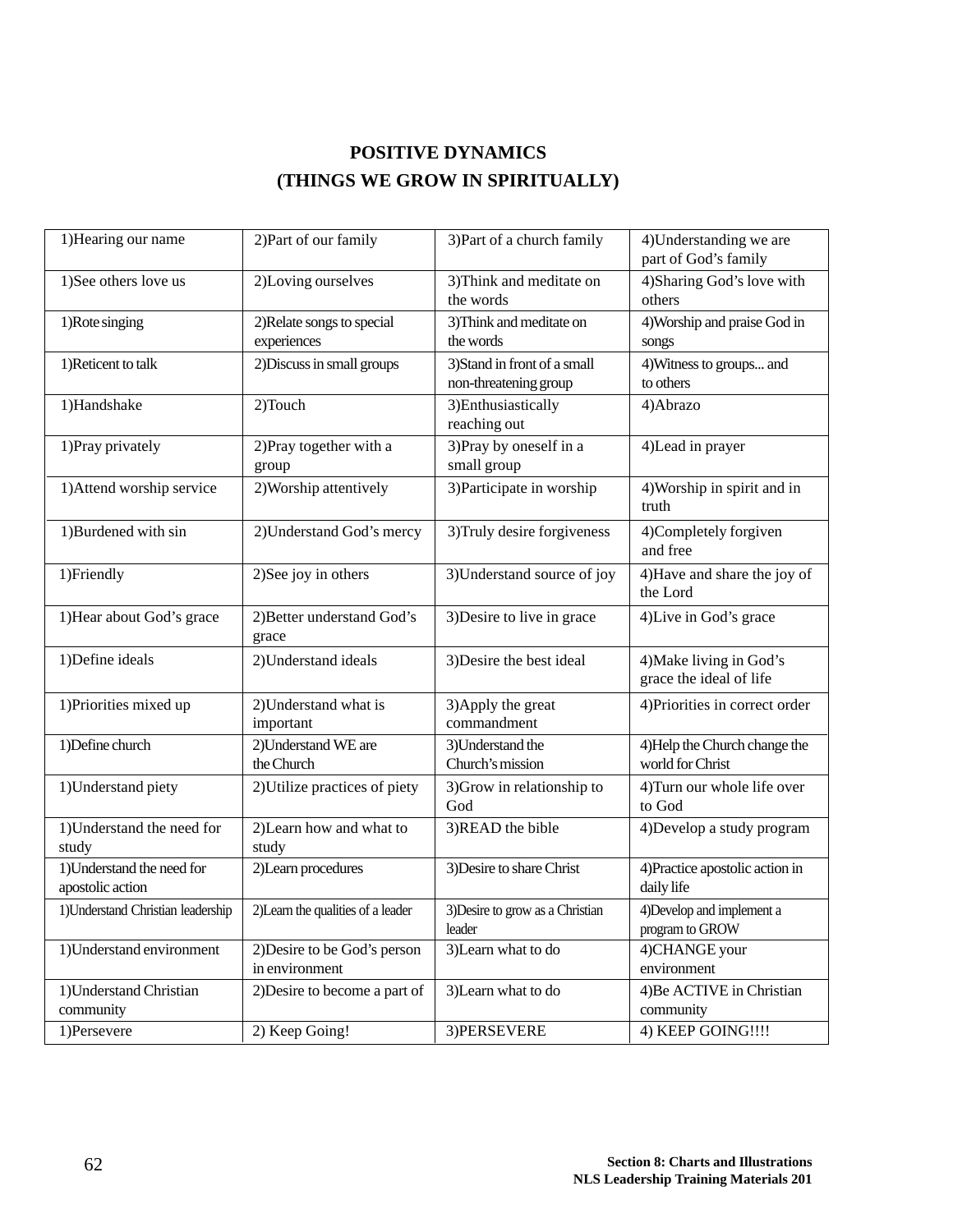### **PROGRESSION OF THE TALKS**

| <b>Theme</b>                            | Friday          | <b>Saturday</b>           | <b>Sunday</b>                    |
|-----------------------------------------|-----------------|---------------------------|----------------------------------|
| Intellect                               | Ideal           | Study                     | Environment                      |
| Living the Life in Grace Grace          |                 | Grace-Filled Days         | Life in Grace                    |
| The Will to Act                         | Laity           | Action                    | Christian<br>Community in Action |
| <b>Overcoming Obstacles</b><br>to Grace | Grace in Action | <b>Obstacles to Grace</b> | <b>Total Security</b>            |
| Matters of the Heart                    | Piety           | Leaders                   | Fourth Day                       |

## **SEVERAL PROGRESSIONS OCCUR OVER THE COURSE OF THE WEEKEND**

|                             | Friday                     | <b>Saturday</b>              | <b>Sunday</b>               |
|-----------------------------|----------------------------|------------------------------|-----------------------------|
| <b>Family Relations</b>     | God is My Father           | Jesus is My Brother          | Everyone is in My<br>Family |
| <b>Our Personal Circles</b> | Eight Feet<br>(My Table)   | The Rollo Room               | The World                   |
| Growing in Grace            | <b>Hearing about Grace</b> | Desiring to Live<br>in Grace | Living in Grace             |
| The Larger<br>Community     | Prays for Me               | Serenades Me                 | Greets Me at<br>Clausura    |
| Getting to Know<br>Jesus    | He Calls Me                | He Reveals<br>Himself to Me  | He Sends Me as<br>His Agent |